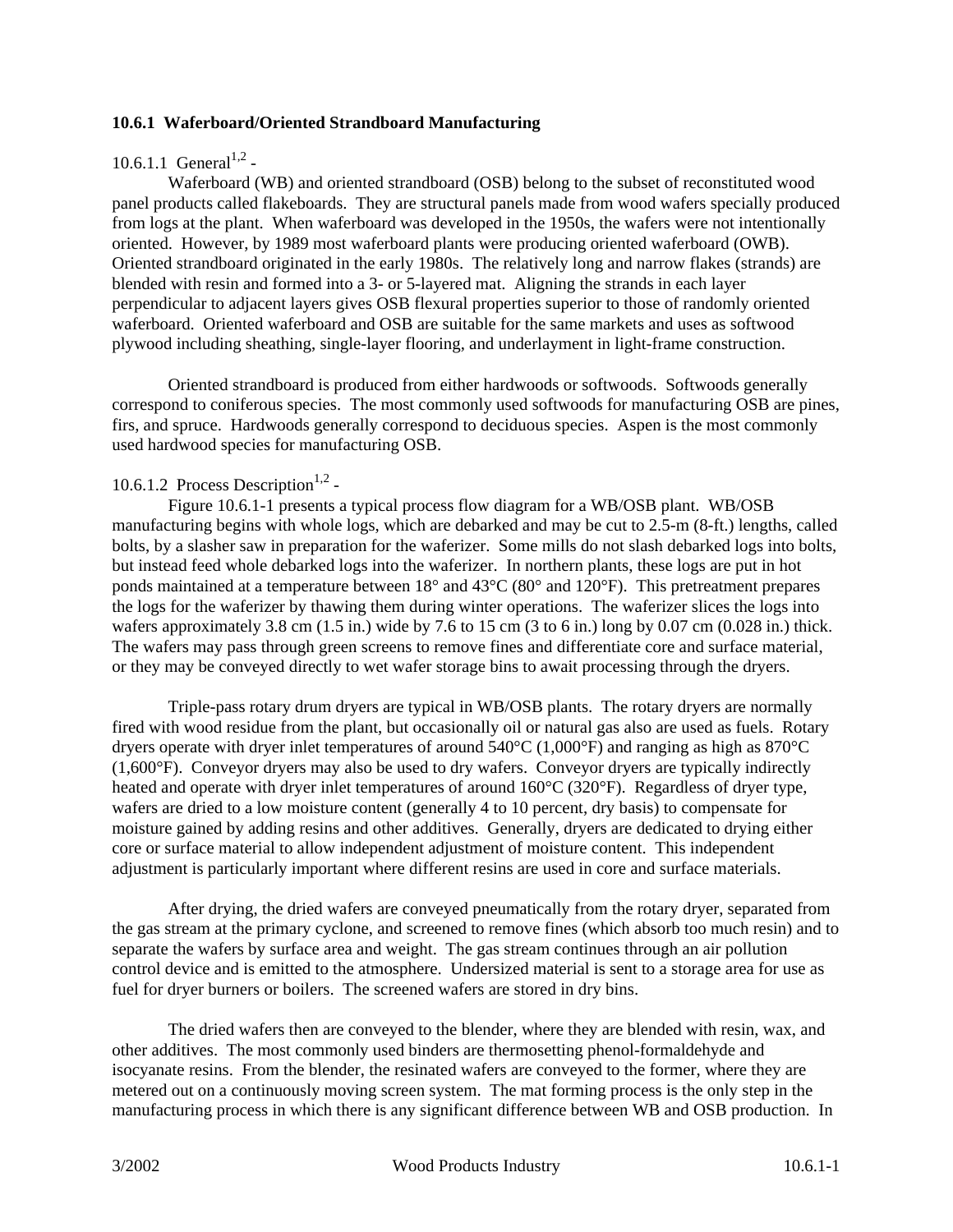WB production, the wafers are allowed to fall randomly to the moving screen below to form a mat of the required thickness. In OSB production, the wafers are mechanically oriented in one direction as they fall to the screen below. Subsequent forming heads form distinct layers in which the wafers are oriented perpendicular to those in the previous layer. The alternating oriented layers result in a structurally superior panel.



Figure 10.6.1-1. Typical process flow diagram for a waferboard/oriented strandboard plant.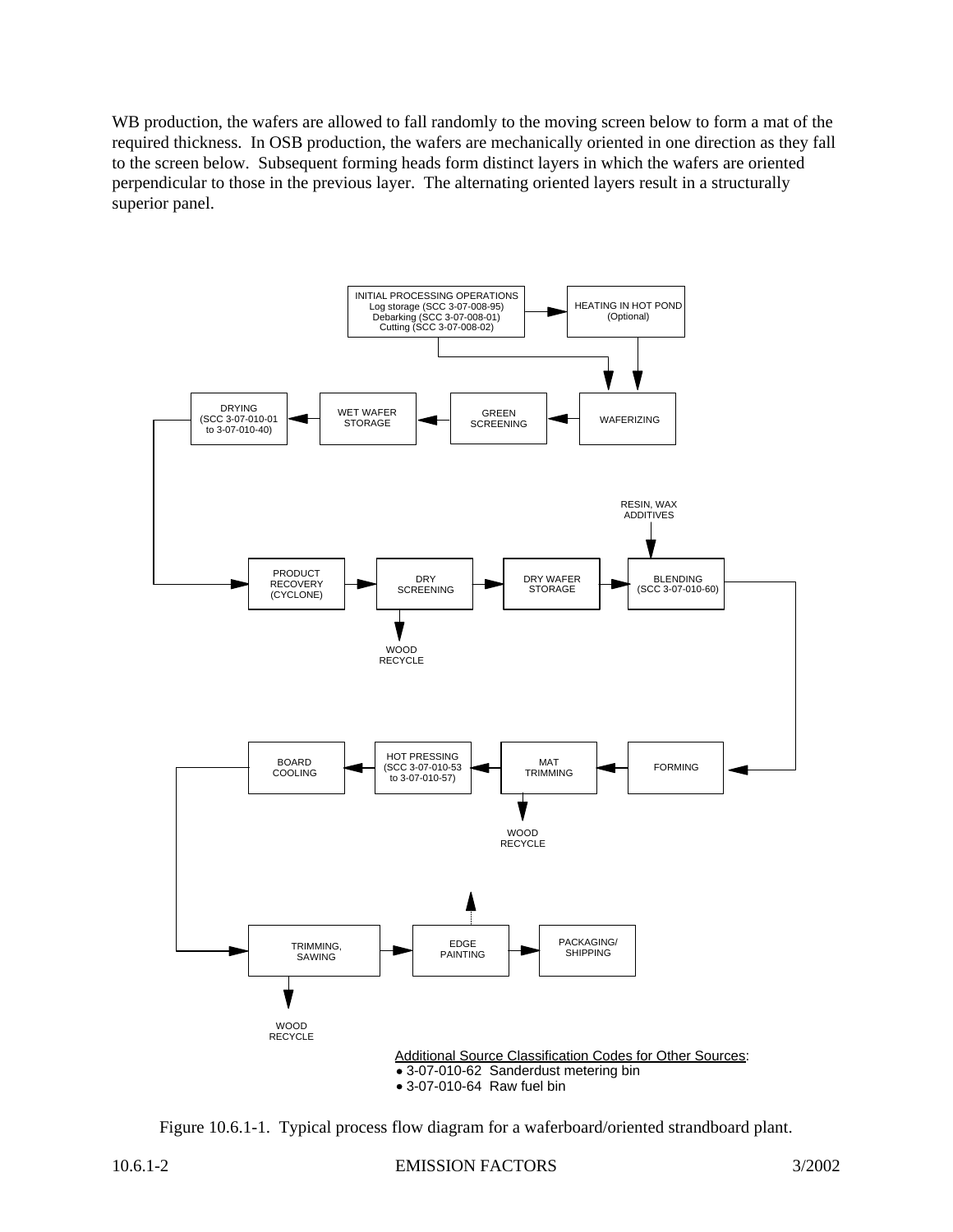In the mat trimming section, the continuous formed mat is cut into desired lengths by a traveling saw. The trimmed mat then is passed to the accumulating press loader and sent to the multi-opening, batch hot press. Continuous presses are also used. The press applies heat and pressure to activate the resin and bond the wafers into a solid reconstituted product. In most hot presses, heat is provided by steam generated by a boiler that burns plant residuals. Hot oil and hot water also can be used to heat the press. Boards exiting the press are usually hot stacked. Although uncommon, some plants may cool boards prior to stacking. After cooling, the bonded panels are trimmed to final dimensions, finished as necessary, and packaged for shipment.

# 10.6.1.3 Emissions And Controls $1-59$ .

The primary emission sources at WB/OSB mills are wafer dryers and hot press vents. Other emission sources may include boilers, log debarking, sawing, waferizing, blending, forming, board cooling, and finishing operations such as sanding, trimming, and edge painting. Other potential emissions sources ancillary to the manufacturing process may include wood chip storage piles and bins (including wood fuel), chip handling systems, and resin storage and handling systems.

Operations such as log debarking, sawing, and waferizing, in addition to chip piles and bins, and chip handling systems generate particulate matter (PM) and PM less than 10 micrometers in aerodynamic diameter (PM-10) emissions in the form of sawdust and wood particles. In addition, these processes may be sources of PM less than 2.5 micrometers in aerodynamic diameter (PM-2.5) emissions.

Emissions from dryers that are exhausted from the primary recovery cyclone include wood dust and other solid PM, volatile organic compounds (VOCs), condensible PM, and products of combustion such as carbon monoxide (CO), carbon dioxide  $(CO_2)$ , and nitrogen oxides (NO<sub>x</sub>), if direct-fired units are used. The condensible PM and a portion of the VOCs leave the dryer stack as vapor but condense at normal atmospheric temperatures to form liquid particles or mist that creates a visible blue haze. Both the VOCs and condensible PM are primarily compounds evaporated from the wood, with a minor constituent being combustion products. Quantities emitted are dependent on wood species, dryer temperature, fuel used, and other factors including season of the year, time between logging and processing, and wafer storage time.

Emissions from board hot presses are dependent on the type and amount of resin used to bind the wood particles together, as well as wood species, wood moisture content, wax and catalyst application rates, and press conditions. When the press opens, vapors that may include resin ingredients such as formaldehyde, phenol, methylene diphenyl diisocyanate (MDI), and other VOCs are released. The rate at which formaldehyde is emitted during pressing and board cooling operations is a function of the amount of excess formaldehyde in the resin, board thickness, press temperature, press cycle time, and catalyst application rates.

Emissions from finishing operations for WB/OSB products are dependent on the type of products being finished. For most WB/OSB products, finishing involves trimming to size and possibly painting or coating the edges. Trimming and sawing operations are sources of PM and PM-10 emissions. In addition, these processes may be sources of PM less than 2.5 micrometers in aerodynamic diameter (PM-2.5) emissions. No data specific to WB/OSB panel trimming or sawing are available. However, emission factors for sawing operations at plywood or medium density fiberboard (MDF) plants may provide an order of magnitude estimate for similar WB/OSB sawing and trimming operations. It is expected that water-based coatings are used to paint WB/OSB edges, and the resultant VOC emissions are relatively small.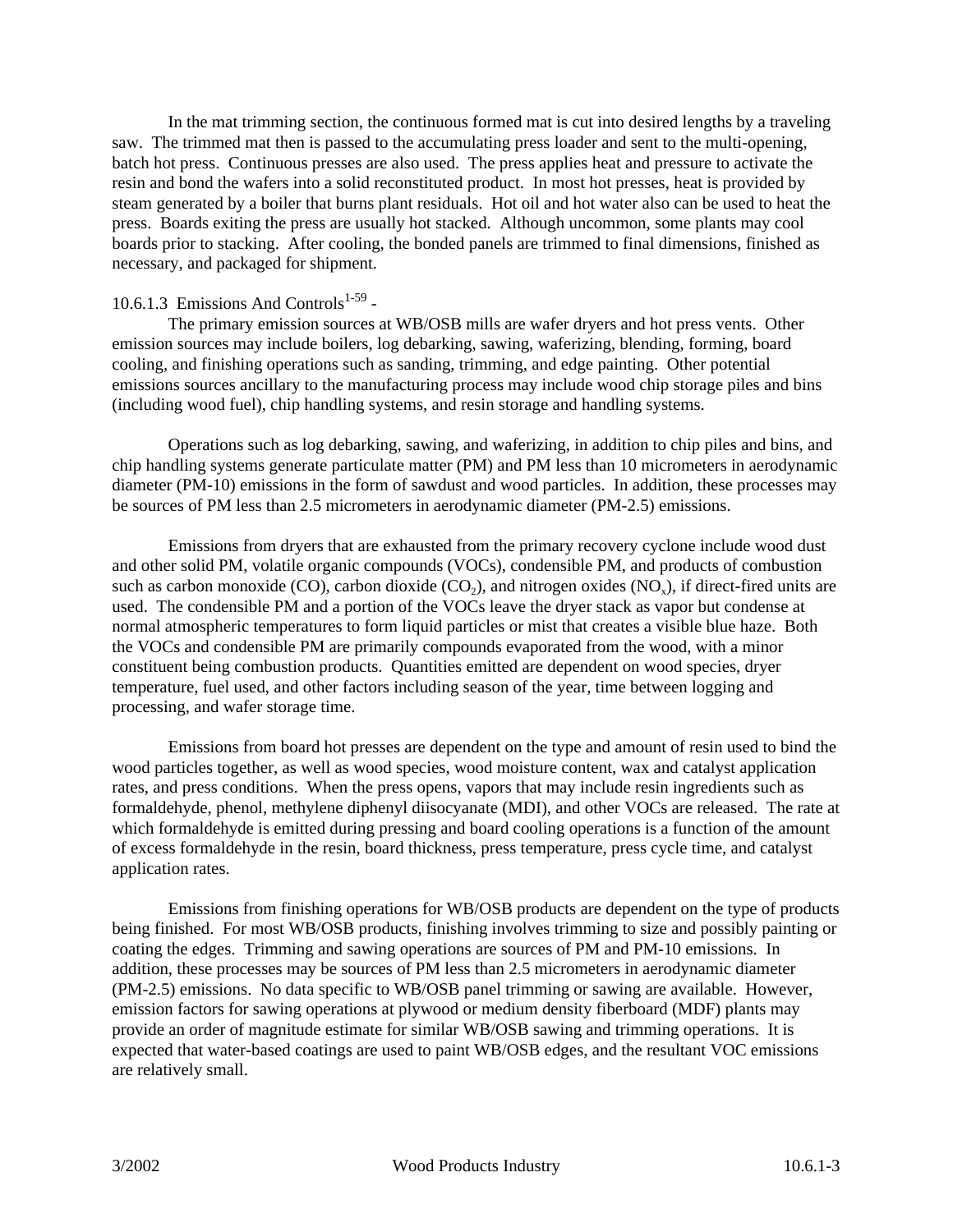PM, PM-10, and PM-2.5 emissions from log debarking, sawing, and waferizing operations can be controlled through capture in an exhaust system connected to a sized cyclone and/or fabric filter collection system. Emissions of PM, PM-10, and PM-2.5 from final trimming operations can be controlled using similar methods. These wood dust capture and collection systems are used not only to control atmospheric emissions, but also to recover the dust as a by-product fuel for a boiler or dryer.

Methods of controlling PM emissions from WB/OSB sources include multiclones, absorption systems (wet scrubbers), fabric filters, electrified filter beds (EFBs), wet electrostatic precipitators (WESPs), and oxidation systems (discussed below). WESPs are commonly used on OSB rotary dryer effluent gas streams that contain sticky, condensible hydrocarbon pollutants. Gases exiting the dryer enter a prequench to cool and saturate the gases before they enter the WESP. The prequench is essentially a low-energy scrubber that sprays water into the incoming gas stream. Some fraction of the highly water-soluble compounds, such as formaldehyde and methanol, may be scrubbed by the prequench and collected. However, the ability of the WESP to absorb water-soluble compounds diminishes as the recirculating liquid becomes saturated with these compounds. The WESP collects only particles and droplets that can be electrostatically charged; vaporous components of the gas stream that do not condense are not collected by the device. One disadvantage of the WESP is that it generates a wastewater effluent. Because OSB mills are generally designated as zero discharge facilities, they must treat their own spray water and/or consume it internally. Mills that operate boilers or other wet cell burners can apply some of the spent spray water to the fuel. Some or all of the remaining spray water may be used as makeup water in hot ponds or in debarkers for dust control.

A VOC control technology commonly used in the wood products industry for controlling both dryer and press exhaust gases is regenerative thermal oxidation. Thermal oxidizers destroy VOCs and condensible organics by burning them at high temperatures. Thermal oxidizers also reduce CO emissions in direct-fired dryer exhausts by oxidizing the CO in the exhaust to  $CO<sub>2</sub>$  (a product of complete combustion). Regenerative thermal oxidizers (RTOs) are designed to preheat the inlet emission stream with heat recovered from the incineration exhaust gases. Up to 98 percent heat recovery is possible, although 95 percent is typically specified. Gases entering an RTO are heated by passing through preheated beds packed with a ceramic media. A gas burner brings the preheated emissions up to an incineration temperature between 788° and 871°C (1450° and 1600°F) in a combustion chamber with sufficient gas residence time to complete the combustion. Combustion gases then pass through a cooled ceramic bed where heat is extracted. By reversing the flow through the beds, the heat transferred from the combustion exhaust air preheats the gases to be treated, thereby reducing auxiliary fuel requirements.

Regenerative catalytic oxidizers (RCOs) are also used to control VOCs from wood products dryers and presses. Regenerative catalytic oxidizers function similar to RTOs, except that the heat recovery beds in RCOs contain catalytic media. The catalyst accelerates the rate of VOC oxidation and allows for VOC destruction at lower temperatures than in an RTO, typically 316° to 538°C (600° to 1,000°F), which reduces auxiliary fuel usage.

Thermal catalytic oxidizers (TCOs), which are a combination of an RTO and RCO, are also used in the wood products industry. The TCO operates at a temperature of around 480°C (900°F) and contains catalytic media. However, the heat recovery canisters and fans on the TCO are sized large enough so that the TCO can be operated like an RTO (with non-catalytic ceramic media) if catalyst replacement costs become overly expensive.

Another technology for control of OSB dryer VOC and CO emissions is the use of a heat/energy system that accommodates exhaust gas recycle. This technology uses an oversized combustion unit that can accommodate 100 percent recirculation of dryer exhaust gases. The recirculated dryer exhaust is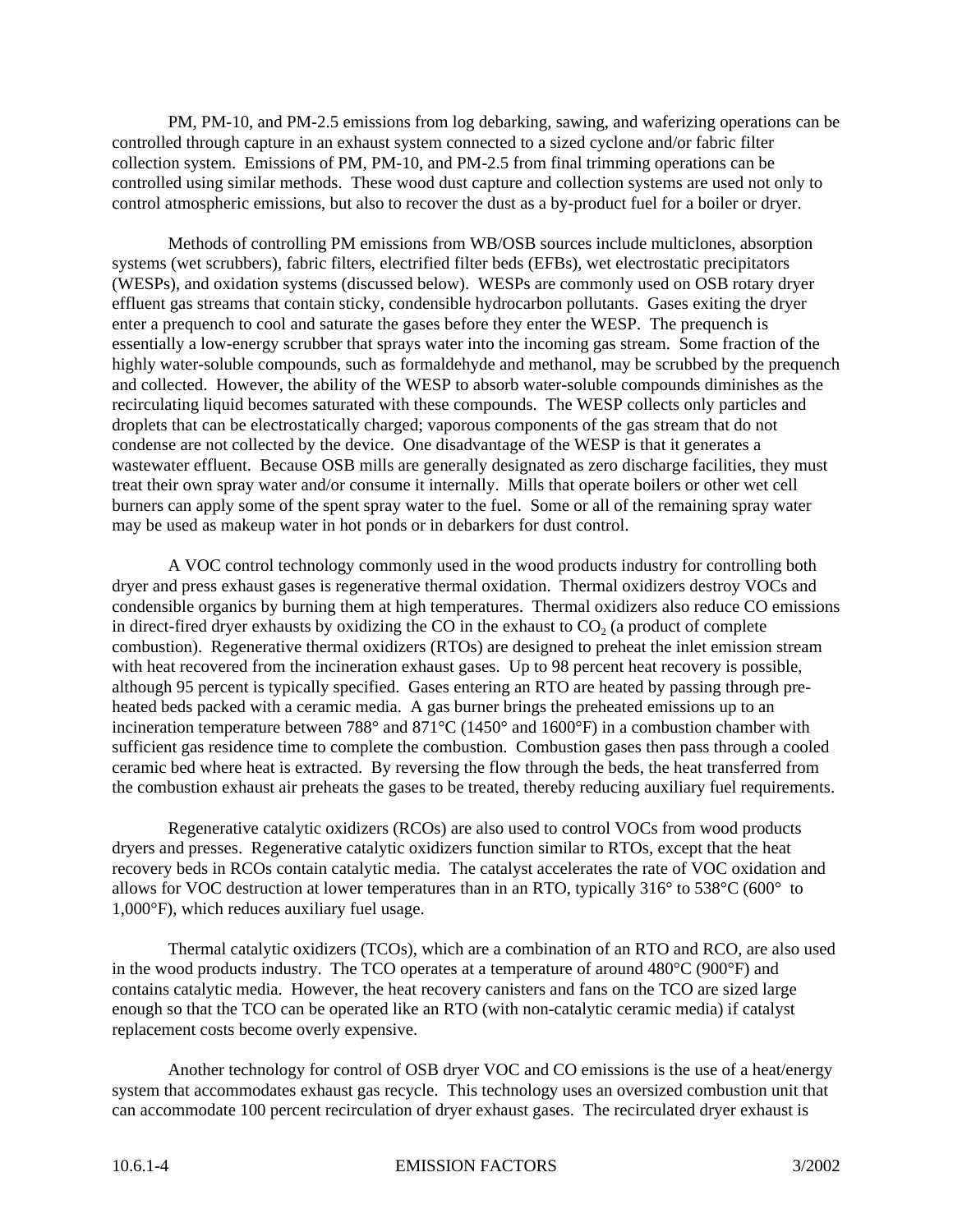mixed with combustion air and exposed directly to the burner flame. VOC emissions from burner combustion are incinerated in the second stage of the unit. High temperature exhaust from the combustion unit passes through a heat exchanger, which provides heat for dryer inlet air, and then through an add-on device for PM emission control. Plants that use exhaust gas recycle to control dryer emissions are generally designed from the ground up (i.e., exhaust gas recycle systems cannot be easily retrofitted).

Biofiltration systems are also used effectively for control of a variety of pollutants including organic compounds, NO<sub>x</sub>, CO, and PM from press exhaust streams. Biofiltration uses microorganisms immobilized in a biofilm layer on a porous packing such as bark, wood chips, or synthetic media. Typical biofilter design consists of a three- to six-foot deep bed of media suspended over an air distribution plenum. Exhaust gases entering the plenum are evenly distributed through the moist biofilter media. As the contaminated vapor stream passes through the biofilter media, pollutants are transferred from the vapor to the biofilm and, through microbiological degradation, are converted to  $CO_2$ , water, and salts. The microorganisms cannot easily attack pollutants in the gas phase; therefore, less water soluble compounds (such as pinenes) are generally more difficult to control using a biofilter than are the more water-soluble compounds (such as formaldehyde).

Fugitive PM emissions from road dust and uncovered bark and dust storage piles may be controlled in a number of different ways. Some of these methods include enclosure, wet suppression systems, and chemical stabilization.

Calculating PM-10 emissions from wood products industry emission sources is problematic due to the relationship between PM-10 (or PM) emissions and VOC emissions from these processes. Because the Method 201A train (PM-10) operates with an in-stack cyclone and filter, organic materials that are volatile at stack gas temperatures but that are condensed at back half impinger temperatures  $(\sim 20^{\circ}C$  [ $\sim 68^{\circ}F$ ]) are collected as condensible PM-10. However, these materials will also be measured as VOC via Methods 25 and 25A, which operate with a heated or an in-stack filter. Hence, if PM-10 is calculated as the sum of filterable and condensible material, some pollutants will be measured as both PM-10 and VOC emissions. However, if only filterable material is considered to be PM-10, the PM-10 emission factors will be highly dependent on stack gas temperature. In this AP-42 section, PM-10 is reported as front half catch only (Method 201A results only; not including Method 202 results). However, condensible PM results are also reported, and these results can be combined with the PM-10 results as appropriate for a specific application. Measured VOC emissions may be affected by the sampling method and by the quantity of formaldehyde and other aldehydes and ketones in the exhaust; formaldehyde is not quantified using Method 25A. Other low molecular weight oxygenated compounds have reduced responses to Method 25A. Therefore, when VOC emissions are measured using Method 25A, the emission rates will be biased low if low molecular weight oxygenated compounds are present in significant concentrations in the exhaust stream. A more extensive discussion of these sampling and analysis issues is provided in the Background Report for this section.

Guidance from EPA's Emission Factor and Inventory Group (EFIG) indicates that when it is possible, VOC emission factors should be reported in terms of the actual weight of the emitted compound. However, when an actual molecular weight (MW) of the emitted stream is not feasible (as is the case with the mixed streams emitted from wood products industry sources), the VOC should be reported using an assumed MW of 44, and reported "as propane." Each VOC-as-propane emission factor is estimated by first converting the THC from a carbon basis to a propane basis. Propane (MW  $=$  44) includes 3 carbon atoms (total MW of 36) and 8 hydrogen atoms (total MW of 8). Every 36 pounds of carbon measured corresponds to 44 pounds of propane. The ratio of the MW of propane to the MW of carbon in propane is 44/36, or 1.22. The conversion is expressed by the following equation: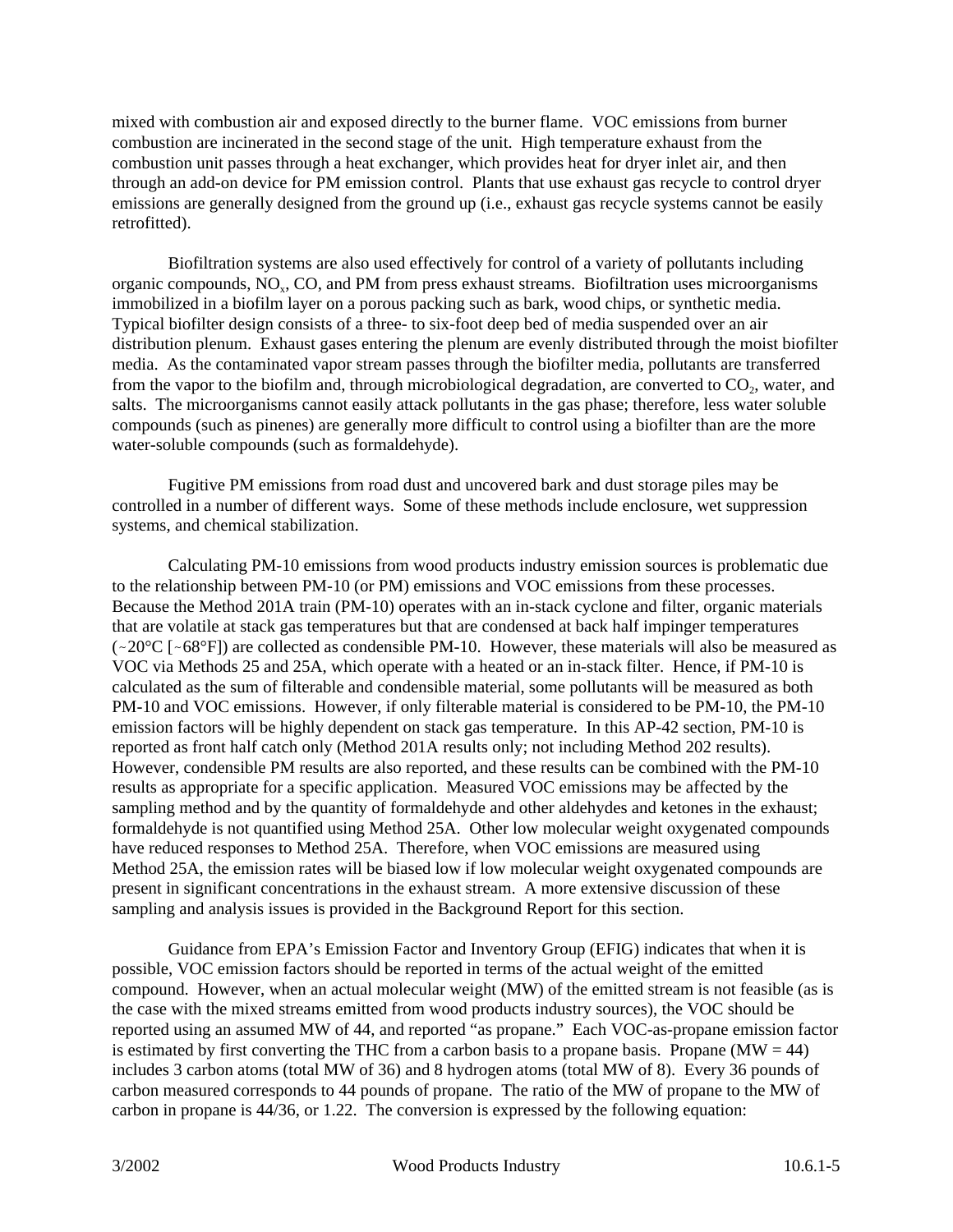| THC as pounds carbon $\times$ | 44 pounds propane<br>36 pounds carbon | $=$ THC as pounds propane |
|-------------------------------|---------------------------------------|---------------------------|
|-------------------------------|---------------------------------------|---------------------------|

or

THC as pounds carbon  $\times$  1.22 = THC as pounds propane

After the THC emission factor has been converted from a carbon to a propane basis, the formaldehyde emission factor is added (where available), then the available emission factors for non-VOC compounds, including acetone, methane, and methylene chloride, are subtracted. This procedure is expressed simply by the following equation:

VOC as propane  $=(1.22 \times \text{THC}$  as carbon) + formaldehyde - (acetone + methane + methylene chloride)

In cases where no emission factor is available (or the emission factor is reported only as below the test method detection limit, or "BDL") for one or more of the compounds used to estimate the VOC-aspropane value, adjustments to the converted THC value are made only for those compounds for which emission factors are available. That is, a value of zero is inserted in the above equation for the specified compounds where no emission factor is available, or where the emission factor is reported only as BDL. For example, if no methane emission factor is available, the THC-as-carbon emission factor is converted to THC-as-propane, formaldehyde is added, and only acetone and methylene chloride are subtracted.

Table 10.6.1-1 presents emission factors for dryer emissions of PM, including filterable PM, filterable PM-10, and condensible PM. Table 10.6.1-2 presents emission factors for dryer emissions of SO<sub>2</sub>, NO<sub>x</sub>, CO, and CO<sub>2</sub>. Table 10.6.1-3 presents emission factors for dryer emissions of organic compounds, some of which are listed as HAPs under section 112(b) of the Clean Air Act. The emission factors for dryer emissions are presented in units of pounds of pollutant per oven-dried ton of wood material out of the dryer (lb/ODT). Table 10.6.1-4 presents emission factors for press emissions of PM, including filterable PM, filterable PM-10, and condensible PM. Table 10.6.1-5 presents emission factors for press emissions of  $SO_2$ ,  $NO_x$ ,  $CO$ , and  $CO_2$ . Table 10.6.1-6 presents emission factors for press emissions of organic compounds, some of which are listed as HAPs in the Clean Air Act. The units for the press emission factors are pounds of pollutant per thousand square feet of 3/8-inch thick panel produced (lb/MSF 3/8). Table 10.6.1-7 presents emission factors for miscellaneous OSB manufacturing sources. Some of these compounds also are listed HAPs. The emission factors presented in Table 10.6.1-7 for blenders, sanderdust metering bins, and raw fuel bins are based on tests conducted at one facility using the press production rate at the time of the tests. Because of differences in plant configuration and the lack of specific process data for the material handling systems tested, these emission factors may not be representative of other facilities.

To the extent possible, separate emission factors for OSB dryers are presented in Tables 10.6.1-1 to -3 for hardwoods and softwoods. For OSB, plywood, and other composite wood products, commonly used hardwoods include aspen, oak, poplar, maple, cherry, alder, hickory, gum, beech, birch, and basswood. The emission factors for hardwood OSB dryers presented in this section are based largely on the drying of aspen furnish. For OSB, plywood, and other composite wood products, commonly used softwoods include pines, firs, and spruce. Pines are the most commonly used softwood species for OSB manufacturing. Firs and spruce are also used to produce OSB.

Emission factors for every possible mix of hardwood and softwood species cannot be reported in this section. Emission factors for specific mixes of wood species may be calculated by combining emission factors for individual wood species in the ratio specific to a given application, as emission data for those species become available. For example, an uncontrolled THC as carbon emission factor for a direct wood-fired rotary dryer processing 60 percent softwood and 40 percent hardwood may be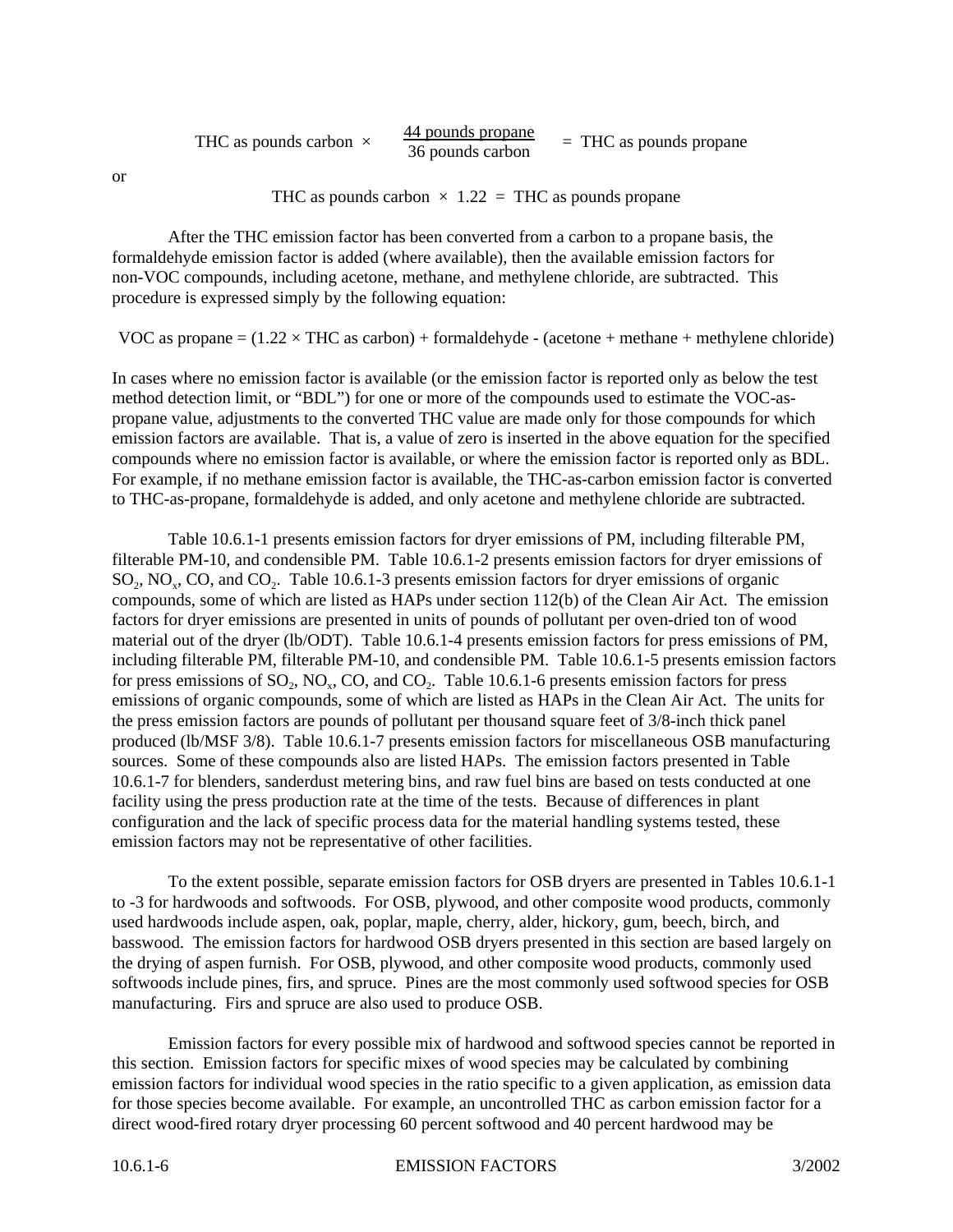calculated using the uncontrolled THC as carbon emission factors for softwood (6.7 lb/ODT) and hardwood (1.7 lb/ODT), and the ratio of 60 percent to 40 percent. The resultant emission factor, rounded to two significant figures, would be 4.7 lb/ODT.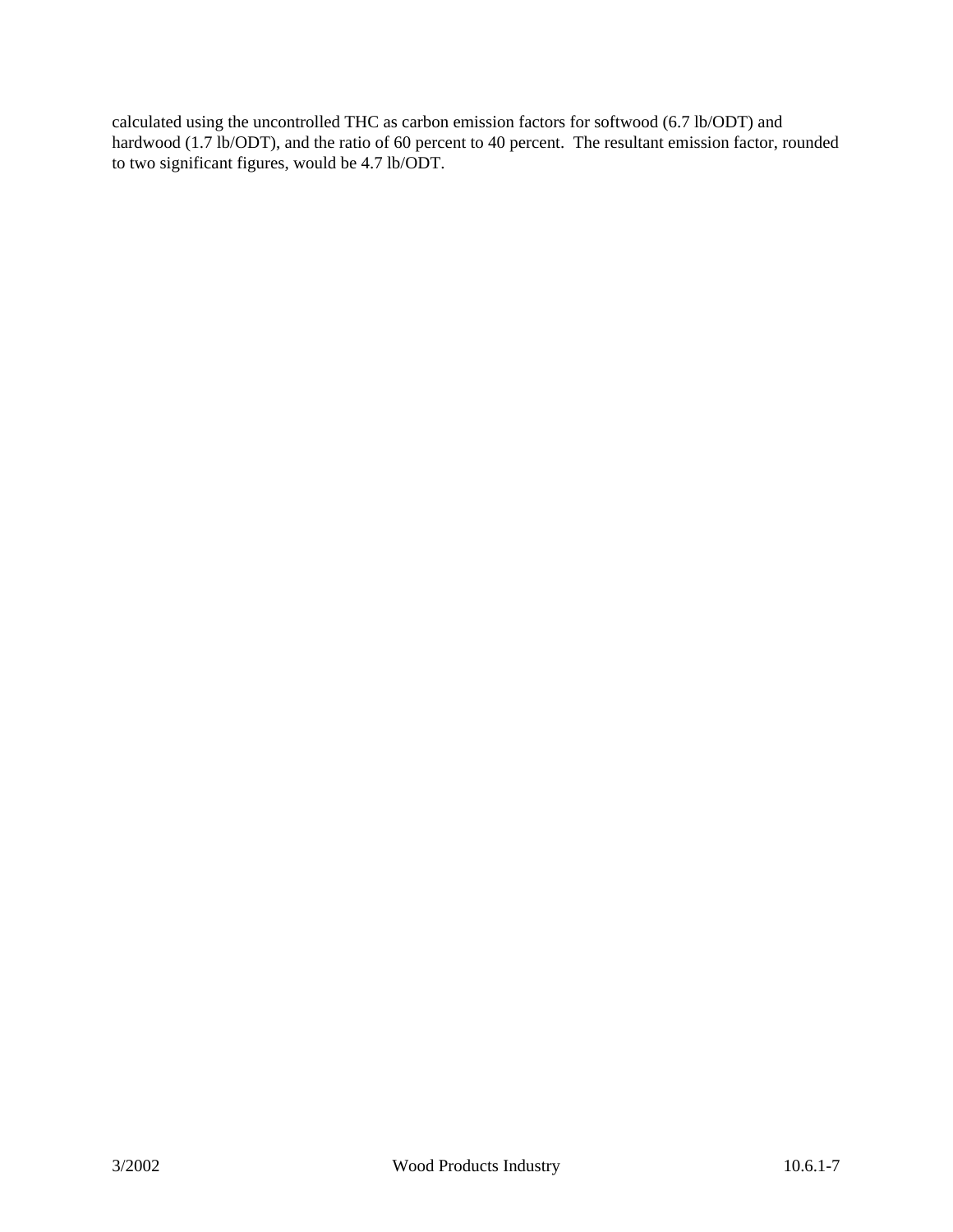|                                                                                                                      |                                                                                        |                                                                                                          |                                                                           | Filterableb                                              |                                                   |                                                                                               |                                                                 |
|----------------------------------------------------------------------------------------------------------------------|----------------------------------------------------------------------------------------|----------------------------------------------------------------------------------------------------------|---------------------------------------------------------------------------|----------------------------------------------------------|---------------------------------------------------|-----------------------------------------------------------------------------------------------|-----------------------------------------------------------------|
| Source                                                                                                               | Emission<br>control<br>device <sup>c</sup>                                             | <b>PM</b>                                                                                                | <b>EMISSION</b><br><b>FACTOR</b><br><b>RATING</b>                         | PM-10                                                    | <b>EMISSION</b><br><b>FACTOR</b><br><b>RATING</b> | Condensible $\frac{d}{dx}$                                                                    | <b>EMISSION</b><br><b>FACTOR</b><br><b>RATING</b>               |
| Rotary dryer, direct<br>wood-fired,<br>softwood<br>$(SCC 3-07-010-09)$                                               | Uncontrolled<br><b>MCLO</b><br><b>EFB</b><br><b>WESP</b><br><b>RTO</b><br>WESP/RTO     | 4.1 <sup>e</sup><br>$2.3^{\rm h}$<br>$0.56^{k}$<br>0.43 <sup>m</sup><br>0.30 <sup>n</sup><br>$0.051^{p}$ | $\mathsf{C}$<br>$\overline{C}$<br>$\mathbf D$<br>D<br>D<br>$\overline{E}$ | $2.5$ <sup>f,g</sup><br>ND<br>$\rm ND$<br>ND<br>ND<br>ND | $\mathbf D$                                       | $1.5^e$<br>$0.51^{\rm J}$<br>$0.48^{k}$<br>$0.46^{\rm m}$<br>0.10 <sup>n</sup><br>$0.098^{p}$ | $\mathbf C$<br>$\bf{B}$<br>$\mathbf D$<br>D<br>D<br>$\mathbf E$ |
| Rotary dryer, direct<br>wood-fired,<br>hardwood<br>$(SCC 3-07-010-10)$                                               | Uncontrolled<br><b>MCLO</b><br><b>EFB</b><br><b>WESP</b><br>EFB/RTO<br><b>WESP/RTO</b> | $4.2^{q}$<br>$5.2^{\text{s}}$<br>$0.93^t$<br>$0.25^{\mathrm{u}}$<br>$0.51^{\rm w}$<br>$0.049^{X}$        | D<br>$\mathbf D$<br>$\mathcal{C}$<br>$\overline{C}$<br>D<br>$\mathbf D$   | ND<br>$\rm ND$<br>1.0 <sup>k</sup><br>ND<br>ND<br>ND     | $\mathbf D$                                       | 1.9 <sup>r</sup><br>0.38 <sup>k</sup><br>$0.45^t$<br>$0.38^V$<br>$\rm ND$<br>$0.12^r$         | ${\bf E}$<br>${\bf E}$<br>$\mathcal{C}$<br>D<br>${\bf E}$       |
| Rotary dryer, direct<br>wood-fired, mixed<br>species (40-60%<br>softwood, 40-60%<br>hardwood)<br>$(SCC 3-07-010-15)$ | Uncontrolled<br><b>MCLO</b><br><b>SCBR</b><br><b>EFB</b><br><b>WESP</b>                | $4.7^k$<br>$3.3^{\mathrm{y}}$<br>$1.3^{\mathrm{Z}}$<br>$0.42^{y}$<br>$0.66$ <sup>aa</sup>                | D<br>E<br>${\bf E}$<br>E<br>D                                             | ND<br>ND<br>ND<br>ND<br>ND                               |                                                   | $1.1^{\mathrm{k}}$<br>$1.5^{\rm y}$<br>ND<br>$0.75^{\rm y}$<br>0.36 <sup>k</sup>              | ${\bf E}$<br>E<br>Ε<br>$\mathbf E$                              |
| Rotary dryer,<br>indirect-heated,<br>hardwood<br>$(SCC 3-07-010-30)$                                                 | <b>INCIN</b>                                                                           | $0.024^{bb}$                                                                                             | $\mathbf E$                                                               | ND                                                       |                                                   | ND                                                                                            |                                                                 |
| Conveyor dryer,<br>indirect-heated,<br>heated zones,<br>hardwood<br>(SCC 3-07-010-40)                                | Uncontrolled                                                                           | $0.72$ <sup>cc</sup>                                                                                     | E                                                                         | $0.062^{\rm cc}$                                         | ${\bf E}$                                         | $0.028^\mathrm{cc}$                                                                           | D                                                               |

#### Table 10.6.1-1. EMISSION FACTORS FOR OSB DRYERS--PARTICULATE MATTER<sup>a</sup>

a Emission factor units are pounds of pollutant per oven-dried ton of wood material out of dryer (lb/ODT). One lb/ODT =  $0.5 \text{ kg/Mg}$  (oven-dried). Factors represent uncontrolled emissions unless otherwise noted. SCC = Source Classification Code. ND = no data available. See Table 10.6.1-8 for the hardwood and softwood species commonly used in the production of OSB and other composite wood products. **Note: emission factors in table represent averages of data sets. The data spreadsheets, which may be more useful for specific applications, are available on EPA's Technology Transfer Network (TTN) website at: http://www.epa.gov/ttn/chief/.**

- b Filterable PM is that PM collected on or prior to the filter of an EPA Method 5 (or equivalent) sampling train. Filterable PM-10 is that PM collected on the filter, or in the sample line between the cyclone and filter of an EPA Method 201 or 201A sampling train.
- c Emission control device:  $MCLO =$  multiclone;  $EFB =$  electrified filter bed;  $WESP =$  wet electrostatic precipitator;  $RTO =$  regenerative thermal oxidizer;  $SCBR =$  wet scrubber;  $INCIN =$  exhaust vented through a combustion unit (this combustion unit is controlled with a multiclone followed by a dry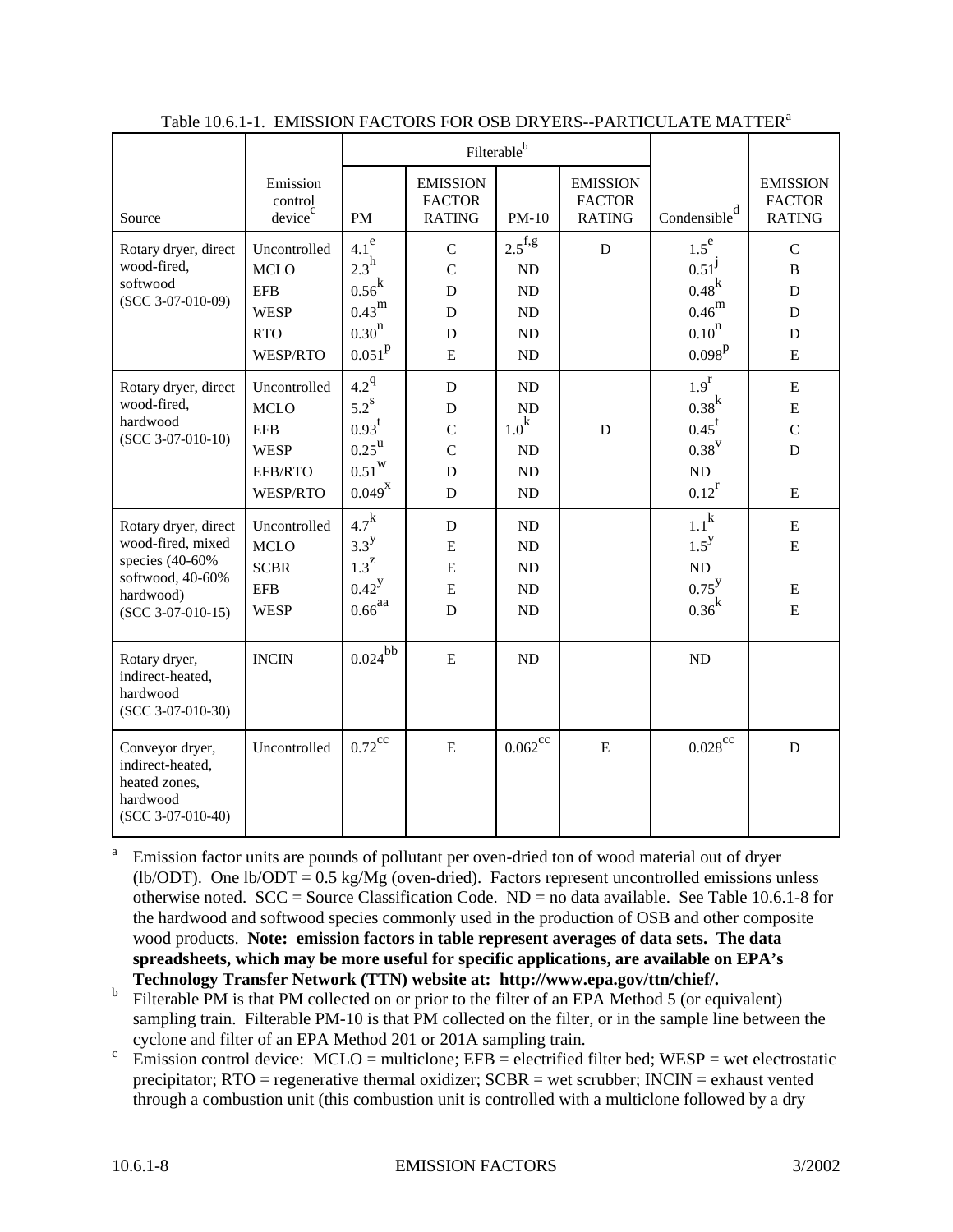#### Table 10.6.1-1 (cont.).

electrostatic precipitator). Cyclones are used as product recovery devices and are not considered to be emission control equipment.

- d Condensible PM is that PM collected in the impinger portion of a PM sampling train (EPA Method 202).
- e References 6, 7, 8, 9, 10, and 11.
- Multiclones are used for PM; effects on PM-10 are considered negligible.
- $\text{e}^{\text{g}}$  References 12, 13, 14, and 15.
- $\frac{h}{j}$  References 11, 12, 13, 14, and 16.
- References 11, 12, 13, 14, 15, and 16.
- <sup>k</sup> Reference 11.
- $m$  References 6, 7, and 11.
- $n$  References 8, 9, 10, and 17.
- <sup>p</sup> References 6 and 7.
- <sup>q</sup> References 18 and 19.
- Reference 19.
- S References 11, 18, and 20.
- References 11, 21, 22, 23, and 24.
- u References 11, 19, 20, 25, 26, 27, 28, 29, 30, and 31.
- References 11, 19, 26, 27, 28, 29, 30, and 31.
- <sup>w</sup> Reference 18.
- $x \text{ References } 19, 25, \text{ and } 32.$
- <sup>y</sup> Reference 33.
- <sup>z</sup> Reference 34.
- aa References 11 and 35.
- bb Reference 36.
- <sup>cc</sup> Reference 37. Emission factors apply only to the heated zones of the dryer; the cooling sections also have emissions but data were not available for cooling section emissions.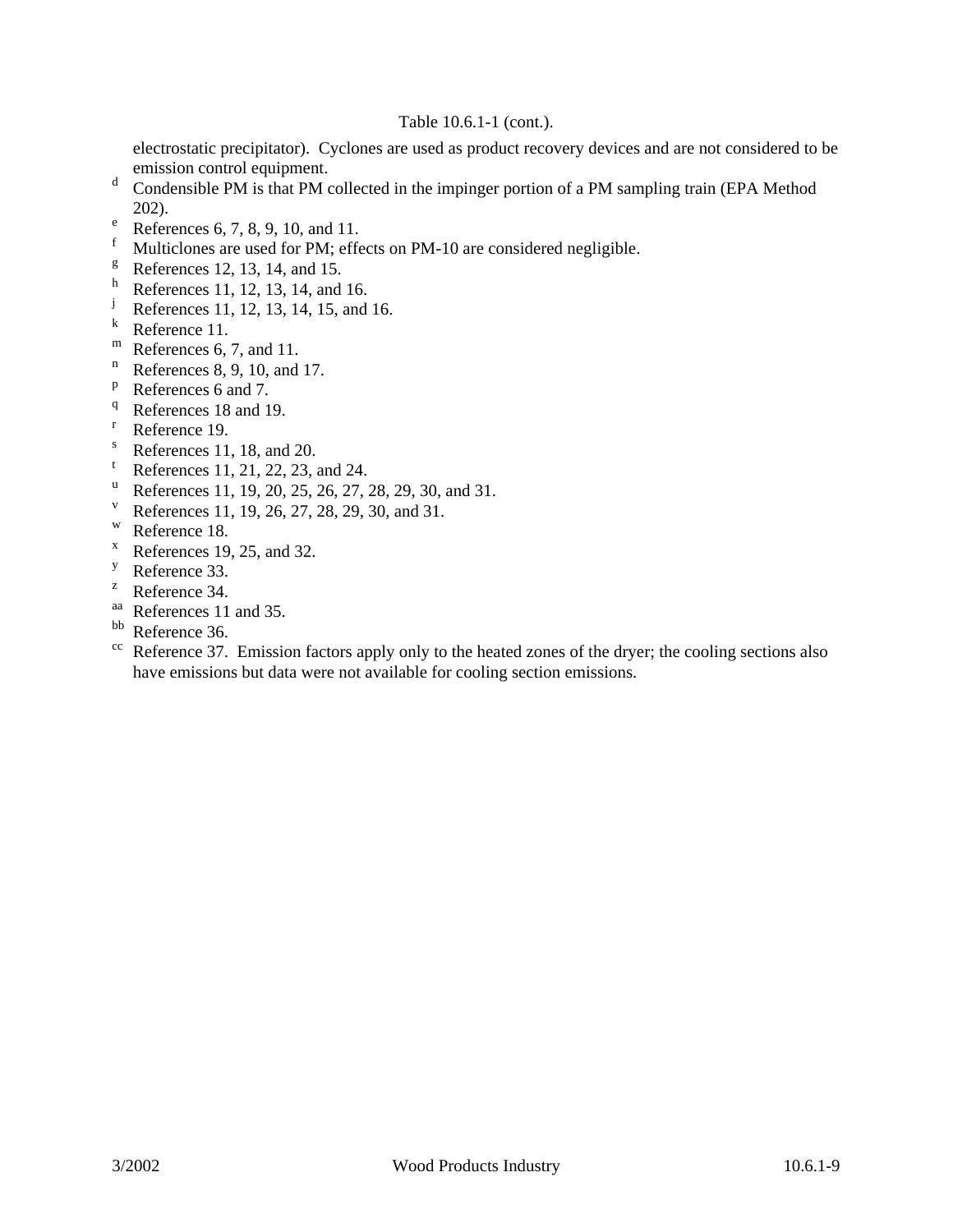| Source                                                                                                                                 | Emission<br>control<br>device | SO <sub>2</sub>   | <b>EMISSION</b><br><b>FACTOR</b><br><b>RATING</b> | NO <sub>x</sub>                                                             | <b>EMISSION</b><br><b>FACTOR</b><br><b>RATING</b> | CO                                | <b>EMISSION</b><br><b>FACTOR</b><br><b>RATING</b> | CO <sub>2</sub>                   | <b>EMISSION</b><br><b>FACTOR</b><br><b>RATING</b> |
|----------------------------------------------------------------------------------------------------------------------------------------|-------------------------------|-------------------|---------------------------------------------------|-----------------------------------------------------------------------------|---------------------------------------------------|-----------------------------------|---------------------------------------------------|-----------------------------------|---------------------------------------------------|
| Rotary dryer,<br>direct wood-<br>fired,<br>softwood<br>(SCC 3-07-<br>$010-09$                                                          | Uncontrolled<br><b>RTO</b>    | $\rm ND$<br>ND    |                                                   | $\begin{array}{c} 0.70_\mathrm{f}^\mathrm{c}\\ 0.78_\mathrm{f} \end{array}$ | $\mathsf C$<br>$\mathbf D$                        | $5.3^{\rm d}$<br>1.8 <sup>g</sup> | $\, {\bf B}$<br>$\mathbf{D}$                      | 600 <sup>e</sup><br>$720^{\rm h}$ | $\mathsf C$<br>$\mathbf D$                        |
| Rotary dryer,<br>direct wood-<br>fired,<br>hardwood<br>(SCC 3-07-<br>$010-10$                                                          | Uncontrolled<br><b>RTO</b>    | ND<br>$0.014^{n}$ | ${\bf E}$                                         | $0.63^{\rm J}$<br>$0.42^{p}$                                                | $\, {\bf B}$<br>$\mathbf D$                       | $5.5^k$<br>1.5 <sup>q</sup>       | $\, {\bf B}$<br>D                                 | $680^{\rm m}$<br>$780^{\rm p}$    | $\, {\bf B}$<br>$\overline{C}$                    |
| Rotary dryer,<br>direct wood-<br>fired, mixed<br>species<br>$(40 - 60\%$<br>softwood,<br>40-60%<br>hardwood)<br>(SCC 3-07-<br>$010-15$ | Uncontrolled                  | $\rm ND$          |                                                   | $0.51$ <sup>r</sup>                                                         | $\mathbf D$                                       | 5.9 <sup>r</sup>                  | $\mathbf D$                                       | $670^{\rm s}$                     | ${\bf E}$                                         |
| Rotary dryer,<br>direct natural<br>gas-fired,<br>hardwood<br>(SCC 3-07-<br>$010-20$                                                    | Uncontrolled                  | ND                |                                                   | $0.68^{\text{t}}$                                                           | ${\bf E}$                                         | $0.72^{\mathrm{u}}$               | $\mathbf D$                                       | $330^{\rm V}$                     | ${\bf E}$                                         |
| Rotary dryer,<br>indirect-<br>heated,<br>hardwood<br>(SCC 3-07-<br>$010-30$                                                            | <b>INCIN</b>                  | $0.0026^{\rm w}$  | ${\bf E}$                                         | $0.74^{\rm W}$                                                              | ${\bf E}$                                         | $0.13^{\rm w}$                    | ${\bf E}$                                         | $600^\mathrm{w}$                  | E                                                 |

Table 10.6.1-2. EMISSION FACTORS FOR OSB DRYERS--SO2, NO $_{\rm x}$ , CO, AND CO $_{\rm 2}$  a

<sup>a</sup> Emission factor units are pounds of pollutant per oven-dried ton of wood material out of dryer (lb/ODT). One lb/ODT =  $0.5 \text{ kg/Mg}$  (oven-dried). Factors represent uncontrolled emissions unless otherwise noted. SCC = Source Classification Code. ND = no data available. See Table 10.6.1-8 for the hardwood and softwood species commonly used in the production of OSB and other composite wood products. **Note: emission factors in table represent averages of data sets. The data spreadsheets, which may be more useful for specific applications, are available on EPA's Technology Transfer Network (TTN) website at: http://www.epa.gov/ttn/chief/.**

- $b$  Emission control device: RTO = regenerative thermal oxidizer; INCIN = exhaust vented through a combustion unit (this combustion unit is controlled with a multiclone followed by a dry electrostatic precipitator).
- $^{\rm c}$  References 6, 7, 8, 10, 11, and 17.
- <sup>d</sup> References 6, 7, 8, 10, 11, 12, 13, 16, 17, and 38.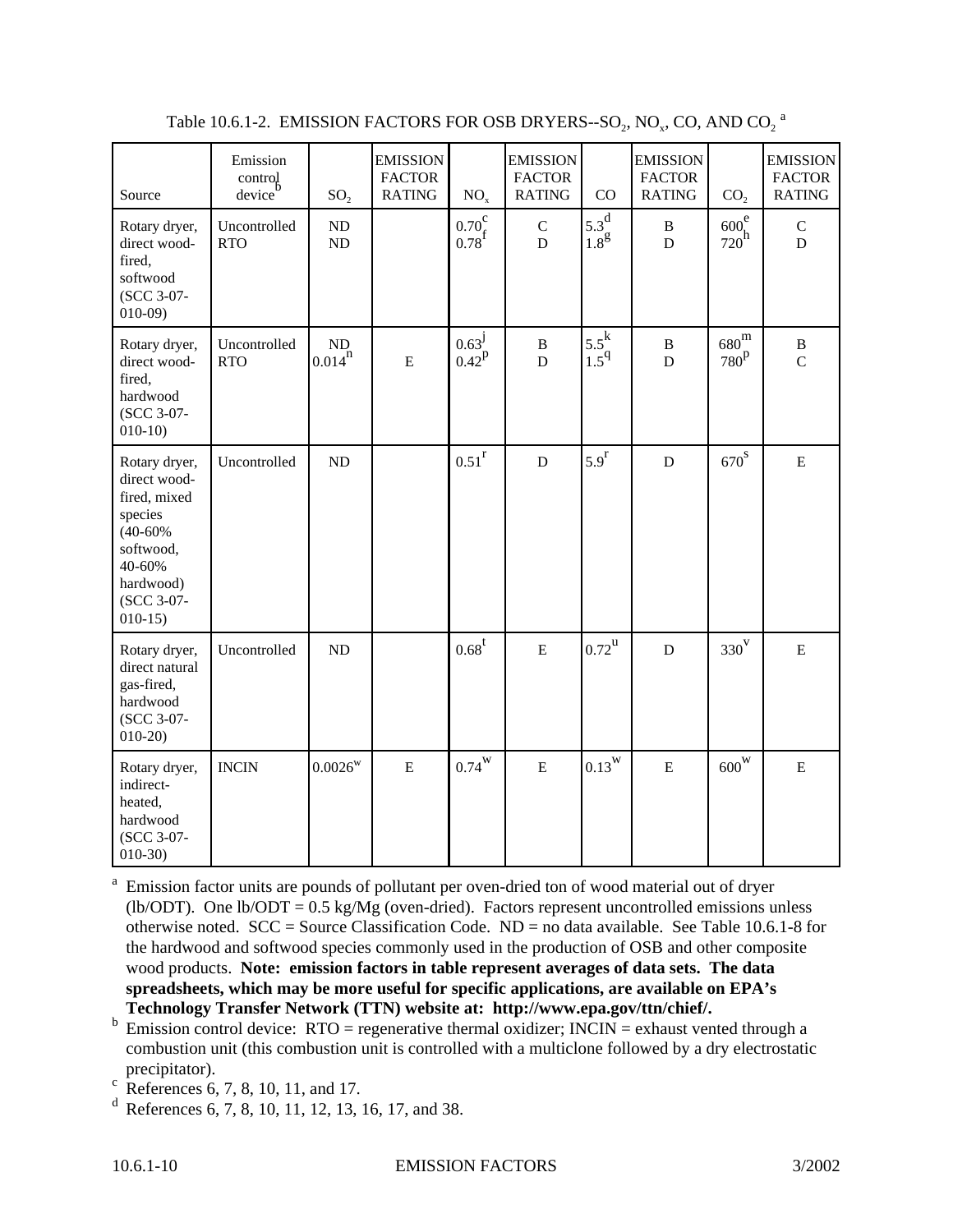- $e^{e}$  References 6, 7, 12, 13, and 16.
- f References 6, 7, 8, 10, and 17.
- $^8$  References 6, 7, 8, 10, 17, and 38.
- $h$  References 6, 7, and 17.
- <sup>j</sup> References 11, 18, 19, 20, 21, 22, 23, 24, 25, 32, 39, and 40.
- References 11, 18, 19, 20, 21, 22, 23, 24, 25, 26, 27, 29, 32, 38, and 39.
- <sup>m</sup> References 18, 19, 20, 21, 22, 23, 24, 25, 27, 29, 31, 32, and 40.
- <sup>n</sup> Reference 19.
- $P$  References 18, 19, 25, 32, and 41.
- <sup>q</sup> References 18, 19, 25, 32, 38, and 41.
- <sup>r</sup> References 11 and 33.
- <sup>s</sup> Reference 33.
- <sup>t</sup> Reference 42.
- <sup>u</sup> References 39 and 42.
- <sup>v</sup> Reference 39.
- <sup>w</sup> Reference 36.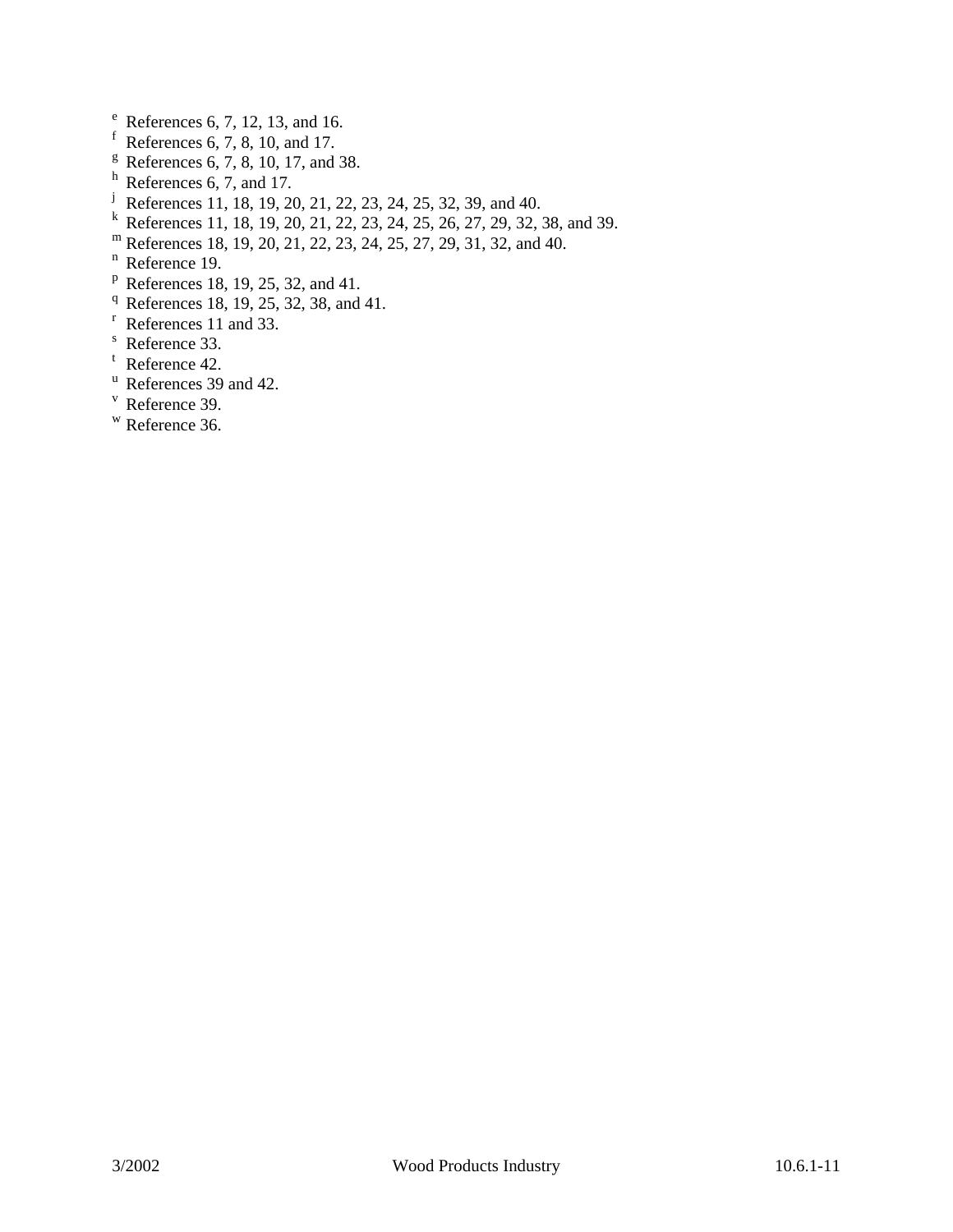| Source               | Emission<br>control<br>device <sup>'</sup> | CASRN <sup>c</sup> | Pollutant                   | Emission<br>factor   | <b>EMISSION</b><br><b>FACTOR</b><br><b>RATING</b> |
|----------------------|--------------------------------------------|--------------------|-----------------------------|----------------------|---------------------------------------------------|
| Rotary dryer, direct | Uncontrolled                               |                    | d<br>THC as carbon          | $6.7^{\text{f}}$     | $\, {\bf B}$                                      |
| wood-fired,          |                                            |                    | VOC as propane <sup>e</sup> | 8.1                  | $\overline{C}$                                    |
| softwood             |                                            |                    | 1,2-Dichloroethane *        | <b>BDL</b>           |                                                   |
| $(SCC 3-07-010-09)$  |                                            |                    | 1,2,4-Trichlorobenzene *    | <b>BDL</b>           |                                                   |
|                      |                                            | 13466-78-9         | 3-Carene                    | 0.066                | ${\bf D}$                                         |
|                      |                                            | $75-07-0$          | Acetaldehyde *              | 0.11                 | ${\bf D}$                                         |
|                      |                                            | $67 - 64 - 1$      | Acetone                     | 0.16                 | D                                                 |
|                      |                                            | $107 - 02 - 8$     | Acrolein <sup>*</sup>       | 0.072                | D                                                 |
|                      |                                            | 80-56-8            | Alpha-pinene                | 2.9                  | $\mathbf D$                                       |
|                      |                                            | $71-43-2$          | Benzene <sup>*</sup>        | 0.0067               | $\mathbf D$                                       |
|                      |                                            | 127-91-3           | Beta-pinene                 | 1.0                  | D                                                 |
|                      |                                            |                    | Bromomethane <sup>*</sup>   | <b>BDL</b>           |                                                   |
|                      |                                            | 79-92-5            | Camphene                    | 0.068                | $\mathbf D$                                       |
|                      |                                            |                    | Chloroethane <sup>*</sup>   | <b>BDL</b>           |                                                   |
|                      |                                            |                    | Chloroethene <sup>*</sup>   | <b>BDL</b>           |                                                   |
|                      |                                            | 156-59-2           | Cis-1,2-dichloroethylene    | 0.0022               | $\mathbf D$                                       |
|                      |                                            | 98-82-8            | Cumene <sup>*</sup>         | 0.055                | $\mathbf D$                                       |
|                      |                                            | $50 - 00 - 0$      | Formaldehyde *              | $0.13^{g}$           | B                                                 |
|                      |                                            | 138-86-3           | Limonene                    | 0.14                 | $\mathbf D$                                       |
|                      |                                            | $67 - 56 - 1$      | Methanol <sup>*</sup>       | 0.10                 | D                                                 |
|                      |                                            | 78-93-3            | Methyl ethyl ketone *       | 0.0089               | D                                                 |
|                      |                                            | $108 - 10 - 1$     | Methyl isobutyl ketone *    | 0.0078               | $\mathbf D$                                       |
|                      |                                            |                    | Methylene chloride *        | <b>BDL</b>           |                                                   |
|                      |                                            | 1330-20-7          | m,p-Xylene *                | 0.010                | $\mathbf D$                                       |
|                      |                                            |                    | o-Xylene *                  | $\operatorname{BDL}$ |                                                   |
|                      |                                            | 99-87-6            | p-Cymene                    | 0.067                | ${\bf D}$                                         |
|                      |                                            | 99-83-2            | p-Mentha-1,5-diene          | 0.063                | D                                                 |
|                      |                                            | 108-95-2           | Phenol <sup>*</sup>         | 0.015                | ${\bf D}$                                         |
|                      |                                            | 123-38-6           | Propionaldehyde *           | 0.011                | D                                                 |
|                      |                                            |                    | Styrene <sup>*</sup>        | <b>BDL</b>           |                                                   |
|                      |                                            | 108-88-3           | Toluene <sup>*</sup>        | 0.015                | D                                                 |

### Table 10.6.1-3. EMISSION FACTORS FOR OSB DRYERS--ORGANICS<sup>a</sup>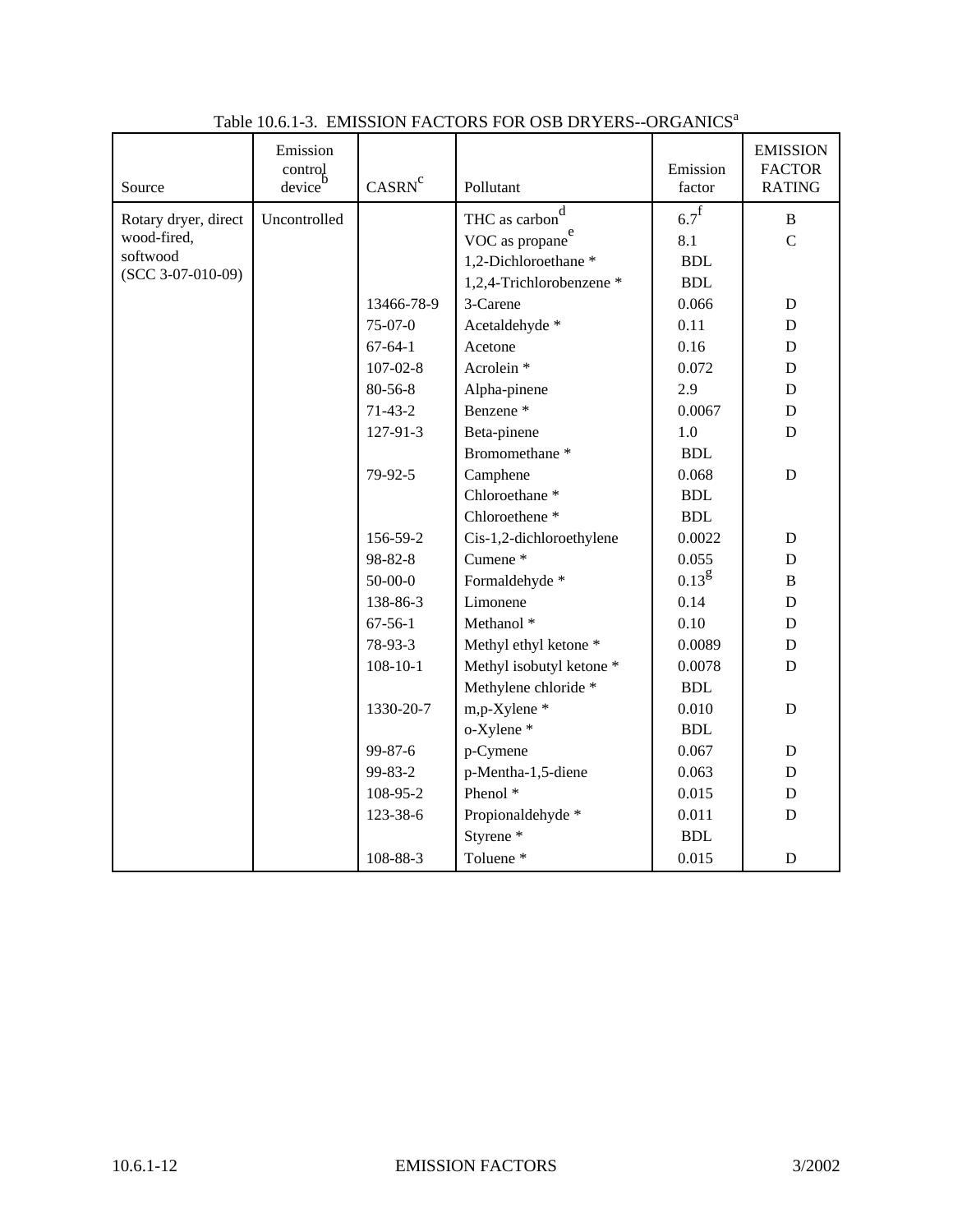| Source               | Emission<br>control<br>device | CASRN <sup>c</sup> | Pollutant                   | Emission<br>factor   | <b>EMISSION</b><br><b>FACTOR</b><br><b>RATING</b> |
|----------------------|-------------------------------|--------------------|-----------------------------|----------------------|---------------------------------------------------|
| Rotary dryer, direct | <b>RTO</b>                    |                    | THC as carbon <sup>d</sup>  | $0.25^{\rm h}$       | ${\bf D}$                                         |
| wood-fired,          |                               |                    | VOC as propane <sup>e</sup> | 0.32                 | E                                                 |
| softwood             |                               |                    | 1,2-Dichloroethane*         | $\operatorname{BDL}$ |                                                   |
| $(SCC 3-07-010-09)$  |                               |                    | 1,2,4-Trichlorobenzene *    | <b>BDL</b>           |                                                   |
|                      |                               |                    | 3-Carene                    | <b>BDL</b>           |                                                   |
|                      |                               | $75-07-0$          | Acetaldehyde *              | 0.011                | $\mathbf D$                                       |
|                      |                               | $67 - 64 - 1$      | Acetone                     | 0.0076               | $\mathbf D$                                       |
|                      |                               |                    | Acrolein <sup>*</sup>       | <b>BDL</b>           |                                                   |
|                      |                               |                    | Alpha-pinene                | <b>BDL</b>           |                                                   |
|                      |                               |                    | Benzene <sup>*</sup>        | <b>BDL</b>           |                                                   |
|                      |                               |                    | Beta-pinene                 | <b>BDL</b>           |                                                   |
|                      |                               |                    | Bromomethane <sup>*</sup>   | <b>BDL</b>           |                                                   |
|                      |                               |                    | Camphene                    | <b>BDL</b>           |                                                   |
|                      |                               |                    | Chloroethane <sup>*</sup>   | <b>BDL</b>           |                                                   |
|                      |                               |                    | Chloroethene <sup>*</sup>   | $\operatorname{BDL}$ |                                                   |
|                      |                               |                    | Cis-1,2-dichloroethylene    | <b>BDL</b>           |                                                   |
|                      |                               |                    | Cumene <sup>*</sup>         | <b>BDL</b>           |                                                   |
|                      |                               | $50-00-0$          | Formaldehyde *              | $0.020^{j}$          | $\mathbf D$                                       |
|                      |                               |                    | Limonene                    | <b>BDL</b>           |                                                   |
|                      |                               | $67 - 56 - 1$      | Methanol <sup>*</sup>       | 0.0082               | ${\bf D}$                                         |
|                      |                               |                    | Methyl ethyl ketone *       | <b>BDL</b>           |                                                   |
|                      |                               |                    | Methyl isobutyl ketone *    | <b>BDL</b>           |                                                   |
|                      |                               |                    | Methylene chloride *        | <b>BDL</b>           |                                                   |
|                      |                               |                    | m,p-Xylene*                 | <b>BDL</b>           |                                                   |
|                      |                               |                    | o-Xylene *                  | <b>BDL</b>           |                                                   |
|                      |                               |                    | p-Cymene                    | <b>BDL</b>           |                                                   |
|                      |                               |                    | p-Mentha-1,5-diene          | <b>BDL</b>           |                                                   |
|                      |                               | 108-95-2           | Phenol <sup>*</sup>         | 0.021                | $\mathbf D$                                       |
|                      |                               |                    | Propionaldehyde *           | <b>BDL</b>           |                                                   |
|                      |                               |                    | Styrene <sup>*</sup>        | $\operatorname{BDL}$ |                                                   |
|                      |                               |                    | Toluene <sup>*</sup>        | <b>BDL</b>           |                                                   |

Table 10.6.1-3 (cont.)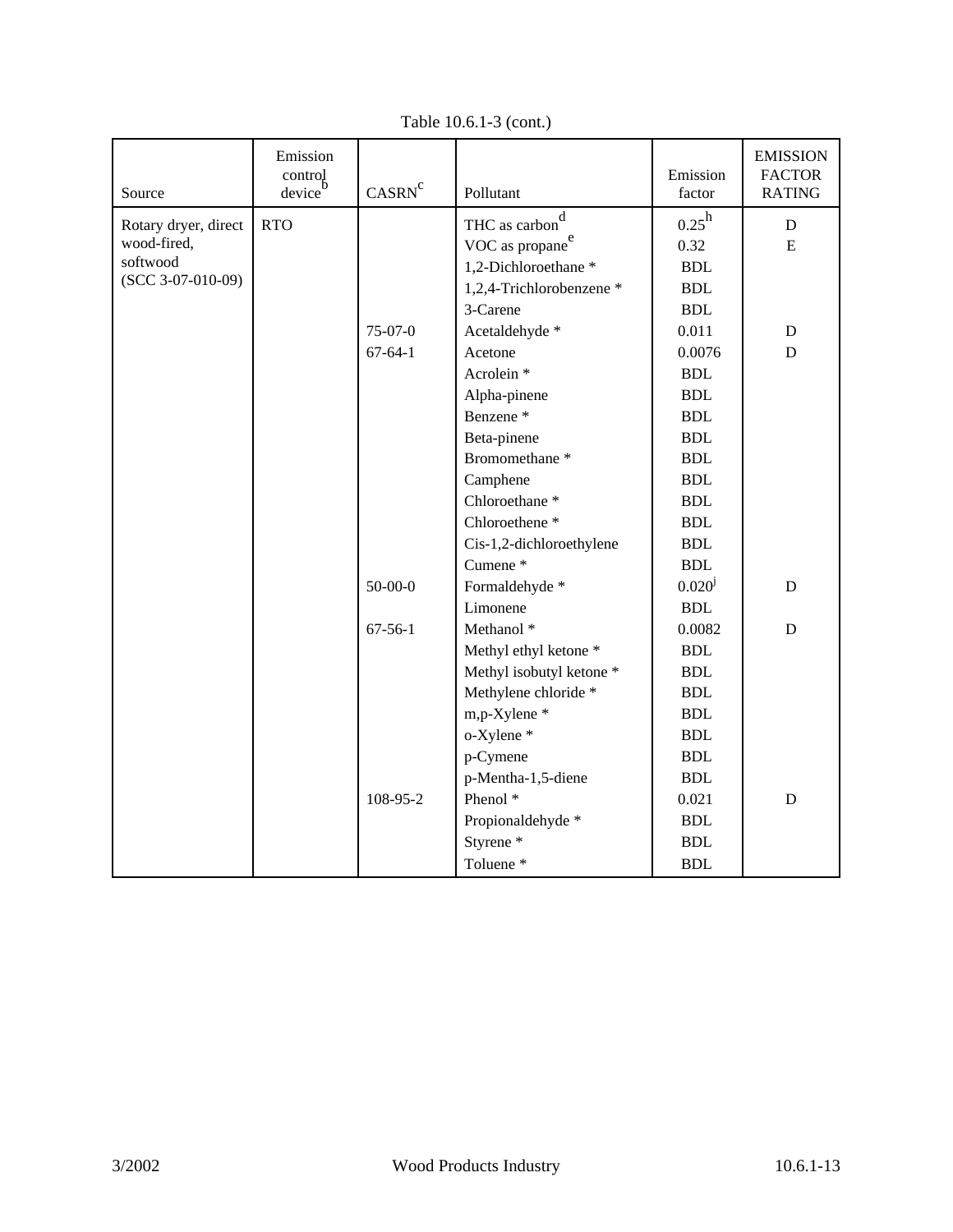| Source               | Emission<br>$\frac{\text{control}}{\text{b}}$<br>device <sup>'</sup> | CASRN <sup>c</sup> | Pollutant                   | Emission<br>factor   | <b>EMISSION</b><br><b>FACTOR</b><br><b>RATING</b> |
|----------------------|----------------------------------------------------------------------|--------------------|-----------------------------|----------------------|---------------------------------------------------|
| Rotary dryer, direct | Uncontrolled                                                         |                    | THC as carbon <sup>d</sup>  | $1.7^{\rm k}$        | $\bf{B}$                                          |
| wood-fired,          |                                                                      |                    | VOC as propane <sup>e</sup> | 2.1                  | $\mathcal{C}$                                     |
| hardwood             |                                                                      |                    | 1,2-Dichloroethane *        | $\operatorname{BDL}$ |                                                   |
| $(SCC 3-07-010-10)$  |                                                                      |                    | 1,2,4-Trichlorobenzene *    | $\operatorname{BDL}$ |                                                   |
|                      |                                                                      |                    | 3-Carene                    | <b>BDL</b>           |                                                   |
|                      |                                                                      | $75-07-0$          | Acetaldehyde *              | 0.62                 | ${\bf E}$                                         |
|                      |                                                                      | $67 - 64 - 1$      | Acetone                     | 0.041                | ${\bf E}$                                         |
|                      |                                                                      | $107 - 02 - 8$     | Acrolein <sup>*</sup>       | 0.20                 | ${\bf E}$                                         |
|                      |                                                                      |                    | Alpha-pinene                | <b>BDL</b>           |                                                   |
|                      |                                                                      | $71-43-2$          | Benzene <sup>*</sup>        | $0.010^{\rm m}$      | $\mathbf D$                                       |
|                      |                                                                      |                    | Beta-pinene                 | $\operatorname{BDL}$ |                                                   |
|                      |                                                                      |                    | Bromomethane <sup>*</sup>   | <b>BDL</b>           |                                                   |
|                      |                                                                      |                    | Camphene                    | <b>BDL</b>           |                                                   |
|                      |                                                                      |                    | Chloroethane <sup>*</sup>   | $\operatorname{BDL}$ |                                                   |
|                      |                                                                      |                    | Chloroethene <sup>*</sup>   | <b>BDL</b>           |                                                   |
|                      |                                                                      |                    | Cis-1,2-dichloroethylene    | <b>BDL</b>           |                                                   |
|                      |                                                                      |                    | Cumene <sup>*</sup>         | <b>BDL</b>           |                                                   |
|                      |                                                                      | $50 - 00 - 0$      | Formaldehyde *              | $0.11$ <sup>n</sup>  | $\, {\bf B}$                                      |
|                      |                                                                      |                    | Limonene                    | <b>BDL</b>           |                                                   |
|                      |                                                                      | $67 - 56 - 1$      | Methanol <sup>*</sup>       | 0.33                 | ${\bf E}$                                         |
|                      |                                                                      | 78-93-3            | Methyl ethyl ketone *       | 0.0071               | E                                                 |
|                      |                                                                      |                    | Methyl isobutyl ketone *    | <b>BDL</b>           |                                                   |
|                      |                                                                      |                    | Methylene chloride *        | <b>BDL</b>           |                                                   |
|                      |                                                                      |                    | m,p-Xylene *                | <b>BDL</b>           |                                                   |
|                      |                                                                      |                    | o-Xylene *                  | <b>BDL</b>           |                                                   |
|                      |                                                                      |                    | p-Cymene                    | $\operatorname{BDL}$ |                                                   |
|                      |                                                                      |                    | p-Mentha-1,5-diene          | <b>BDL</b>           |                                                   |
|                      |                                                                      | 108-95-2           | Phenol <sup>*</sup>         | 0.028                | ${\bf E}$                                         |
|                      |                                                                      | 123-38-6           | Propionaldehyde *           | 0.034                | ${\bf E}$                                         |
|                      |                                                                      | $100 - 42 - 5$     | Styrene <sup>*</sup>        | 0.0034               | ${\bf E}$                                         |
|                      |                                                                      | 108-88-3           | Toluene <sup>*</sup>        | 0.013                | ${\bf E}$                                         |

Table 10.6.1-3 (cont.)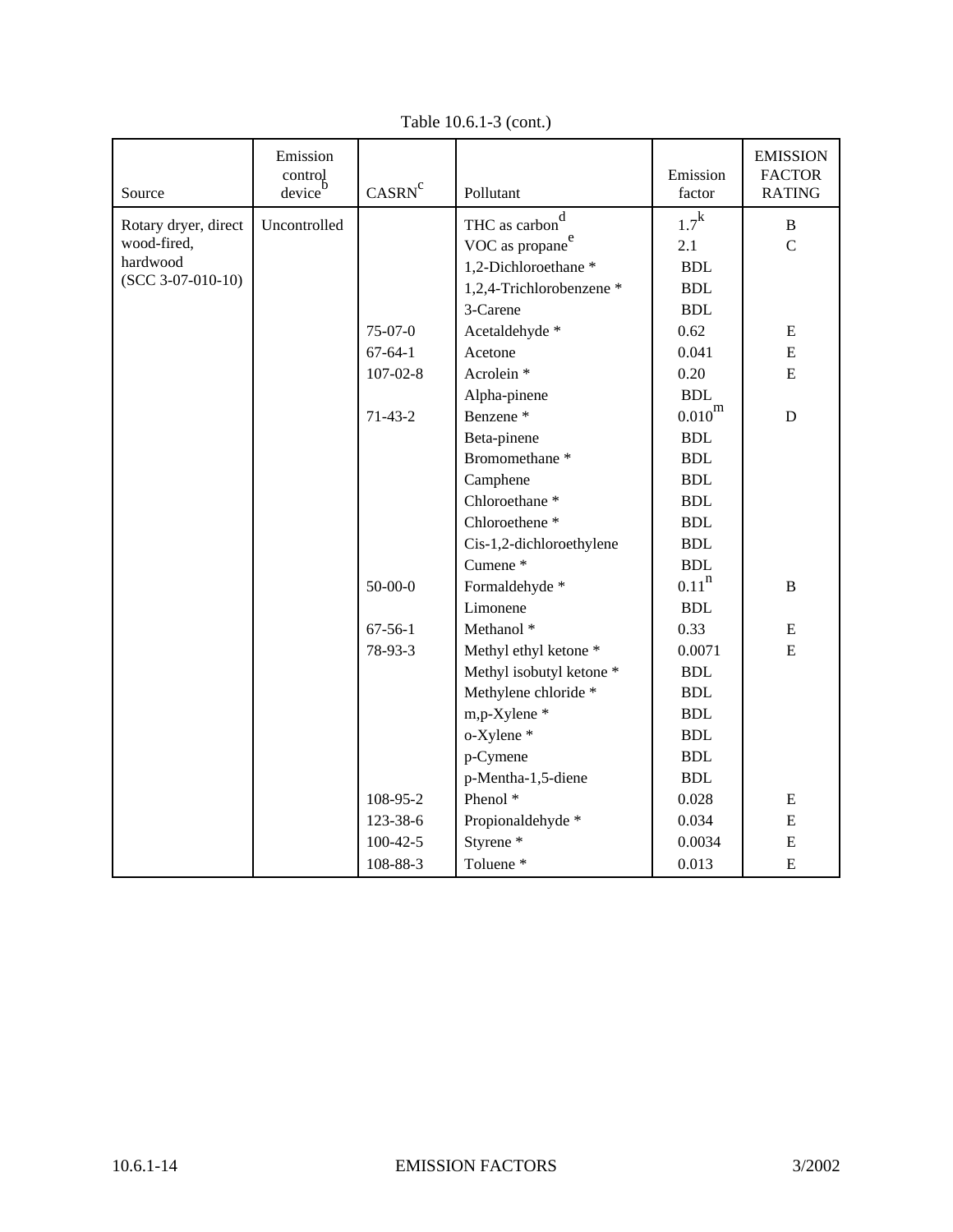|                         | Emission          |                    |                             |                                 | <b>EMISSION</b>                |
|-------------------------|-------------------|--------------------|-----------------------------|---------------------------------|--------------------------------|
| Source                  | control<br>device | CASRN <sup>c</sup> | Pollutant                   | Emission<br>factor              | <b>FACTOR</b><br><b>RATING</b> |
|                         |                   |                    | d                           |                                 |                                |
| Rotary dryer, direct    | <b>RTO</b>        |                    | THC as carbon               | $0.15^{p}$                      | $\mathbf D$                    |
| wood-fired,<br>hardwood |                   |                    | VOC as propane <sup>e</sup> | 0.26                            | E                              |
| $(SCC 3-07-010-10)$     |                   |                    | 1,2-Dichloroethane *        | <b>BDL</b>                      |                                |
|                         |                   |                    | 1,2,4-Trichlorobenzene *    | <b>BDL</b>                      |                                |
|                         |                   |                    | 3-Carene                    | <b>BDL</b>                      |                                |
|                         |                   | $75-07-0$          | Acetaldehyde *              | 0.11                            | E                              |
|                         |                   | $67 - 64 - 1$      | Acetone                     | 0.012                           | ${\bf E}$                      |
|                         |                   | $107 - 02 - 8$     | Acrolein <sup>*</sup>       | 0.031                           | ${\bf E}$                      |
|                         |                   |                    | Alpha-pinene                | <b>BDL</b>                      |                                |
|                         |                   | $71-43-2$          | Benzene <sup>*</sup>        | 0.0041 <sup>q</sup>             | $\mathbf D$                    |
|                         |                   |                    | Benzo-a-pyrene              | <b>BDL</b>                      |                                |
|                         |                   |                    | Beta-pinene                 | <b>BDL</b>                      |                                |
|                         |                   |                    | Bromomethane <sup>*</sup>   | <b>BDL</b>                      |                                |
|                         |                   |                    | Camphene                    | <b>BDL</b>                      |                                |
|                         |                   |                    | Chloroethane <sup>*</sup>   | <b>BDL</b>                      |                                |
|                         |                   |                    | Chloroethene <sup>*</sup>   | <b>BDL</b>                      |                                |
|                         |                   |                    | Cis-1,2-dichloroethylene    | <b>BDL</b>                      |                                |
|                         |                   |                    | Cumene*                     | <b>BDL</b>                      |                                |
|                         |                   | $50 - 00 - 0$      | Formaldehyde *              | $0.092^r$                       | $\mathbf D$                    |
|                         |                   |                    | Limonene                    | <b>BDL</b>                      |                                |
|                         |                   | $67 - 56 - 1$      | Methanol <sup>*</sup>       | 0.072                           | ${\bf E}$                      |
|                         |                   |                    | Methyl ethyl ketone *       | <b>BDL</b>                      |                                |
|                         |                   |                    | Methyl isobutyl ketone *    | <b>BDL</b>                      |                                |
|                         |                   |                    | Methylene chloride *        | <b>BDL</b>                      |                                |
|                         |                   |                    | m,p-Xylene *                | <b>BDL</b>                      |                                |
|                         |                   |                    | o-Xylene *                  | <b>BDL</b>                      |                                |
|                         |                   |                    | p-Cymene                    | <b>BDL</b>                      |                                |
|                         |                   |                    | p-Mentha-1,5-diene          | <b>BDL</b>                      |                                |
|                         |                   | 108-95-2           | Phenol <sup>*</sup>         | $0.0085^8$                      | D                              |
|                         |                   | 123-38-6           | Propionaldehyde *           | 0.0075                          | ${\bf E}$                      |
|                         |                   |                    | Styrene <sup>*</sup>        | <b>BDL</b>                      |                                |
|                         |                   |                    | Toluene <sup>*</sup>        | <b>BDL</b>                      |                                |
| Rotary dryer, direct    | Uncontrolled      |                    | d<br>THC as carbon          | $3.4^t$                         | ${\bf D}$                      |
| wood-fired, mixed       |                   |                    | VOC as propane <sup>e</sup> | 4.4                             | ${\bf E}$                      |
| species (40-60%         |                   | $75-07-0$          | Acetaldehyde *              | $0.11^{\rm u}$                  | ${\bf D}$                      |
| softwood, 40-60%        |                   | $67 - 64 - 1$      | Acetone                     | $0.039^{\rm u,v}$               | ${\bf E}$                      |
| hardwood)               |                   | $107 - 02 - 8$     | Acrolein <sup>*</sup>       | $0.033^{u,v}$                   | ${\bf E}$                      |
| $(SCC 3-07-010-15)$     |                   | 123-72-8           | Butylaldehyde               | $0.017^{\mathrm{u},\mathrm{v}}$ | ${\bf E}$                      |
|                         |                   | 4170-30-3          | Crotonaldehyde              | $0.011^{\mathrm{u},\mathrm{v}}$ | ${\bf E}$                      |
|                         |                   | $50-00-0$          | Formaldehyde *              | $0.34^{\rm u}$                  | ${\bf D}$                      |
|                         |                   | 123-38-6           | Propionaldehyde *           | $0.0098^\mathrm{u}$             | $\mathbf D$                    |

Table 10.6.1-3 (cont.)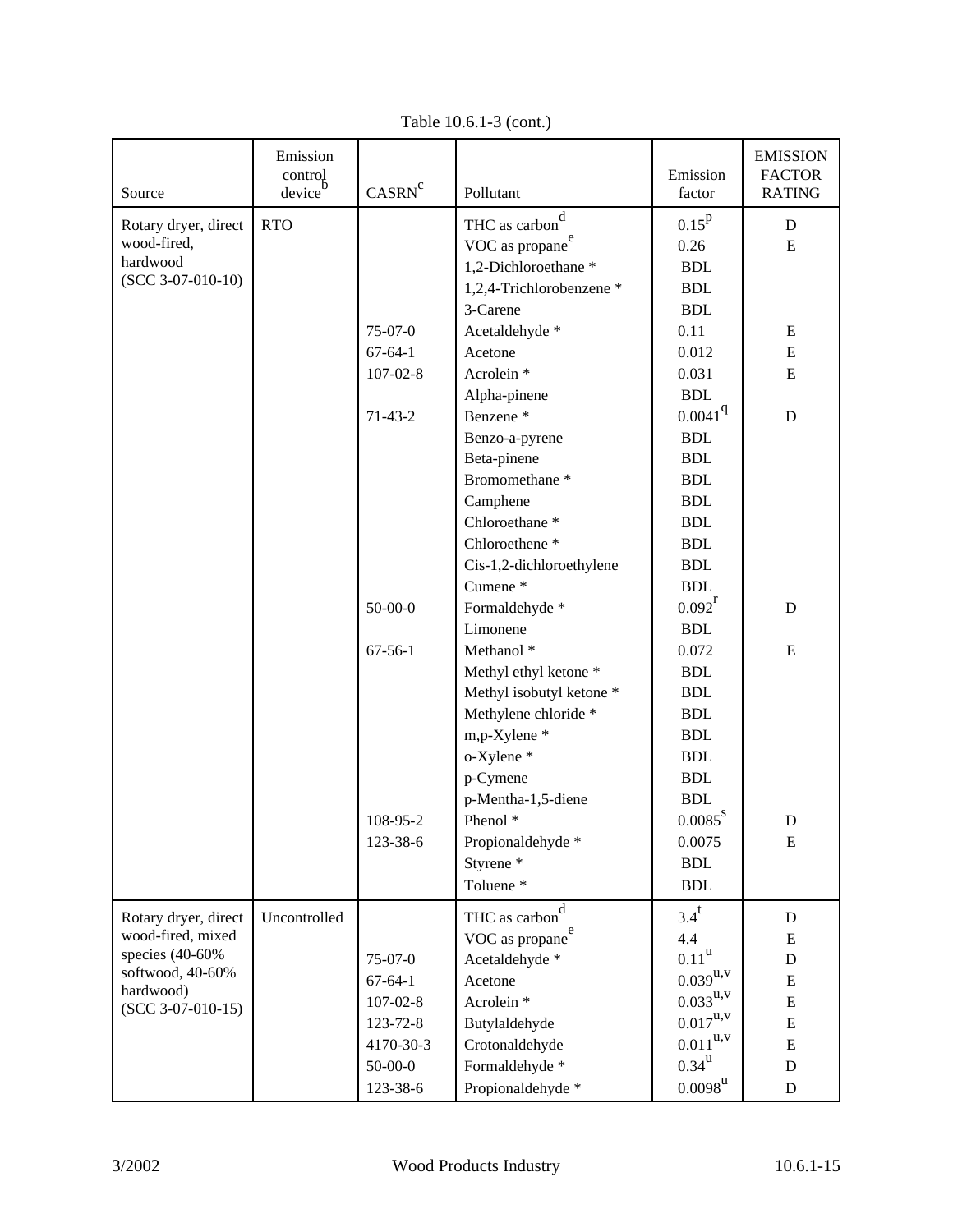| Source                                                                                               | Emission<br>control<br>device | CASRN <sup>c</sup> | Pollutant                                                      | Emission<br>factor                     | <b>EMISSION</b><br><b>FACTOR</b><br><b>RATING</b> |
|------------------------------------------------------------------------------------------------------|-------------------------------|--------------------|----------------------------------------------------------------|----------------------------------------|---------------------------------------------------|
| Rotary dryer, direct<br>natural gas-fired,<br>hardwood<br>$(SCC 3-07-010-20)$                        | Uncontrolled                  | $50-00-0$          | Formaldehyde *                                                 | $0.036^{W}$                            | E                                                 |
| Rotary dryer,<br>indirect heated,<br>hardwood<br>$(SCC 3-07-010-30)$                                 | <b>INCIN</b>                  | $50-00-0$          | THC as carbon<br>VOC as propane <sup>e</sup><br>Formaldehyde * | $0.013^{X}$<br>0.018<br>$0.0022^X$     | E<br>E<br>E                                       |
| Conveyor dryer,<br>indirect heated,<br>heated zones,<br>hardwood <sup>2</sup><br>$(SCC 3-07-010-40)$ | Uncontrolled                  | $50-00-0$          | THC as carbon<br>VOC as propane <sup>e</sup><br>Formaldehyde * | $0.42^{y}$<br>0.51<br>$0.0024^{\rm y}$ | E<br>${\bf E}$<br>E                               |

Table 10.6.1-3 (cont.)

<sup>a</sup> Emission factor units are pounds of pollutant per oven-dried ton of wood material out of dryer (lb/ODT). One lb/ODT =  $0.5 \text{ kg/Mg}$  (oven-dried). Factors represent uncontrolled emissions unless otherwise noted.  $SCC = Source Classification Code. * = hazardous air pollutant. BDL = below test$ method detection limit; indicates that this pollutant has not been detected in any test runs on this source. Reference 38 unless otherwise noted. See Table 10.6.1-8 for the hardwood and softwood species commonly used in the production of OSB and other composite wood products. **Note: emission factors in table represent averages of data sets. The data spreadsheets, which may be more useful for specific applications, are available on EPA's Technology Transfer Network (TTN) website at: http://www.epa.gov/ttn/chief/.**

- b Emission control device:  $RTO =$  regenerative thermal oxidizer;  $INCIN =$  exhaust vented through a combustion unit (this combustion unit is controlled with a multiclone followed by a dry electrostatic precipitator).
- $\frac{c}{c}$  CASRN = Chemical Abstracts Service Registry Number.
- $d$  THC as carbon = total hydrocarbon measurements using EPA Method 25A.
- <sup>e</sup> VOC as propane =  $(1.22 \times THC)$  + formaldehyde (acetone + methane + methylene chloride); a value of zero is inserted in the equation for the specified compounds where no emission factor is available, or where the emission factor is reported only as "BDL".
- f References 6, 7, 10, 11, 12, 13, 14, 16, 17, and 38.
- $g^8$  References 6, 7, 8, 9, 10, 11, 12, 13, 14, 38, and 43.
- $h$  References 6, 7, 10, 17, and 38.
- <sup>j</sup> References 6, 7, 8, 9, 10, and 38.
- <sup>k</sup> References 11, 18, 19, 21, 22, 23, 24, 25, 26, 29, 32, 38, 44, and 45.
- m References 20 and 38.
- $n^{n}$  References 11, 19, 20, 21, 22, 23, 24, 26, 27, 29, 38, and 44.
- $P$  References 18, 19, 25, 32, 38, and 41.
- $q$  References 18, 32, and 38.
- $r$  References 18, 19, 25, 32, and 38.
- References 18, 25, 32, and 38.
- <sup>t</sup> References 11 and 33.
- $^u$  Reference 11.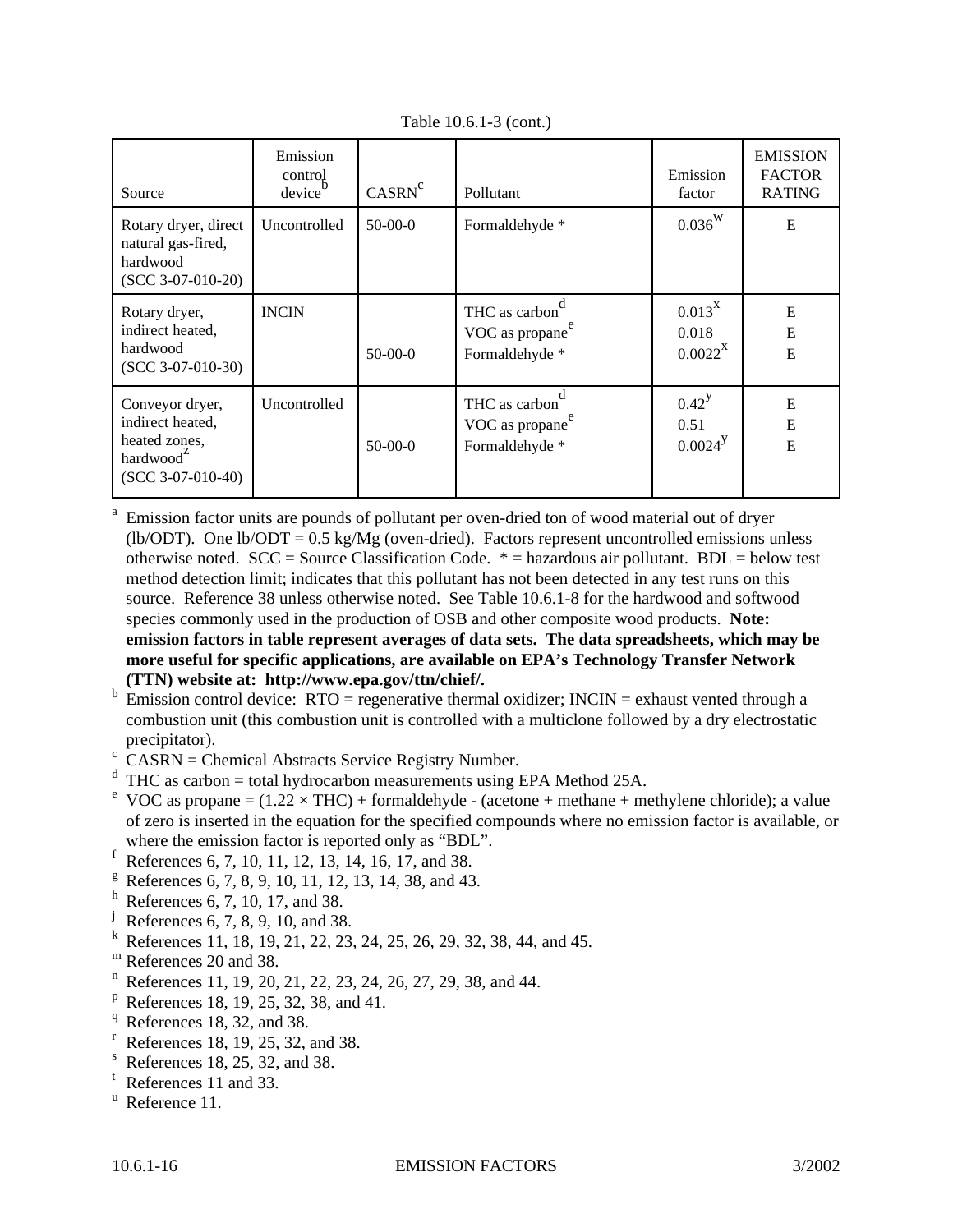# Table 10.6.1-3 (cont.)

- <sup>v</sup> Based on M0011 data only; suspected to be biased low due to poor collection efficiency or analytical problems.
- w Reference 42.
- <sup>x</sup> Reference 36.
- <sup>y</sup> Reference 37.
- $z$  Emission factors apply only to the heated zones of the dryer; the cooling sections also have emissions but data were not available for cooling section emissions.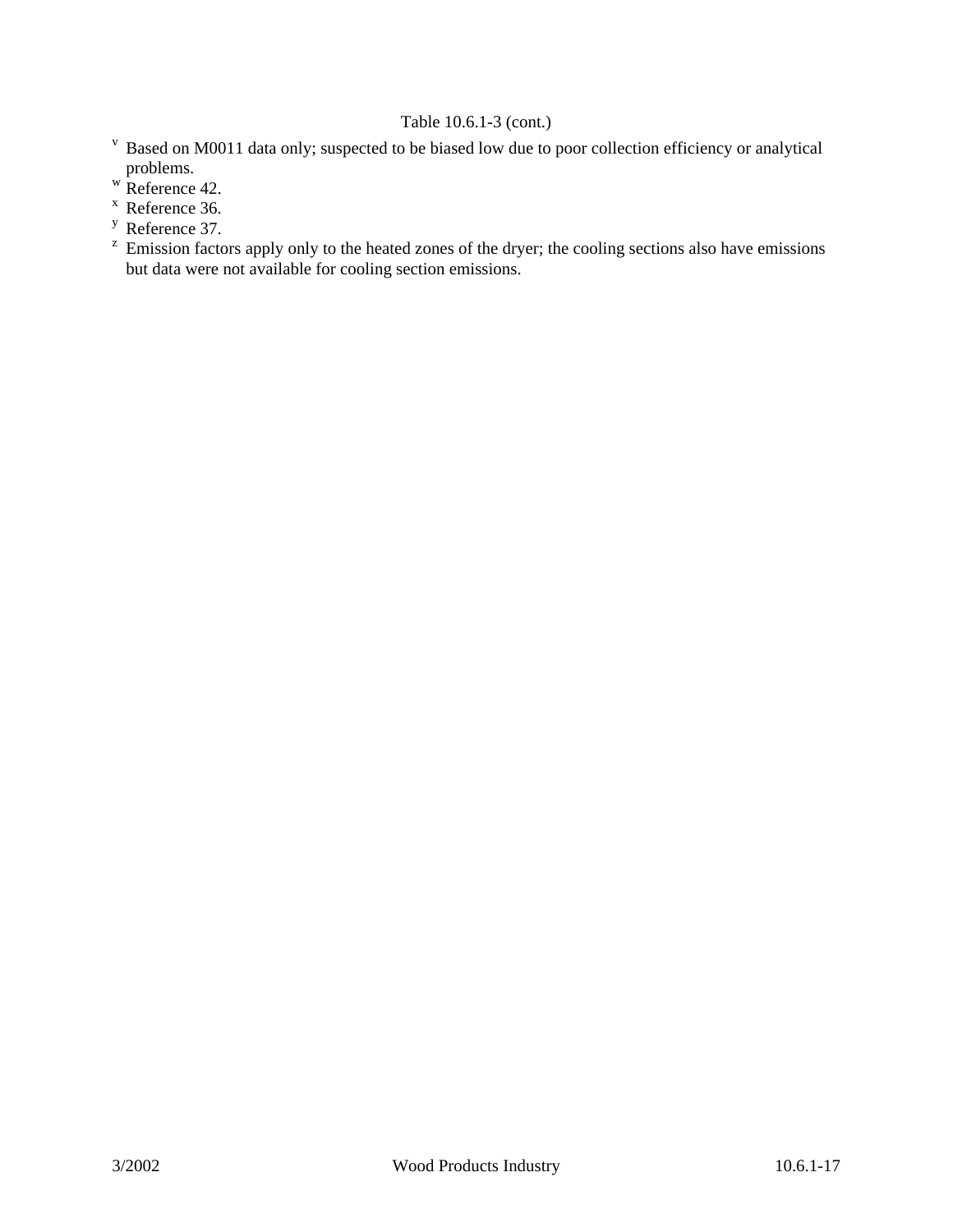|                                                        |                               | Filterable <sup>b</sup> |                                                   |                         |                                                   |                          |                                                   |
|--------------------------------------------------------|-------------------------------|-------------------------|---------------------------------------------------|-------------------------|---------------------------------------------------|--------------------------|---------------------------------------------------|
| Source <sup>c</sup>                                    | Emission<br>control<br>device | <b>PM</b>               | <b>EMISSION</b><br><b>FACTOR</b><br><b>RATING</b> | $PM-10$                 | <b>EMISSION</b><br><b>FACTOR</b><br><b>RATING</b> | Condensible <sup>e</sup> | <b>EMISSION</b><br><b>FACTOR</b><br><b>RATING</b> |
| Hot press, PF resin<br>(liquid)<br>$(SCC 3-07-010-53)$ | Uncontrolled                  | $0.12^{\text{f}}$       | D                                                 | 0.10 <sup>f</sup>       | E                                                 | ND                       |                                                   |
| Hot press, PF resin<br>(powder)<br>$(SCC 3-07-010-54)$ | Uncontrolled                  | $0.11^{g}$              | E                                                 | ND                      |                                                   | ND                       |                                                   |
| Hot press, MDI<br>resin<br>$(SCC 3-07-010-55)$         | Uncontrolled                  | $0.13^h$                | D                                                 | <b>ND</b>               |                                                   | 0.020 <sup>h</sup>       | D                                                 |
| Hot press, PF/MDI<br>resins<br>$(SCC 3-07-010-57)$     | Uncontrolled<br><b>RTO</b>    | $0.37^{J}$<br>0.049     | B<br>D                                            | $0.11^{\text{f}}$<br>ND | E                                                 | $0.15^k$<br>$0.093^{n}$  | B<br>D                                            |

Table 10.6.1-4. EMISSION FACTORS FOR OSB PRESSES--PARTICULATE MATTER<sup>a</sup>

<sup>a</sup> Emission factor units are pounds of pollutant per thousand square feet of 3/8-inch thick panel (lb/MSF 3/8). One lb/MSF  $3/8 = 0.5$  kg/m<sup>3</sup>. Factors represent uncontrolled emissions unless otherwise noted. SCC = Source Classification Code. ND = no data available. **Note: emission factors in table represent averages of data sets. The data spreadsheets, which may be more useful for specific applications, are available on EPA's Technology Transfer Network (TTN) website at: http://www.epa.gov/ttn/chief/.**

- b Filterable PM is that PM collected on or prior to the filter of an EPA Method 5 (or equivalent) sampling train. Filterable PM-10 is that PM collected on the filter, or in the sample line between the cyclone and filter of an EPA Method 201 or 201A sampling train.
- $\overrightarrow{P}$  PF = phenol formaldehyde; MDI = Methylene diphenyl diisocyanate; PF/MDI = PF resin in surface layers, MDI resin in core layers.
- $d$  Emission control device: RTO = regenerative thermal oxidizer.
- $\degree$  Condensible PM is that PM collected in the impinger portion of a PM sampling train (EPA Method 202).
- <sup>f</sup> Reference 11.
- <sup>g</sup> Reference 36.
- $<sup>h</sup>$  References 11, 19, and 45.</sup>
- <sup>j</sup> References 11, 14, 20, 26, 27, 29, 39, 46, 47, 48, 49, 50, 51, 52, and 53.
- <sup>k</sup> References 11, 14, 26, 27, 29, 39, 47, 48, 49, 52, and 53.
- $^{\rm m}$  References 6, 7, 17, 25, 32, 46, 47, 48, 49, and 52.
- $n$  References 6, 7, 17, 47, 48, 49, and 52.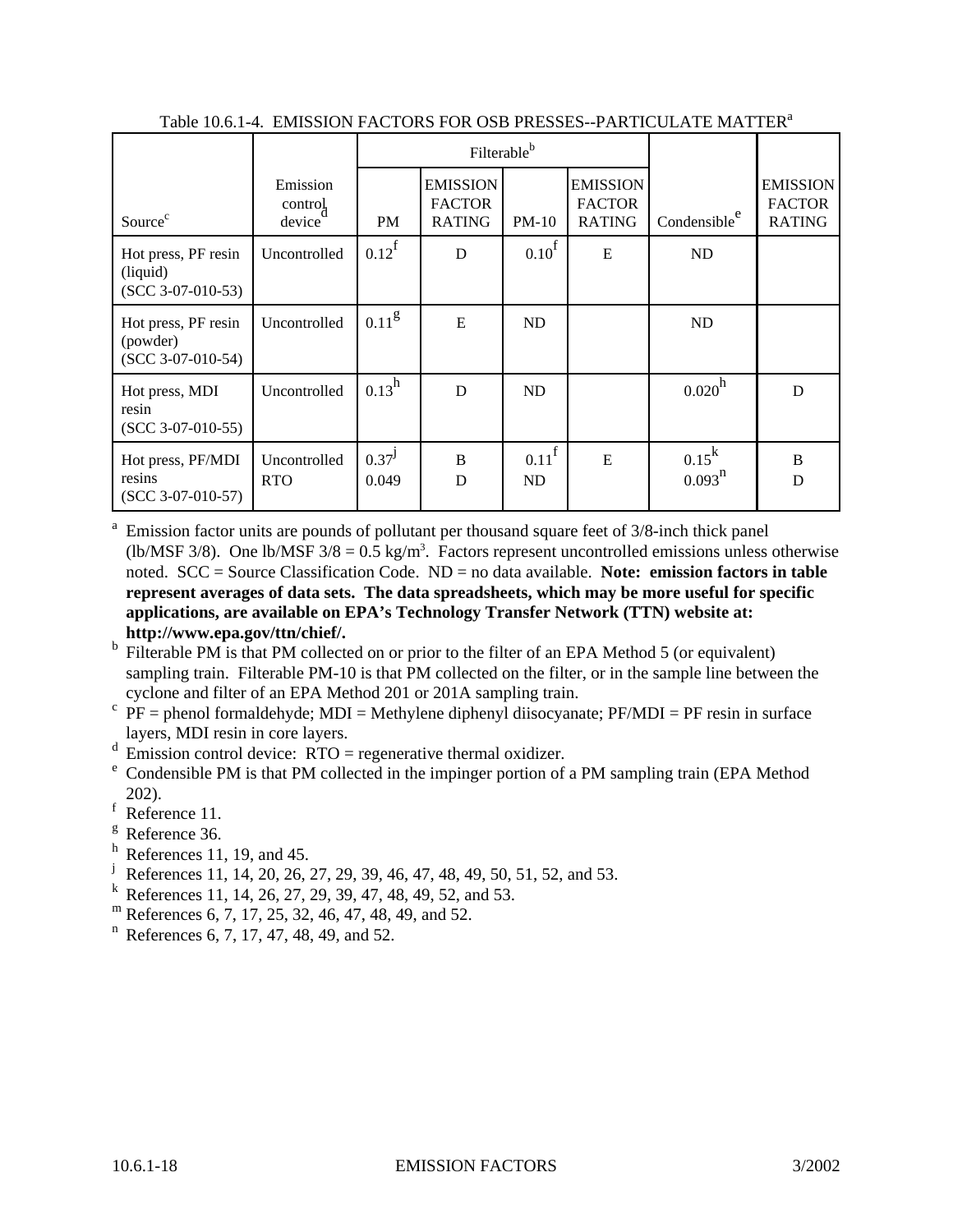| Sourceb                                                       | Emission<br>control<br>device <sup>c</sup> | SO <sub>2</sub>       | <b>EMISSION</b><br><b>FACTOR</b><br><b>RATING</b> | $NO_{x}$                      | <b>EMISSION</b><br><b>FACTOR</b><br><b>RATING</b> | $\rm CO$                                 | <b>EMISSION</b><br><b>FACTOR</b><br><b>RATING</b> | $CO_2^{\ J}$            | <b>EMISSION</b><br><b>FACTOR</b><br><b>RATING</b> |
|---------------------------------------------------------------|--------------------------------------------|-----------------------|---------------------------------------------------|-------------------------------|---------------------------------------------------|------------------------------------------|---------------------------------------------------|-------------------------|---------------------------------------------------|
| Hot press,<br>PF resin<br>(liquid)<br>(SCC 3-07-<br>$010-53$  | Uncontrolled<br><b>RTO</b>                 | ND<br>ND              |                                                   | $0.049^{\rm d}$<br>$0.35^e$   | D<br>E                                            | $0.095^{\rm d}$<br>0.21 <sup>e</sup>     | D<br>E                                            | NA<br>$62.2^e$          | D                                                 |
| Hot press,<br>PF resin<br>(powder)<br>(SCC 3-07-<br>$010-54)$ | Uncontrolled                               | ND                    |                                                   | $0.0014^{\rm f}$              | E                                                 | $0.0026^{\rm f}$                         | ${\bf E}$                                         | NA                      |                                                   |
| Hot press,<br>MDI resin<br>(SCC 3-07-<br>$010-55$             | Uncontrolled                               | ND                    |                                                   | $0.019^8$                     | D                                                 | 0.11 <sup>h</sup>                        | D                                                 | NA                      |                                                   |
| Hot press,<br>PF/MDI<br>resins<br>(SCC 3-07-<br>$010-57$      | Uncontrolled<br><b>RTO</b>                 | $0.037^{\rm k}$<br>ND | $\mathbf E$                                       | $0.041^{\rm m}$<br>$0.27^{P}$ | $\mathbf D$<br>D                                  | 0.10 <sup>n</sup><br>$0.22^{\mathrm{q}}$ | $\bf{B}$<br>D                                     | NA<br>40.3 <sup>r</sup> | $\mathsf{C}$                                      |

Table 10.6.1-5. EMISSION FACTORS FOR OSB PRESSES--SO<sub>2</sub>, NO<sub>x</sub>, CO, AND CO<sub>2</sub> <sup>a</sup>

a Emission factor units are pounds of pollutant per thousand square feet of 3/8-inch thick panel (lb/MSF 3/8). One lb/MSF  $3/8 = 0.5$  kg/m<sup>3</sup>. Factors represent uncontrolled emissions unless otherwise noted. SCC = Source Classification Code. ND = no data available. NA = not applicable. **Note: emission factors in table represent averages of data sets. The data spreadsheets, which may be more useful for specific applications, are available on EPA's Technology Transfer Network (TTN) website at: http://www.epa.gov/ttn/chief/.**

- $b$  PF = phenol formaldehyde; MDI = Methylene diphenyl diisocyanate; PF/MDI = PF resin in surface layers, MDI resin in core layers.
- $\epsilon$  Emission control device: RTO = regenerative thermal oxidizer.
- <sup>d</sup> References 11 and 32.
- <sup>e</sup> Reference 32.
- <sup>f</sup> Reference 36.
- <sup>g</sup> References 19 and 45.
- $<sup>h</sup>$  References 11, 19, and 45.</sup>
- <sup>j</sup> CO<sub>2</sub> emission factors are presented for RTO-controlled presses only. CO<sub>2</sub> concentrations from uncontrolled presses should be near ambient levels.
- $k$  References 54 and 55.
- <sup>m</sup> References 6, 7, 25, 52, 54, 55, and 56.
- <sup>n</sup> References 6, 7, 20, 21, 22, 23, 24, 27, 29, 39, 46, 47, 48, 49, 50, 51, 53, 57, 58, and 59.
- $P$  References 6, 7, 17, 25, 46, 52, and 56.
- <sup>q</sup> References 6, 7, 17, 25, 38, 46, 49, 52, and 56.
- $r$  References 6, 7, 17, 25, 32, 46, and 49.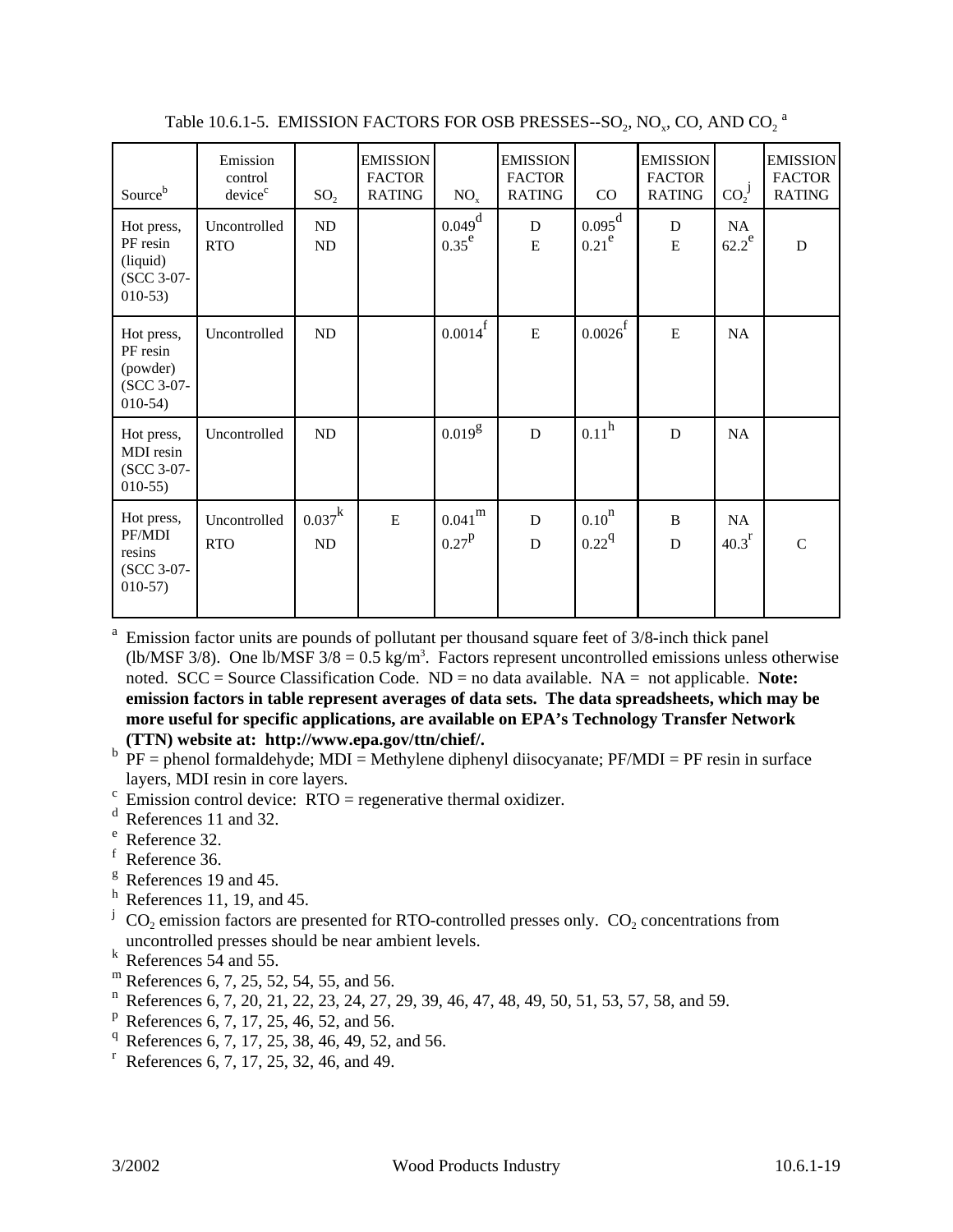| $\mbox{Source}^{\mbox{\scriptsize b}}$ | Emission<br>control<br>device <sup>c</sup> | $CASRN^d$     | Pollutant                                          | Emission<br>factor   | <b>EMISSION</b><br><b>FACTOR</b><br><b>RATING</b> |
|----------------------------------------|--------------------------------------------|---------------|----------------------------------------------------|----------------------|---------------------------------------------------|
| Hot press, PF resin                    | Uncontrolled                               |               | THC as carbon <sup>e</sup>                         | $0.14^{g}$           | D                                                 |
| (liquid)                               |                                            |               | VOC as $\operatorname{propane}^{\operatorname{f}}$ | 0.21                 | E                                                 |
| $(SCC 3-07-010-53)$                    |                                            |               | 1,2-Dichloroethane*                                | $\operatorname{BDL}$ |                                                   |
|                                        |                                            |               | 1,2,4-Trichlorobenzene *                           | <b>BDL</b>           |                                                   |
|                                        |                                            |               | 3-Carene                                           | <b>BDL</b>           |                                                   |
|                                        |                                            | $75-07-0$     | Acetaldehyde *                                     | 0.0052               | ${\bf E}$                                         |
|                                        |                                            | $67 - 64 - 1$ | Acetone                                            | 0.0035               | E                                                 |
|                                        |                                            |               | Acrolein <sup>*</sup>                              | <b>BDL</b>           |                                                   |
|                                        |                                            |               | Alpha-pinene                                       | <b>BDL</b>           |                                                   |
|                                        |                                            |               | Benzene <sup>*</sup>                               | <b>BDL</b>           |                                                   |
|                                        |                                            |               | Beta-pinene                                        | <b>BDL</b>           |                                                   |
|                                        |                                            |               | Bromomethane <sup>*</sup>                          | <b>BDL</b>           |                                                   |
|                                        |                                            |               | Camphene                                           | <b>BDL</b>           |                                                   |
|                                        |                                            |               | Chloroethane <sup>*</sup>                          | <b>BDL</b>           |                                                   |
|                                        |                                            |               | Chloroethene <sup>*</sup>                          | <b>BDL</b>           |                                                   |
|                                        |                                            |               | Cis-1,2-dichloroethylene                           | <b>BDL</b>           |                                                   |
|                                        |                                            |               | Cumene <sup>*</sup>                                | <b>BDL</b>           |                                                   |
|                                        |                                            | $50-00-0$     | Formaldehyde *                                     | $0.044^{h}$          | D                                                 |
|                                        |                                            |               | Limonene                                           | <b>BDL</b>           |                                                   |
|                                        |                                            | $64 - 56 - 1$ | Methanol <sup>*</sup>                              | 0.50                 | E                                                 |
|                                        |                                            |               | Methyl ethyl ketone *                              | <b>BDL</b>           |                                                   |
|                                        |                                            |               | Methyl isobutyl ketone *                           | <b>BDL</b>           |                                                   |
|                                        |                                            |               | Methylene chloride *                               | <b>BDL</b>           |                                                   |
|                                        |                                            |               | m,p-Xylene*                                        | <b>BDL</b>           |                                                   |
|                                        |                                            |               | o-Xylene *                                         | <b>BDL</b>           |                                                   |
|                                        |                                            |               | p-Cymene                                           | <b>BDL</b>           |                                                   |
|                                        |                                            |               | p-Mentha-1,5-diene                                 | <b>BDL</b>           |                                                   |
|                                        |                                            | 108-95-2      | Phenol <sup>*</sup>                                | $0.072^h$            | $\mathbf D$                                       |
|                                        |                                            |               | Propionaldehyde *                                  | <b>BDL</b>           |                                                   |
|                                        |                                            |               | Styrene <sup>*</sup>                               | $\operatorname{BDL}$ |                                                   |
|                                        |                                            |               | Toluene <sup>*</sup>                               | <b>BDL</b>           |                                                   |

## Table 10.6.1-6. EMISSION FACTORS FOR OSB PRESSES--ORGANICS<sup>a</sup>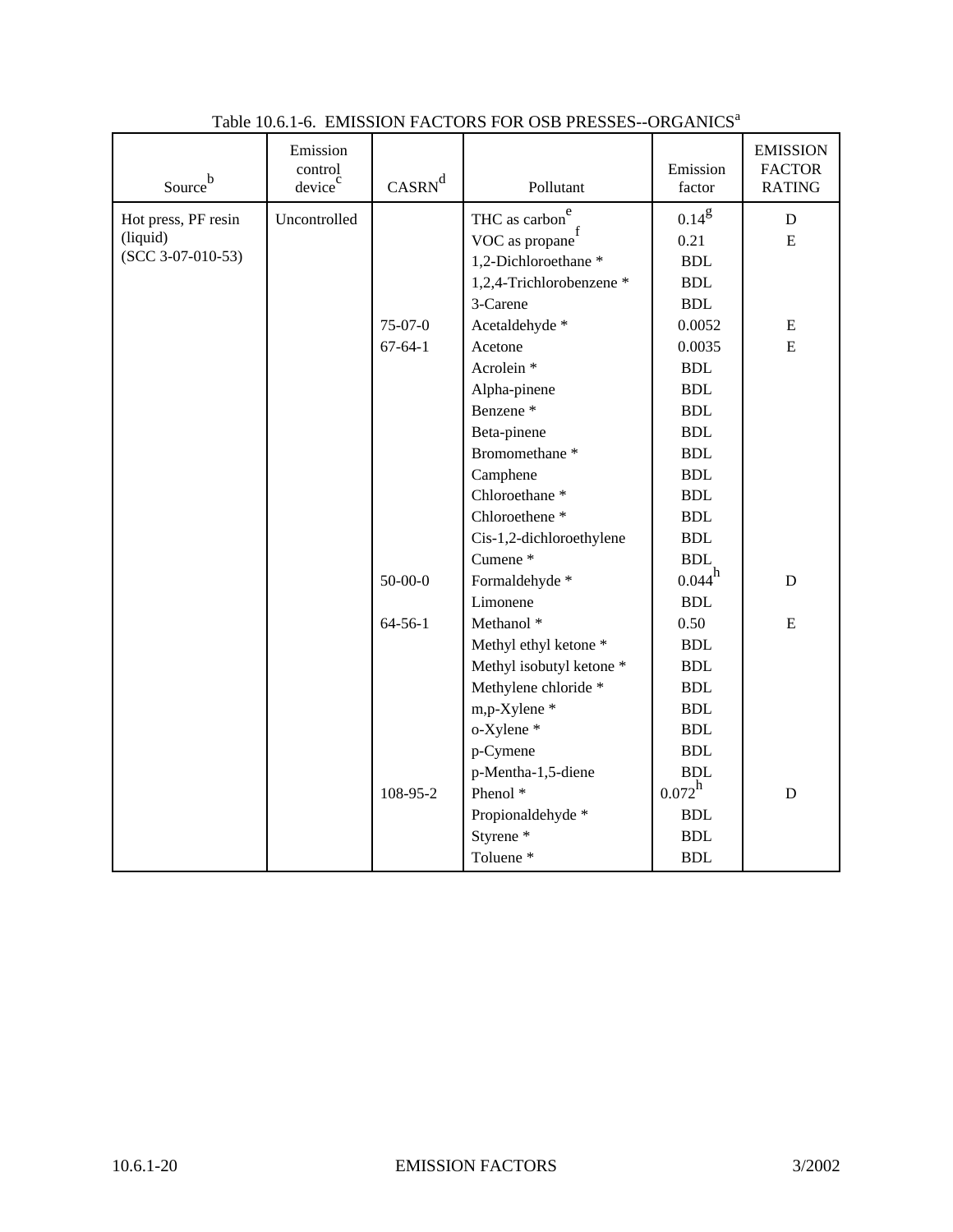| Source $\mathbf b$                                     | Emission<br>control<br>device <sup>c</sup> | $CASRN^d$                       | Pollutant                                                                                                                                                                                                                                                                                                                                                          | Emission<br>factor                                                                                                                                                                                                           | <b>EMISSION</b><br><b>FACTOR</b><br><b>RATING</b> |
|--------------------------------------------------------|--------------------------------------------|---------------------------------|--------------------------------------------------------------------------------------------------------------------------------------------------------------------------------------------------------------------------------------------------------------------------------------------------------------------------------------------------------------------|------------------------------------------------------------------------------------------------------------------------------------------------------------------------------------------------------------------------------|---------------------------------------------------|
| Hot press, PF resin<br>(liquid)<br>$(SCC 3-07-010-53)$ | <b>Biofilter</b>                           | $67 - 64 - 1$                   | THC as carbon<br>VOC as propane<br>1,2-Dichloroethane *<br>1,2,4-Trichlorobenzene *<br>3-Carene<br>Acetaldehyde *<br>Acetone<br>Acrolein <sup>*</sup><br>Alpha-pinene<br>Benzene <sup>*</sup><br>Beta-pinene<br>Bromomethane <sup>*</sup><br>Camphene<br>Chloroethane <sup>*</sup><br>Chloroethene <sup>*</sup><br>Cis-1,2-dichloroethylene<br>Cumene <sup>*</sup> | 0.053<br>0.061<br><b>BDL</b><br><b>BDL</b><br><b>BDL</b><br><b>BDL</b><br>0.0037<br><b>BDL</b><br><b>BDL</b><br><b>BDL</b><br><b>BDL</b><br><b>BDL</b><br><b>BDL</b><br><b>BDL</b><br><b>BDL</b><br><b>BDL</b><br><b>BDL</b> | E<br>E<br>E                                       |
|                                                        |                                            | $67 - 56 - 1$                   | Formaldehyde *<br>Limonene<br>Methanol <sup>*</sup><br>Methyl ethyl ketone *<br>Methyl isobutyl ketone *<br>Methylene chloride *<br>m,p-Xylene*<br>o-Xylene *<br>p-Cymene<br>p-Mentha-1,5-diene<br>Phenol <sup>*</sup><br>Propionaldehyde *<br>Styrene <sup>*</sup><br>Toluene <sup>*</sup>                                                                        | <b>BDL</b><br><b>BDL</b><br>0.10<br><b>BDL</b><br><b>BDL</b><br><b>BDL</b><br><b>BDL</b><br><b>BDL</b><br><b>BDL</b><br><b>BDL</b><br><b>BDL</b><br><b>BDL</b><br><b>BDL</b><br>$\operatorname{BDL}$                         | E                                                 |
| Hot press, PF resin<br>(liquid)<br>$(SCC 3-07-010-53)$ | <b>RTO</b>                                 | $50 - 00 - 0$<br>$101 - 68 - 8$ | Formaldehyde *<br>$MDI *$                                                                                                                                                                                                                                                                                                                                          | $0.0042^{\mathrm{J}}$<br>$\operatorname{BDL}$                                                                                                                                                                                | ${\bf E}$                                         |
| Hot press, PF resin<br>(powder)<br>$(SCC 3-07-010-54)$ | Uncontrolled                               | $50-00-0$                       | Formaldehyde *                                                                                                                                                                                                                                                                                                                                                     | $0.14^k$                                                                                                                                                                                                                     | ${\bf E}$                                         |
| Hot press, MDI resin<br>$(SCC 3-07-010-55)$            | Uncontrolled                               | $50-00-0$<br>$101 - 68 - 8$     | THC as carbon $r_f$<br>VOC as propane<br>Formaldehyde *<br>$MDI *$                                                                                                                                                                                                                                                                                                 | $0.11^{\rm m}$<br>0.20<br>$0.064^{n}$<br>$0.0021^{\rm p}$                                                                                                                                                                    | D<br>E<br>D<br>E                                  |

Table 10.6.1-6 (cont.).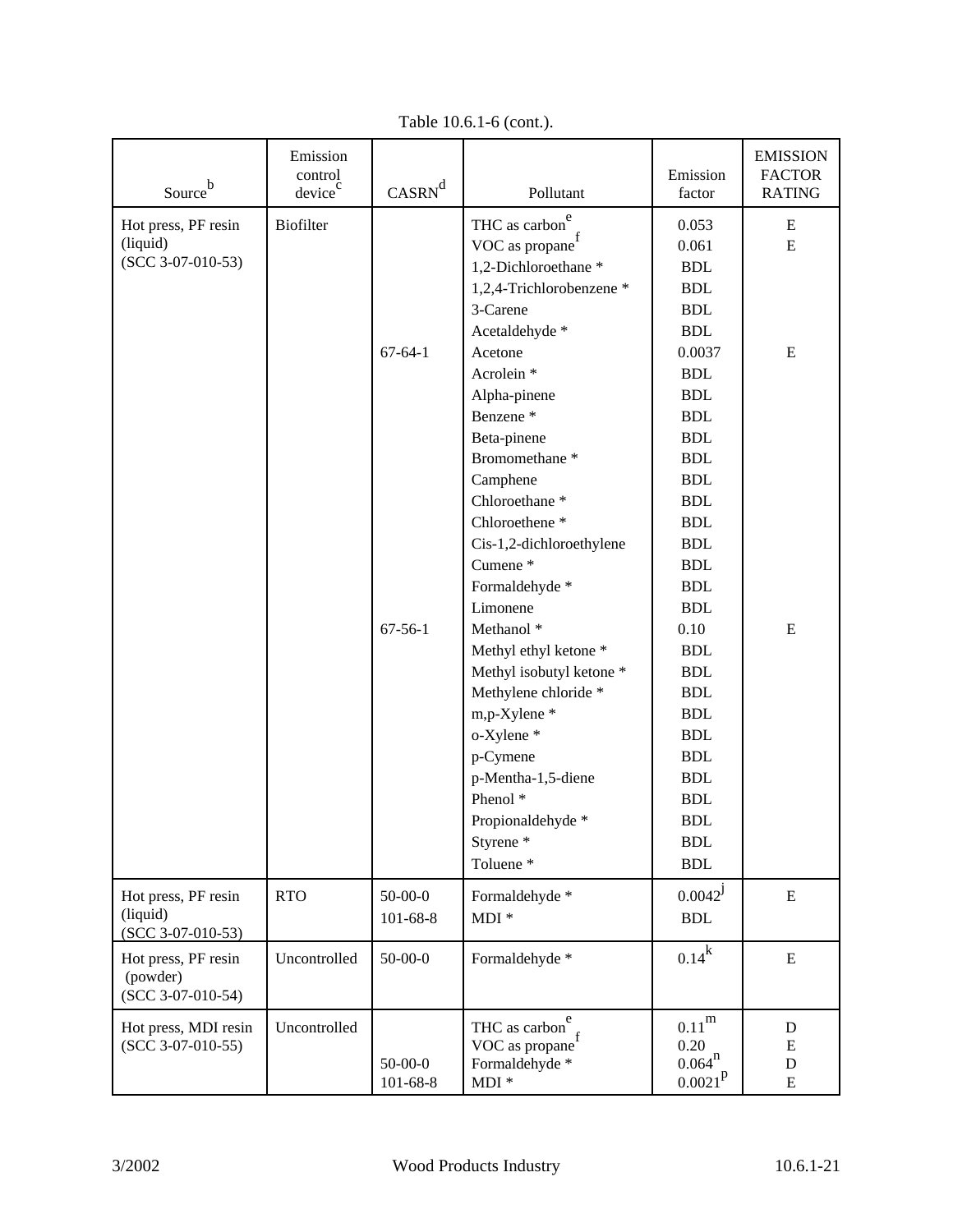| Source $\mathbf b$  | Emission<br>control<br>device <sup>c</sup> | $CASRN^d$      | Pollutant                  | Emission<br>factor   | <b>EMISSION</b><br><b>FACTOR</b><br><b>RATING</b> |
|---------------------|--------------------------------------------|----------------|----------------------------|----------------------|---------------------------------------------------|
| Hot press, PF/MDI   | Uncontrolled                               |                | THC as carbon <sup>e</sup> | 0.51 <sup>q</sup>    | $\bf{B}$                                          |
| resins              |                                            |                | VOC as propane             | 0.67                 | $\overline{C}$                                    |
| $(SCC 3-07-010-57)$ |                                            |                | 1,2-Dichloroethane*        | <b>BDL</b>           |                                                   |
|                     |                                            |                | 1,2,4-Trichlorobenzene *   | <b>BDL</b>           |                                                   |
|                     |                                            |                | 3-Carene                   | <b>BDL</b>           |                                                   |
|                     |                                            | $75-07-0$      | Acetaldehyde *             | 0.010                | $\mathbf D$                                       |
|                     |                                            | $67 - 64 - 1$  | Acetone                    | 0.011                | D                                                 |
|                     |                                            |                | Acrolein <sup>*</sup>      | <b>BDL</b>           |                                                   |
|                     |                                            | 80-56-8        | Alpha-pinene               | 0.32                 | ${\bf D}$                                         |
|                     |                                            |                | Benzene <sup>*</sup>       | <b>BDL</b>           |                                                   |
|                     |                                            | 127-91-3       | Beta-pinene                | 0.12                 | $\mathbf D$                                       |
|                     |                                            |                | Bromomethane <sup>*</sup>  | <b>BDL</b>           |                                                   |
|                     |                                            |                | Camphene                   | <b>BDL</b>           |                                                   |
|                     |                                            |                | Chloroethane <sup>*</sup>  | <b>BDL</b>           |                                                   |
|                     |                                            |                | Chloroethene <sup>*</sup>  | <b>BDL</b>           |                                                   |
|                     |                                            |                | Cis-1,2-dichloroethylene   | <b>BDL</b>           |                                                   |
|                     |                                            |                | Cumene <sup>*</sup>        | <b>BDL</b>           |                                                   |
|                     |                                            | $50-00-0$      | Formaldehyde *             | $0.056^{r}$          | $\bf{B}$                                          |
|                     |                                            |                | Limonene                   | $\operatorname{BDL}$ |                                                   |
|                     |                                            | $101 - 68 - 8$ | $MDI *$                    | $0.0011^{8}$         | ${\bf D}$                                         |
|                     |                                            | $67 - 56 - 1$  | Methanol <sup>*</sup>      | 0.25                 | $\mathbf D$                                       |
|                     |                                            |                | Methyl ethyl ketone *      | <b>BDL</b>           |                                                   |
|                     |                                            |                | Methyl isobutyl ketone *   | <b>BDL</b>           |                                                   |
|                     |                                            |                | Methylene chloride *       | $\operatorname{BDL}$ |                                                   |
|                     |                                            |                | m,p-Xylene*                | $\operatorname{BDL}$ |                                                   |
|                     |                                            |                | o-Xylene*                  | <b>BDL</b>           |                                                   |
|                     |                                            |                | p-Cymene                   | <b>BDL</b>           |                                                   |
|                     |                                            |                | p-Mentha-1,5-diene         | <b>BDL</b>           |                                                   |
|                     |                                            | 108-95-2       | Phenol <sup>*</sup>        | $0.015^t$            | $\mathsf C$                                       |
|                     |                                            |                | Propionaldehyde *          | <b>BDL</b>           |                                                   |
|                     |                                            |                | Styrene <sup>*</sup>       | <b>BDL</b>           |                                                   |
|                     |                                            |                | Toluene <sup>*</sup>       | <b>BDL</b>           |                                                   |

Table 10.6.1-6 (cont.).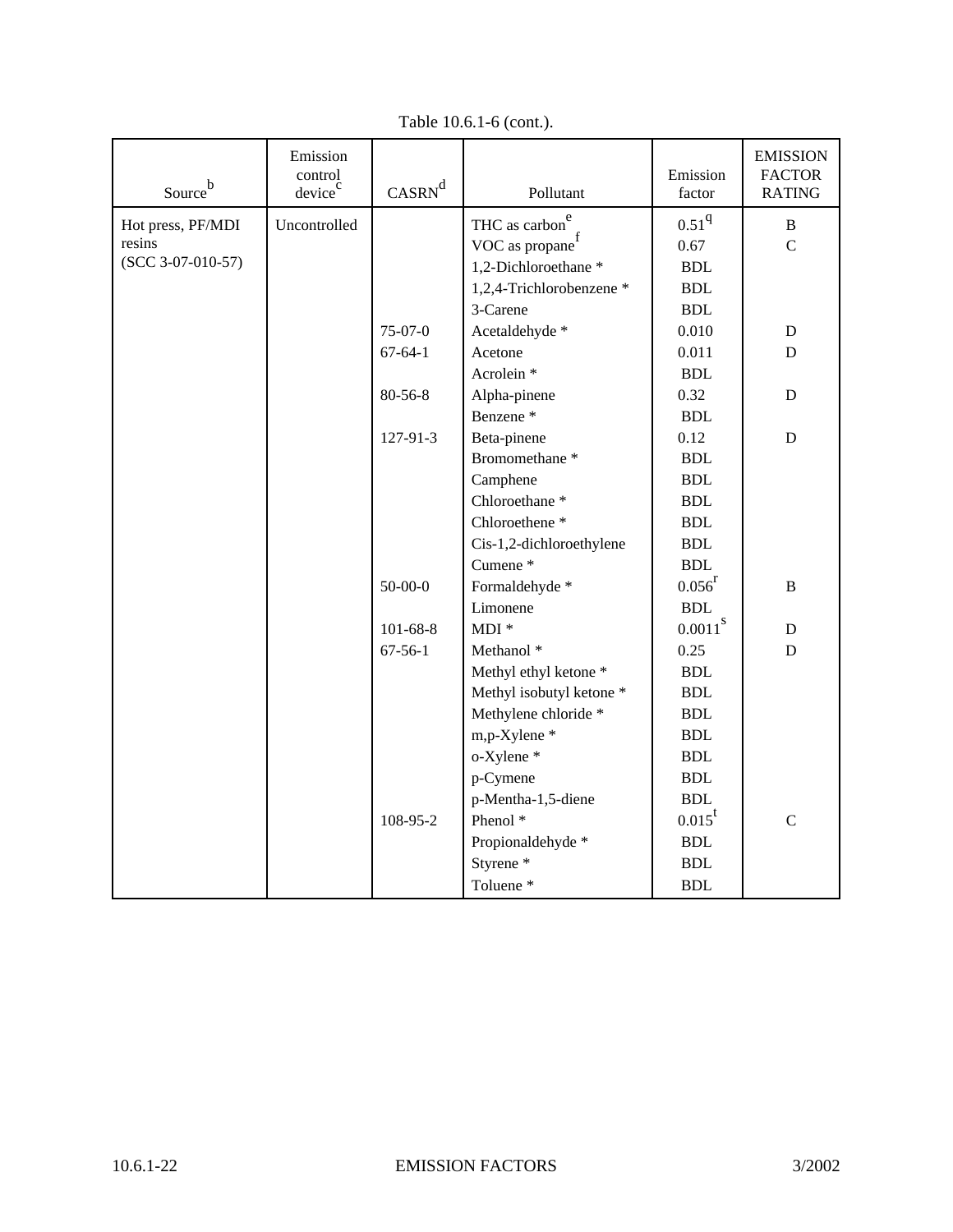| Source <sup>b</sup> | Emission<br>control<br>device <sup>c</sup> | $CASRN^d$     | Pollutant                   | Emission<br>factor   | <b>EMISSION</b><br><b>FACTOR</b><br><b>RATING</b> |
|---------------------|--------------------------------------------|---------------|-----------------------------|----------------------|---------------------------------------------------|
| Hot press, PF/MDI   | <b>RCO</b>                                 |               | THC as carbon <sup>e</sup>  | 0.056                | Ε                                                 |
| resins              |                                            |               | VOC as propane <sup>f</sup> | 0.086                | E                                                 |
| $(SCC 3-07-010-57)$ |                                            |               | 1,2-Dichloroethane*         | <b>BDL</b>           |                                                   |
|                     |                                            |               | 1,2,4-Trichlorobenzene *    | <b>BDL</b>           |                                                   |
|                     |                                            |               | 3-Carene                    | $\operatorname{BDL}$ |                                                   |
|                     |                                            |               | Acetaldehyde *              | <b>BDL</b>           |                                                   |
|                     |                                            | $67-64-1$     | Acetone                     | 0.0062               | ${\bf E}$                                         |
|                     |                                            |               | Acrolein <sup>*</sup>       | <b>BDL</b>           |                                                   |
|                     |                                            |               | Alpha-pinene                | <b>BDL</b>           |                                                   |
|                     |                                            |               | Benzene <sup>*</sup>        | <b>BDL</b>           |                                                   |
|                     |                                            |               | Beta-pinene                 | <b>BDL</b>           |                                                   |
|                     |                                            |               | Bromomethane <sup>*</sup>   | <b>BDL</b>           |                                                   |
|                     |                                            |               | Camphene                    | $\operatorname{BDL}$ |                                                   |
|                     |                                            |               | Chloroethane <sup>*</sup>   | <b>BDL</b>           |                                                   |
|                     |                                            |               | Chloroethene <sup>*</sup>   | $\operatorname{BDL}$ |                                                   |
|                     |                                            |               | Cis-1,2-dichloroethylene    | <b>BDL</b>           |                                                   |
|                     |                                            |               | Cumene <sup>*</sup>         | $\operatorname{BDL}$ |                                                   |
|                     |                                            | $50-00-0$     | Formaldehyde *              | 0.024                | E                                                 |
|                     |                                            |               | Limonene                    | $\operatorname{BDL}$ |                                                   |
|                     |                                            | $67 - 56 - 1$ | Methanol <sup>*</sup>       | 0.040                | E                                                 |
|                     |                                            |               | Methyl ethyl ketone *       | $\operatorname{BDL}$ |                                                   |
|                     |                                            |               | Methyl isobutyl ketone *    | <b>BDL</b>           |                                                   |
|                     |                                            |               | Methylene chloride *        | <b>BDL</b>           |                                                   |
|                     |                                            |               | m,p-Xylene *                | <b>BDL</b>           |                                                   |
|                     |                                            |               | o-Xylene *                  | <b>BDL</b>           |                                                   |
|                     |                                            |               | p-Cymene                    | <b>BDL</b>           |                                                   |
|                     |                                            |               | p-Mentha-1,5-diene          | <b>BDL</b>           |                                                   |
|                     |                                            | 108-95-2      | Phenol <sup>*</sup>         | 0.0068               | ${\bf E}$                                         |
|                     |                                            |               | Propionaldehyde *           | $\operatorname{BDL}$ |                                                   |
|                     |                                            |               | Styrene <sup>*</sup>        | <b>BDL</b>           |                                                   |
|                     |                                            |               | Toluene <sup>*</sup>        | <b>BDL</b>           |                                                   |

Table 10.6.1-6 (cont.).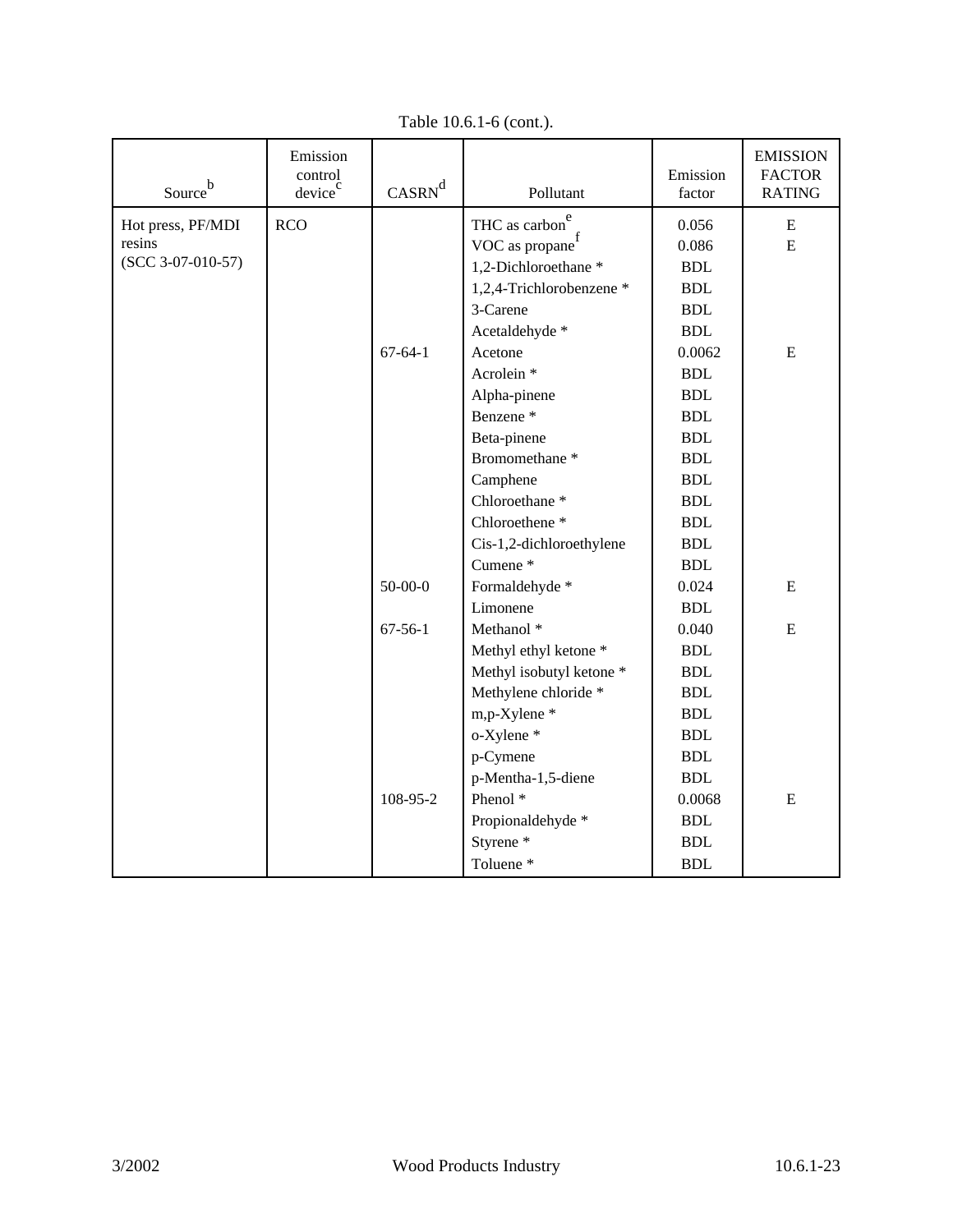| Source <sup>b</sup> | Emission<br>control<br>device <sup>c</sup> | $CASRN^d$      | Pollutant                  | Emission<br>factor           | <b>EMISSION</b><br><b>FACTOR</b><br><b>RATING</b> |
|---------------------|--------------------------------------------|----------------|----------------------------|------------------------------|---------------------------------------------------|
| Hot press, PF/MDI   | <b>RTO</b>                                 |                | THC as carbon <sup>e</sup> | $0.025^{\rm u}$              | ${\bf C}$                                         |
| resins              |                                            |                | VOC as propane $\int$      | 0.027                        | $\mathbf D$                                       |
| $(SCC 3-07-010-57)$ |                                            |                | 1,2-Dichloroethane *       | $\operatorname{BDL}$         |                                                   |
|                     |                                            |                | 1,2,4-Trichlorobenzene *   | <b>BDL</b>                   |                                                   |
|                     |                                            |                | 3-Carene                   | <b>BDL</b>                   |                                                   |
|                     |                                            |                | Acetaldehyde *             | $\operatorname{BDL}$         |                                                   |
|                     |                                            | $67 - 64 - 1$  | Acetone                    | 0.0071                       | ${\bf D}$                                         |
|                     |                                            |                | Acrolein <sup>*</sup>      | <b>BDL</b>                   |                                                   |
|                     |                                            |                | Alpha-pinene               | $\operatorname{BDL}$         |                                                   |
|                     |                                            |                | Benzene <sup>*</sup>       | <b>BDL</b>                   |                                                   |
|                     |                                            |                | Beta-pinene                | <b>BDL</b>                   |                                                   |
|                     |                                            |                | Bromomethane <sup>*</sup>  | <b>BDL</b>                   |                                                   |
|                     |                                            |                | Camphene                   | <b>BDL</b>                   |                                                   |
|                     |                                            |                | Chloroethane <sup>*</sup>  | <b>BDL</b>                   |                                                   |
|                     |                                            |                | Chloroethene <sup>*</sup>  | <b>BDL</b>                   |                                                   |
|                     |                                            |                | Cis-1,2-dichloroethylene   | <b>BDL</b>                   |                                                   |
|                     |                                            |                | Cumene <sup>*</sup>        | $\operatorname{BDL}$         |                                                   |
|                     |                                            | $50 - 00 - 0$  | Formaldehyde *             | $0.0038^V$                   | $\mathbf C$                                       |
|                     |                                            |                | Limonene                   | $\operatorname{BDL}$         |                                                   |
|                     |                                            | $101 - 68 - 8$ | $MDI *$                    | $9.7\mathrm{E-6}^\mathrm{W}$ | E                                                 |
|                     |                                            | $67 - 56 - 1$  | Methanol <sup>*</sup>      | 0.0062                       | $\mathbf D$                                       |
|                     |                                            |                | Methyl ethyl ketone *      | <b>BDL</b>                   |                                                   |
|                     |                                            |                | Methyl isobutyl ketone *   | <b>BDL</b>                   |                                                   |
|                     |                                            |                | methylene chloride *       | <b>BDL</b>                   |                                                   |
|                     |                                            |                | m,p-Xylene *               | <b>BDL</b>                   |                                                   |
|                     |                                            |                | o-Xylene *                 | <b>BDL</b>                   |                                                   |
|                     |                                            |                | p-Cymene                   | ${\bf BDL}$                  |                                                   |
|                     |                                            |                | p-Mentha-1,5-diene         | $\operatorname{BDL}$         |                                                   |
|                     |                                            | 108-95-2       | Phenol <sup>*</sup>        | $0.0087^\mathrm{X}$          | $\mathbf D$                                       |
|                     |                                            |                | Propionaldehyde *          | <b>BDL</b>                   |                                                   |
|                     |                                            |                | Stryene*                   | <b>BDL</b>                   |                                                   |
|                     |                                            |                | Toluene <sup>*</sup>       | <b>BDL</b>                   |                                                   |

Table 10.6.1-6 (cont.).

<sup>a</sup> Emission factor units are pounds of pollutant per thousand square feet of 3/8-inch thick panel (lb/MSF 3/8). One lb/MSF  $3/8 = 0.5$  kg/m<sup>3</sup>. Factors represent uncontrolled emissions unless otherwise noted.  $SCC = Source Classification Code. * = hazardous air pollutant. BDL = below test method$ detection limit; indicates that this pollutant has not been detected in any test runs on this source. Reference 38 unless otherwise noted. **Note: emission factors in table represent averages of data sets. The data spreadsheets, which may be more useful for specific applications, are available on EPA's Technology Transfer Network (TTN) website at: http://www.epa.gov/ttn/chief/.**

 $b$  PF = phenol formaldehyde; MDI = Methylene diphenyl diisocyanate; PF/MDI = PF resin in surface layers, MDI resin in core layers.

 $\epsilon$  Emission control device: RCO = regenerative catalytic oxidizer; RTO = regenerative thermal oxidizer.

 $d$  CASRN = Chemical Abstracts Service Registry Number.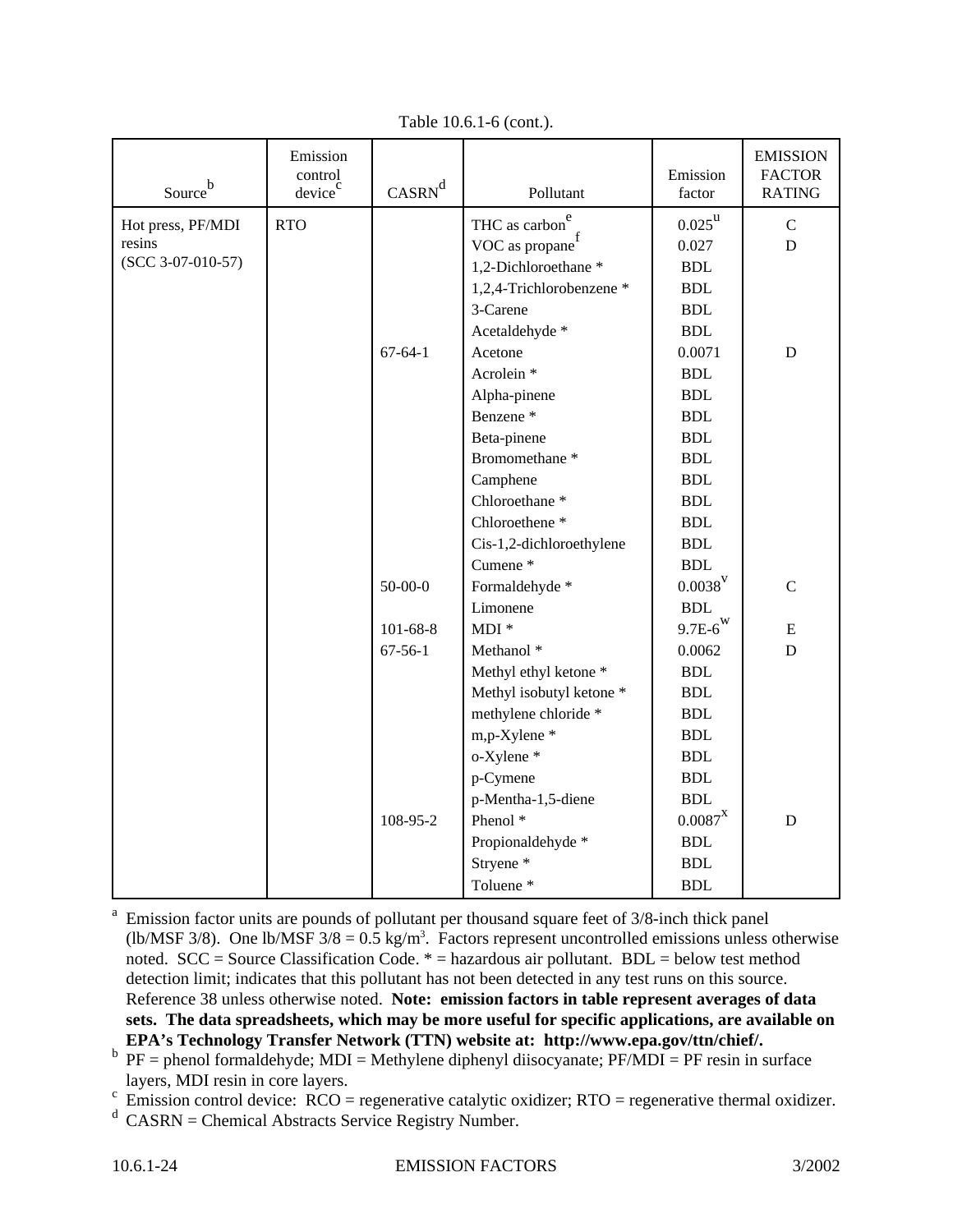### Table 10.6.1-6 (cont.).

- $e^e$  THC as carbon = total hydrocarbon measurements using EPA Method 25A.
- <sup>f</sup> VOC as propane =  $(1.22 \times THC)$  + formaldehyde (acetone + methane + methylene chloride); a value of zero is inserted in the equation for the specified compounds where no emission factor is available, or where the emission factor is reported only as "BDL".
- $\textdegree$  References 11, 32, and 38.
- h References 11 and 38.
- <sup>j</sup> Reference 32.
- <sup>k</sup> Reference 36.
- m References 19 and 45.
- <sup>n</sup> References 11 and 19.
- <sup>p</sup> Reference 19.
- <sup>q</sup> References 6, 7, 11, 14, 17, 21, 22, 23, 24, 25, 26, 27, 29, 38, 46, 47, 48, 49, 50, 51, 52, 54, 55, 57, and 58.
- <sup>r</sup> References 6, 7, 11, 14, 20, 21, 22, 23, 24, 26, 27, 29, 38, 49, 50, 51, 54, 55, 56, and 57.
- <sup>s</sup> References 22, 23, 24, 26, 29, 49, 54, and 55.
- t References 21, 22, 23, 24, 38, 49, 50, 51, and 57.
- <sup>u</sup> References 6, 7, 17, 25, 32, 38, 46, 47, 48, 49, and 52.
- <sup>v</sup> References 6, 7, 25, 38, 46, 49, 52, and 56.
- <sup>w</sup> Reference 49.
- <sup>x</sup> References 38 and 49.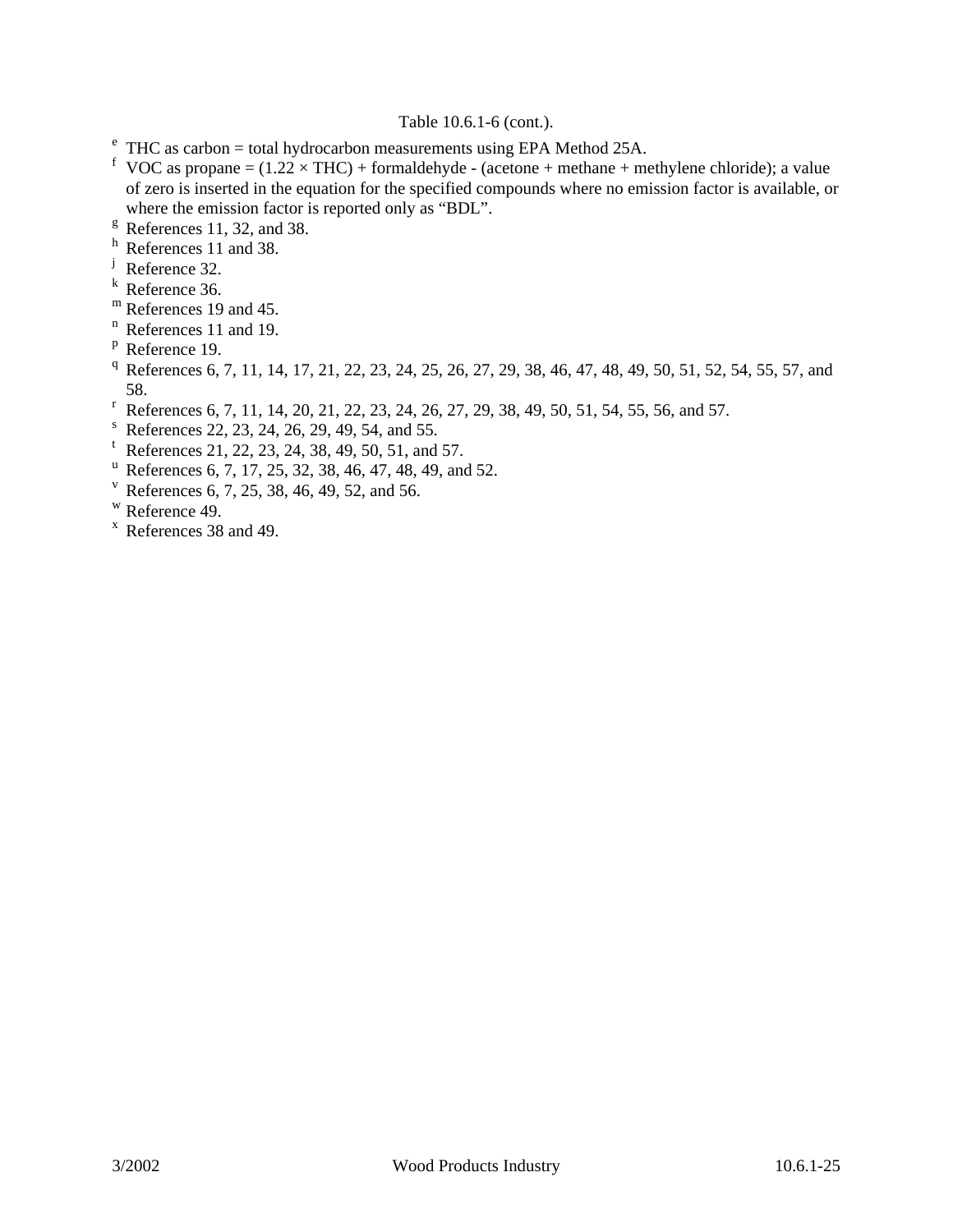| Source <sup>b</sup>                                                            | Emission<br>control<br>device <sup>c</sup> | $CASRN^d$     | Pollutant                                                                                                                                                                                                                                                      | Emission<br>factor                                                                                                                                                                  | <b>EMISSION</b><br><b>FACTOR</b><br><b>RATING</b> |
|--------------------------------------------------------------------------------|--------------------------------------------|---------------|----------------------------------------------------------------------------------------------------------------------------------------------------------------------------------------------------------------------------------------------------------------|-------------------------------------------------------------------------------------------------------------------------------------------------------------------------------------|---------------------------------------------------|
| Log storage<br>$(SCC 3-07-008-95)$                                             | Uncontrolled                               |               | PM, THC, VOC                                                                                                                                                                                                                                                   | ND                                                                                                                                                                                  |                                                   |
| Log cutting<br>$(SCC 3-07-008-02)$                                             | Uncontrolled                               |               | PM, THC, VOC                                                                                                                                                                                                                                                   | ND                                                                                                                                                                                  |                                                   |
| Log debarking<br>$(SCC 3-07-008-01)$                                           | Uncontrolled                               |               | PM, THC, VOC                                                                                                                                                                                                                                                   | ND                                                                                                                                                                                  |                                                   |
| Blender<br>(PF & MDI)<br>$(SCC 3-07-010-60)$<br>Use with caution! <sup>e</sup> | Uncontrolled                               |               | THC as carbon $\int$<br>VOC as propane <sup>g</sup><br>1,2-Dichloroethane*<br>1,2,4-Trichlorobenzene *<br>3-Carene<br>Acetaldehyde *                                                                                                                           | 0.13<br>0.16<br><b>BDL</b><br><b>BDL</b><br><b>BDL</b><br><b>BDL</b>                                                                                                                | $\mathbf U$<br>U                                  |
|                                                                                |                                            | $67 - 64 - 1$ | Acetone<br>Acrolein <sup>*</sup>                                                                                                                                                                                                                               | 0.0018<br><b>BDL</b>                                                                                                                                                                | $\mathbf U$                                       |
|                                                                                |                                            | $80 - 56 - 8$ | Alpha-pinene<br>Benzene <sup>*</sup>                                                                                                                                                                                                                           | 0.064<br><b>BDL</b>                                                                                                                                                                 | U                                                 |
|                                                                                |                                            | 127-91-3      | Beta-pinene<br>Bromomethane <sup>*</sup><br>Camphene<br>Chloroethane <sup>*</sup><br>Chloroethene <sup>*</sup><br>Cis-1,2-dichloroethylene<br>Cumene <sup>*</sup>                                                                                              | 0.019<br><b>BDL</b><br><b>BDL</b><br><b>BDL</b><br><b>BDL</b><br><b>BDL</b><br><b>BDL</b>                                                                                           | $\mathbf U$                                       |
|                                                                                |                                            | $50 - 00 - 0$ | Formaldehyde *<br>Limonene                                                                                                                                                                                                                                     | 0.0036<br><b>BDL</b>                                                                                                                                                                | U                                                 |
|                                                                                |                                            | $67 - 56 - 1$ | Methanol <sup>*</sup><br>Methyl ethyl ketone *<br>Methyl isobutyl ketone *<br>Methylene chloride *<br>m,p-Xylene *<br>o-Xylene *<br>p-Cymene<br>p-Mentha-1,5-diene<br>Phenol <sup>*</sup><br>Propionaldehyde *<br>Styrene <sup>*</sup><br>Toluene <sup>*</sup> | 0.063<br><b>BDL</b><br><b>BDL</b><br><b>BDL</b><br><b>BDL</b><br><b>BDL</b><br><b>BDL</b><br>$\operatorname{BDL}$<br><b>BDL</b><br><b>BDL</b><br><b>BDL</b><br>$\operatorname{BDL}$ | ${\bf U}$                                         |

| Table 10.6.1-7. EMISSION FACTORS FOR OSB MISCELLANEOUS SOURCES <sup>a</sup> |  |
|-----------------------------------------------------------------------------|--|
|                                                                             |  |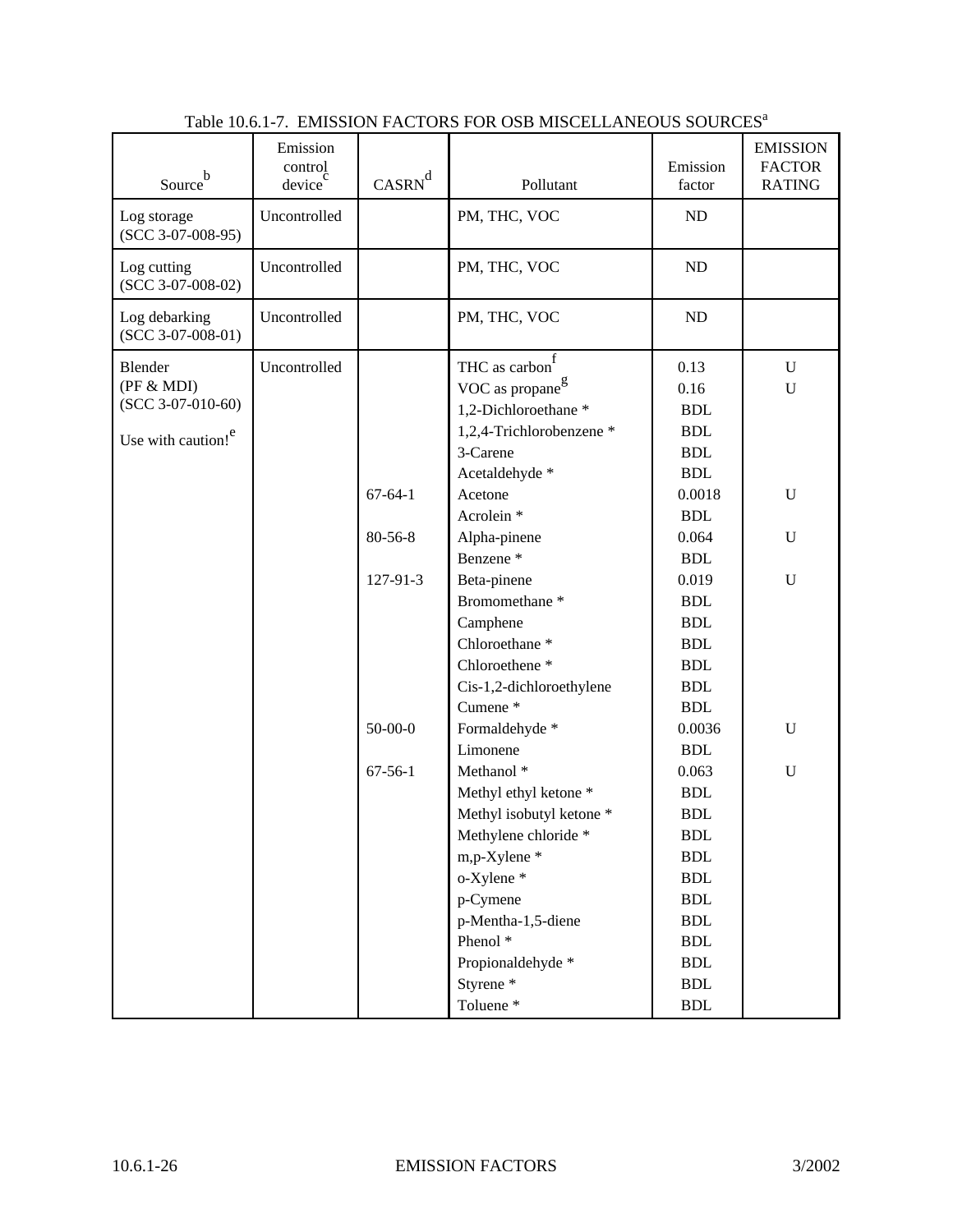| Source <sup>b</sup>            | Emission<br>control<br>device | $\mbox{CASRN}^d$ | Pollutant                                 | Emission<br>factor   | <b>EMISSION</b><br><b>FACTOR</b><br><b>RATING</b> |
|--------------------------------|-------------------------------|------------------|-------------------------------------------|----------------------|---------------------------------------------------|
| Sanderdust metering            | Uncontrolled                  |                  | THC as $\operatorname{carbon}^{\text{f}}$ | 0.095                | $\mathbf U$                                       |
| binh                           |                               |                  | VOC as propane <sup>g</sup>               | 0.12                 | $\mathbf{U}$                                      |
| $(SCC 3-07-010-62)$            |                               |                  | 1,2-Dichloroethane*                       | <b>BDL</b>           |                                                   |
|                                |                               |                  | 1,2,4-Trichlorobenzene *                  | $\operatorname{BDL}$ |                                                   |
| Use with caution! <sup>e</sup> |                               |                  | 3-Carene                                  | <b>BDL</b>           |                                                   |
|                                |                               |                  | Acetaldehyde *                            | <b>BDL</b>           |                                                   |
|                                |                               |                  | Acetone                                   | <b>BDL</b>           |                                                   |
|                                |                               |                  | Acrolein <sup>*</sup>                     | <b>BDL</b>           |                                                   |
|                                |                               | 80-56-8          | Alpha-pinene                              | 0.046                | $\mathbf U$                                       |
|                                |                               |                  | Benzene <sup>*</sup>                      | <b>BDL</b>           |                                                   |
|                                |                               | 127-91-3         | Beta-pinene                               | 0.013                | $\mathbf U$                                       |
|                                |                               |                  | Bromomethane <sup>*</sup>                 | <b>BDL</b>           |                                                   |
|                                |                               |                  | Camphene                                  | $\operatorname{BDL}$ |                                                   |
|                                |                               |                  | Chloroethane <sup>*</sup>                 | $\operatorname{BDL}$ |                                                   |
|                                |                               |                  | Chloroethene <sup>*</sup>                 | <b>BDL</b>           |                                                   |
|                                |                               |                  | Cis-1,2-dichloroethylene                  | <b>BDL</b>           |                                                   |
|                                |                               |                  | Cumene <sup>*</sup>                       | <b>BDL</b>           |                                                   |
|                                |                               |                  | Formaldehyde *                            | <b>BDL</b>           |                                                   |
|                                |                               |                  | Limonene                                  | <b>BDL</b>           |                                                   |
|                                |                               | $67 - 56 - 1$    | Methanol <sup>*</sup>                     | 0.00073              | $\mathbf U$                                       |
|                                |                               |                  | Methyl ethyl ketone *                     | <b>BDL</b>           |                                                   |
|                                |                               |                  | Methyl isobutyl ketone *                  | <b>BDL</b>           |                                                   |
|                                |                               |                  | Methylene chloride *                      | <b>BDL</b>           |                                                   |
|                                |                               |                  | m,p-Xylene *                              | <b>BDL</b>           |                                                   |
|                                |                               |                  | o-Xylene *                                | <b>BDL</b>           |                                                   |
|                                |                               |                  | p-Cymene                                  | <b>BDL</b>           |                                                   |
|                                |                               |                  | p-Mentha-1,5-diene                        | <b>BDL</b>           |                                                   |
|                                |                               |                  | Phenol <sup>*</sup>                       | <b>BDL</b>           |                                                   |
|                                |                               |                  | Propionaldehyde *                         | <b>BDL</b>           |                                                   |
|                                |                               |                  | Styrene <sup>*</sup>                      | <b>BDL</b>           |                                                   |
|                                |                               |                  | Toluene <sup>*</sup>                      | <b>BDL</b>           |                                                   |

Table 10.6.1-7 (cont.).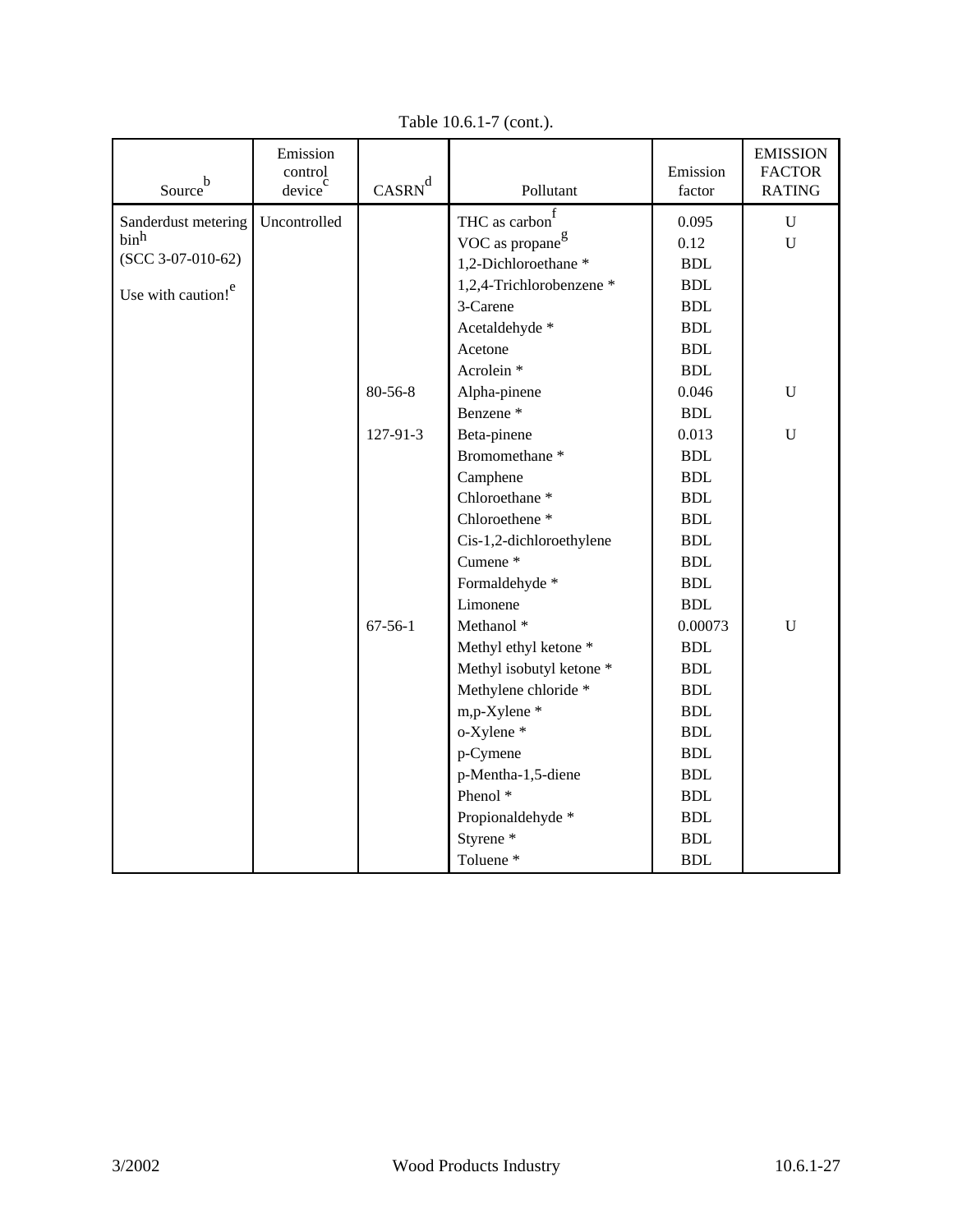| Source <sup>b</sup>            | Emission<br>control<br>device | $CASRN^d$     | Pollutant                   | Emission<br>factor | <b>EMISSION</b><br><b>FACTOR</b><br><b>RATING</b> |
|--------------------------------|-------------------------------|---------------|-----------------------------|--------------------|---------------------------------------------------|
| Raw fuel bin <sup>J</sup>      | Uncontrolled                  |               | THC as carbon               | 0.050              | $\mathbf U$                                       |
| $(SCC 3-07-010-64)$            |                               |               | VOC as propane <sup>g</sup> | 0.060              | $\mathbf U$                                       |
|                                |                               |               | 1,2-Dichloroethane *        | <b>BDL</b>         |                                                   |
| Use with caution! <sup>e</sup> |                               |               | 1,2,4-Trichlorobenzene *    | <b>BDL</b>         |                                                   |
|                                |                               |               | 3-Carene                    | <b>BDL</b>         |                                                   |
|                                |                               |               | Acetaldehyde *              | <b>BDL</b>         |                                                   |
|                                |                               | $67 - 64 - 1$ | Acetone                     | 0.0015             | ${\bf U}$                                         |
|                                |                               |               | Acrolein <sup>*</sup>       | <b>BDL</b>         |                                                   |
|                                |                               | $80 - 56 - 8$ | Alpha-pinene                | 0.032              | U                                                 |
|                                |                               |               | Benzene <sup>*</sup>        | <b>BDL</b>         |                                                   |
|                                |                               |               | Beta-pinene                 | <b>BDL</b>         |                                                   |
|                                |                               |               | Bromomethane <sup>*</sup>   | <b>BDL</b>         |                                                   |
|                                |                               |               | Camphene                    | <b>BDL</b>         |                                                   |
|                                |                               |               | Chloroethane <sup>*</sup>   | <b>BDL</b>         |                                                   |
|                                |                               |               | Chloroethene <sup>*</sup>   | <b>BDL</b>         |                                                   |
|                                |                               |               | Cis-1,2-dichloroethylene    | <b>BDL</b>         |                                                   |
|                                |                               |               | Cumene <sup>*</sup>         | <b>BDL</b>         |                                                   |
|                                |                               | $50 - 00 - 0$ | Formaldehyde *              | 0.00030            | $\mathbf U$                                       |
|                                |                               |               | Limonene                    | <b>BDL</b>         |                                                   |
|                                |                               | $67 - 56 - 1$ | Methanol <sup>*</sup>       | 0.0015             | U                                                 |
|                                |                               |               | Methyl ethyl ketone *       | <b>BDL</b>         |                                                   |
|                                |                               |               | Methyl isobutyl ketone *    | <b>BDL</b>         |                                                   |
|                                |                               |               | Methylene chloride *        | <b>BDL</b>         |                                                   |
|                                |                               |               | m,p-Xylene *                | <b>BDL</b>         |                                                   |
|                                |                               |               | o-Xylene *                  | <b>BDL</b>         |                                                   |
|                                |                               |               | p-Cymene                    | <b>BDL</b>         |                                                   |
|                                |                               |               | p-Mentha-1,5-diene          | <b>BDL</b>         |                                                   |
|                                |                               |               | Phenol <sup>*</sup>         | <b>BDL</b>         |                                                   |
|                                |                               |               | Propionaldehyde *           | <b>BDL</b>         |                                                   |
|                                |                               |               | Styrene <sup>*</sup>        | <b>BDL</b>         |                                                   |
|                                |                               |               | Toluene <sup>*</sup>        | <b>BDL</b>         |                                                   |

Table 10.6.1-7 (cont.).

Emission factor units are pounds of pollutant per thousand square feet of 3/8-inch thick panel (lb/MSF 3/8). One lb/MSF  $3/8 = 0.5$  kg/m<sup>3</sup>. Factors represent uncontrolled emissions unless otherwise noted.  $ND = no$  data available.  $BDL =$  below test method detection limit; indicates that this pollutant has not been detected in any test runs on this source.  $SCC = Source Classification Code. * =$ hazardous air pollutant.  $U =$  emission factor unrated. Reference 38.

- $b$  PF = phenol formaldehyde; MDI = Methylene diphenyl diisocyanate.
- <sup>c</sup> Emission control devices (baghouses) are considered no control for organic pollutants.
- $\frac{d}{dx}$ CASRN = Chemical Abstracts Service Registry Number.
- Emission factors based on tests conducted at one facility using the press production rate at the time of the tests. Because of differences in plant configuration and the lack of specific process data for the material handling systems tested, these emission factors may not be representative of other facilities.
- $\overrightarrow{f}$  THC as carbon = total hydrocarbon measurements using EPA Method 25A.

<sup>g</sup> VOC as propane =  $(1.22 \times THC)$  + formaldehyde - (acetone + methane + methylene chloride); a value of zero is inserted in the equation for the specified compounds where no emission factor is available, or where the emission factor is reported only as "BDL".

- <sup>h</sup> Storage bin from which sanderdust, including pulverized board trim and dryer fines, is fed into a dryer suspension burner.
- <sup>j</sup> Storage bin for board finishing trim material and fines collected from dryer exhaust cyclone.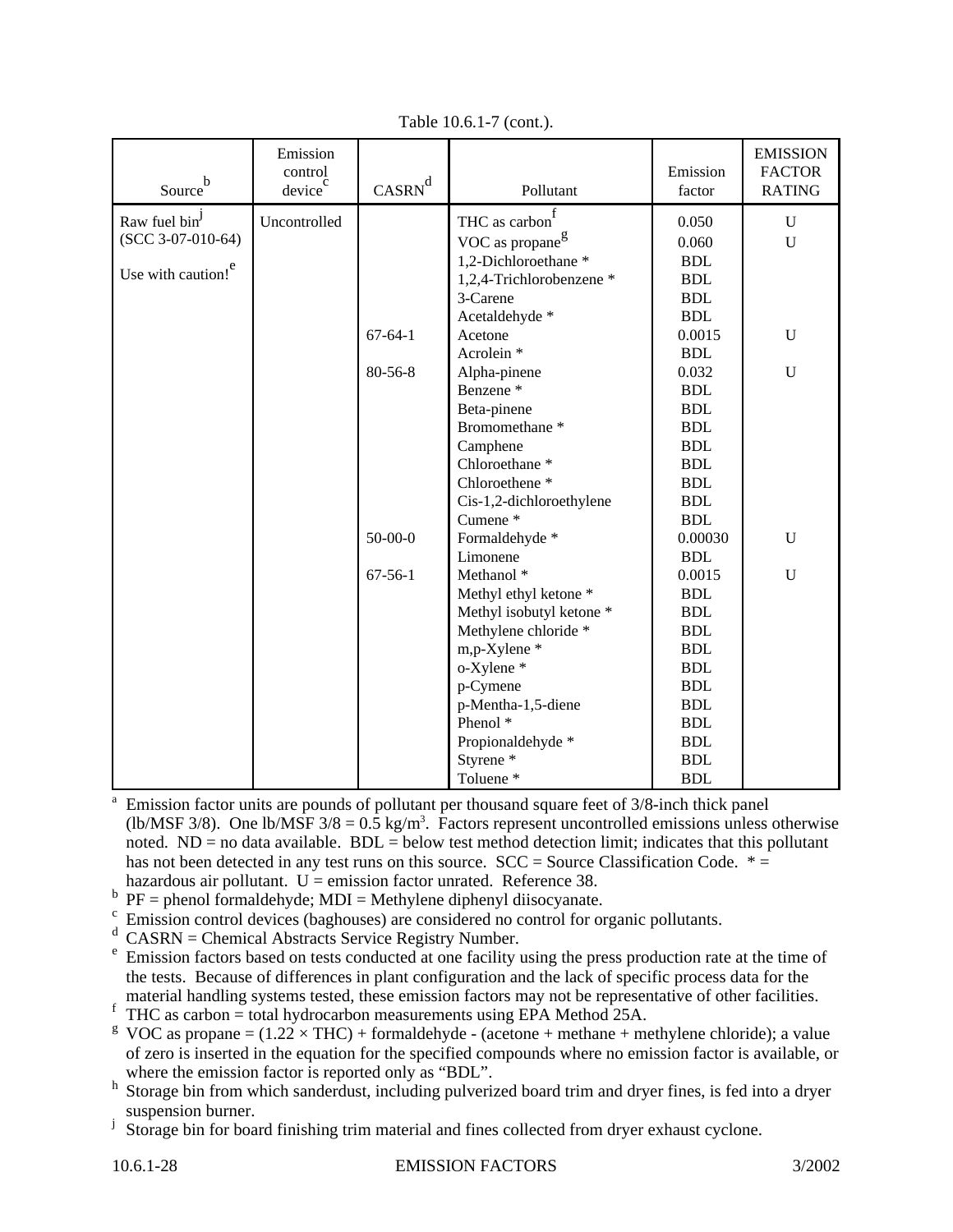#### Table 10.6.1-8. WOOD SPECIES COMMONLY USED IN COMPOSITE WOOD PRODUCTS MANUFACTURING <sup>a</sup>

| Wood product              | AP-42 section | Hardwood species                  | Softwood species        |
|---------------------------|---------------|-----------------------------------|-------------------------|
| Plywood                   | 10.5          | Oak, cherry, poplar, maple, larch | Firs, pines             |
| Oriented strandboard      | $10.6 - 1$    | Aspen                             | Pines, firs, spruce     |
| Particleboard             | $10.6 - 2$    | Aspen, oak                        | Pines, firs             |
| Medium density fiberboard | $10.6 - 3$    | Gum, alder, hickory               | Pines, firs             |
| Hardboard/fiberboard      | $10.6 - 4$    | Aspen, birch, beech, oak, maple   | Pines                   |
| Engineered wood products  | 10.9          | Aspen, birch, poplar              | Pines, firs,<br>hemlock |

<sup>a</sup> Reference 5.

References For Section 10.6.1

- 1. C. C. Vaught, *Evaluation Of Emission Control Devices At Waferboard Plants*, EPA-450/3-90-002, Control Technology Center, Office of Air Quality Planning and Standards, U. S. Environmental Protection Agency, Research Triangle Park, NC, October 1990.
- 2. J. G. Haygreen and J. L. Bowyer, *Forest Products And Wood Science: An Introduction*, Second Edition, Iowa State University Press, Ames, IA, 1989.
- 3. Written communication and attachments from T. A. Crabtree, Smith Engineering Company, Broomall, PA, to P. E. Lassiter, U. S. Environmental Protection Agency, Research Triangle Park, NC, July 26, 1996.
- 4. Technical Memorandum, Minutes of the October 12-13, 1993 BACT Technologies Workshop, Raleigh, NC, sponsored by the American Forest and Paper Association, K. D. Bullock, Midwest Research Institute, Cary, NC, October 1993.
- 5. *Emission Factor Documentation For AP-42 Chapter 10, Wood Products Industry, prepared for* the U. S. Environmental Protection Agency, OAQPS/EFIG, by Midwest Research Institute, Cary, NC, July 2003.
- 6. *Results Of The July 23-25, 1996 Air Emission Compliance Tests At The Louisiana-Pacific OSB Plant, Sagola, Michigan*, prepared for Louisiana-Pacific Corporation, by Interpoll Laboratories, Inc., Report No. 6-8024, August 1996.
- 7. Letter and attachment, from K. Seelig, to L. Kesari, EPA, Washington, D.C., Correction of VOC emission rates for July 23-25, 1996 test at Louisiana-Pacific Corp., Sagola, Michigan, November 5, 1996.
- 8. *Report Of Air Emissions Tests And VOC Removal Efficiency For Louisiana-Pacific Corporation, Urania OSB Facility, Urania, Louisiana, May 11 And 12, 1995*, prepared for Louisiana-Pacific Corporation, by Environmental Monitoring Laboratories, July 1995.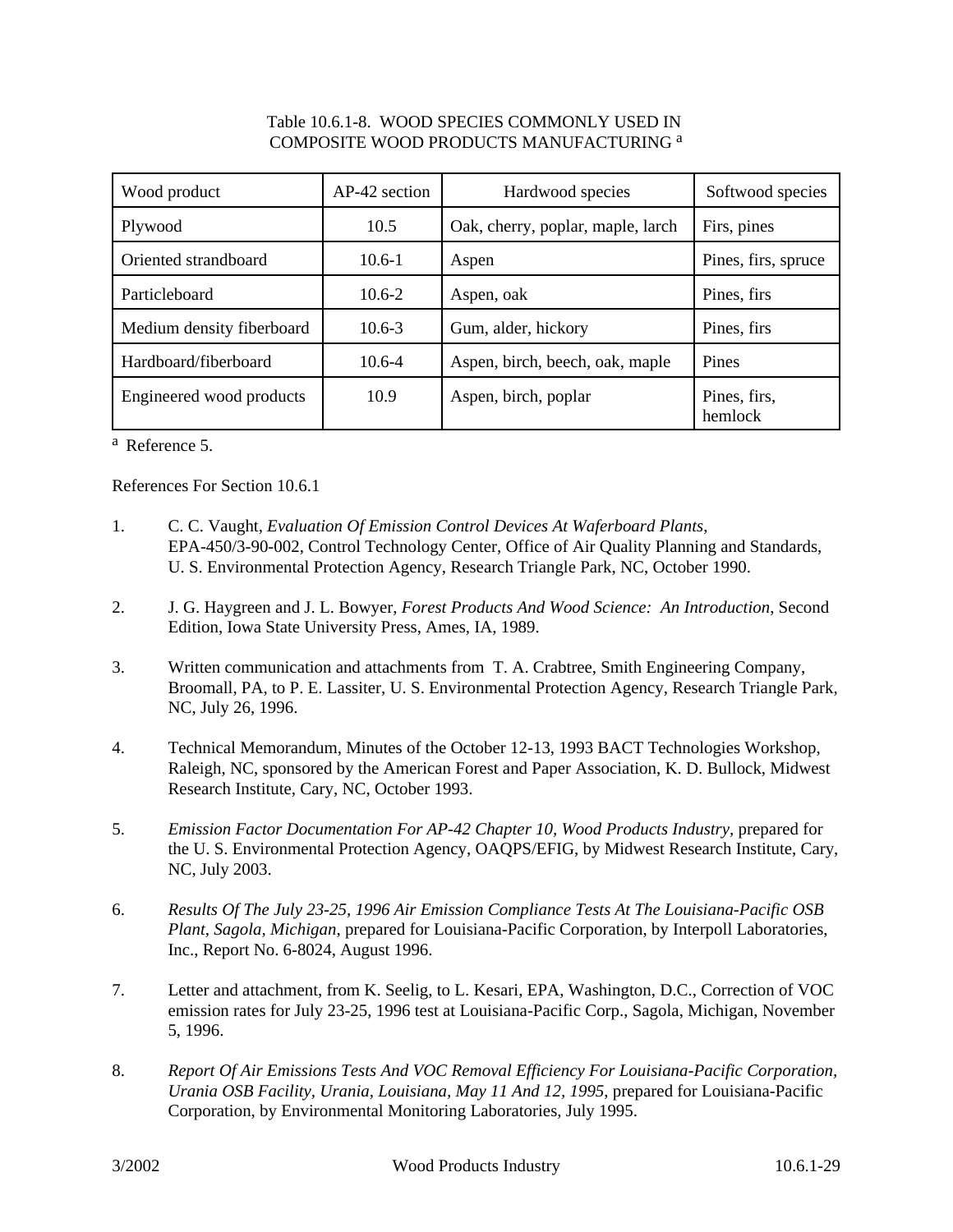- 9. *Report Of Air Emissions Tests For Louisiana-Pacific Corporation, New Waverly OSB Facility, New Waverly, Texas, May 31 And June 1, 1995*, prepared for Louisiana-Pacific Corporation, by Environmental Monitoring Laboratories, July 1995.
- 10. *Report Of Air Emissions Tests And VOC Removal Efficiency For Louisiana-Pacific Corporation, Corrigan OSB Facility, Corrigan, Texas, June 2, 1995*, prepared for Louisiana-Pacific Corporation, by Environmental Monitoring Laboratories, July 1995.
- 11. *Oriented Strandboard And Plywood Air Emission Databases, Technical Bulletin No. 694*, National Council of the Paper Industry for Air and Stream Improvement, Inc., New York, NY, April 1995.
- 12. *Results Of The March 24-28, 1992 EPA-Air Emission Compliance Tests At The Louisiana-Pacific Plant In Corrigan, Texas*, prepared for Louisiana-Pacific Corporation, by Interpoll Laboratories, Inc., Report No. 2-3532, May 1992.
- 13. *Results Of The March 30 April 2, 1992 EPA-Air Emission Compliance Tests At The Louisiana-Pacific Plant In New Waverly, Texas*, prepared for Louisiana-Pacific Corporation, by Interpoll Laboratories, Inc., Report No. 2-3533, May 1992.
- 14. *Results Of The April 4-9, 1992 EPA-Air Emission Compliance Tests At The Louisiana-Pacific Plant In Urania, Louisiana*, prepared for Louisiana-Pacific Corporation, by Interpoll Laboratories, Inc., Report No. 2-3534, May 1992.
- 15. *PM-10 Emissions Sampling, Kirby Forest Products, Silsbee, TX, March 2-5, 1992*, prepared for Louisiana-Pacific Corporation, by Armstrong Environmental, Inc., Project No. W-1159-92, March 1992.
- 16. *Report Of Air Emissions Tests For Kirby Forest Industries Silsbee OSB Plant*, prepared for Louisiana-Pacific Corporation, by Environmental Monitoring Laboratories, April 1992.
- 17. *Stationary Source Sampling Report, Roxboro OSB Plant, Roxboro, North Carolina, Emissions Testing For Carbon Monoxide, Chromium, Nitrogen Oxides, Total Hydrocarbons, RTO Nos. 1, 2, And 3*, prepared for Louisiana-Pacific Corporation, by ENTROPY, Inc., Reference No. 15575B, August 1996.
- 18. *Results Of The July 12-15, 1994 Air Emission Tests At The Louisiana-Pacific OSB Plant In Hayward, Wisconsin*, prepared for Louisiana-Pacific Corporation, by Interpoll Laboratories, Inc., Report No. 4-3366, August 1994.
- 19. *Results Of The August 27-29, 1996 Air Emission Compliance Tests At The Louisiana-Pacific OSB Plant Newberry, Michigan*, prepared for Louisiana-Pacific Corporation, by Interpoll Laboratories, Inc., Report No. 6-8201, October 1996.
- 20. *Results Of The August 17-19, 1993 Air Emission Compliance Tests At The Louisiana-Pacific Waferboard Plant In Tomahawk, Wisconsin*, prepared for Louisiana-Pacific Corporation, by Interpoll Laboratories, Inc., Report No. 3-9772, September 1993.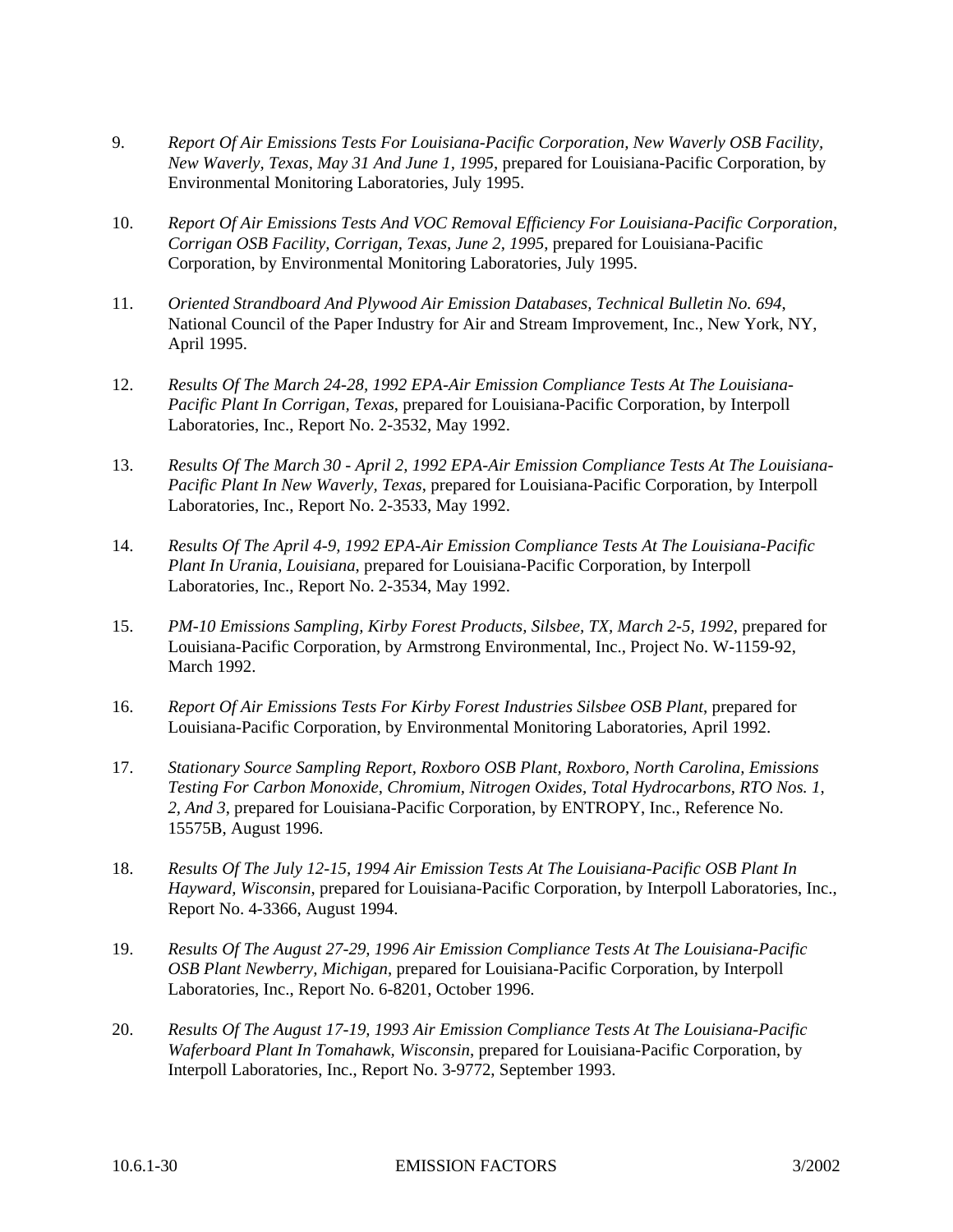- 21. *Results Of The June 8-10, 1993 EPA-Required Air Emission Compliance Tests At The Louisiana-Pacific Waferboard Plant In Dungannon, Virginia,* prepared for Louisiana-Pacific Corporation, by Interpoll Laboratories, Inc., Report No. 3-9053, July 1993.
- 22. *Results Of The December 14-17, 1993 State-Required Air Emission Compliance Tests At The Louisiana-Pacific Waferboard Plant In Dungannon, Virginia*, prepared for Louisiana-Pacific Corporation, by Interpoll Laboratories, Inc., Report No. 3-1906, January 1994.
- 23. *Results Of The June 28-29, 1994 Air Emission Compliance Tests At The Louisiana-Pacific OSB Plant In Dungannon, Virginia*, prepared for Louisiana-Pacific Corporation, by Interpoll Laboratories, Inc., Report No. 4-3252, August 1994.
- 24. Data Package for the MDI Samples Collected at the LP/Dungannon Plant on June 29, 1994 Using the EPA Draft 1,2-PP Method, (data for Reference 23, Interpoll Report No. 4-3252) prepared for Louisiana-Pacific Corporation, by Interpoll Laboratories, Inc, August 1994.
- 25. *Results Of The March 18-21, 1996 EPA And State Air Emission Compliance Testing At The Louisiana-Pacific OSB Plant In Hayward, Wisconsin*, prepared for Louisiana-Pacific Corporation, by Interpoll Laboratories, Inc., Report No. 6-7451, April 1996.
- 26. *Report Of Air Emissions Tests For Louisiana-Pacific Corporation, Montrose, Colorado, December 6 Through 8, 1994*, prepared for Louisiana-Pacific Corporation, by Environmental Monitoring Laboratories, January 1995.
- 27. *Results Of The January 25-29, 1993 Air Emission Compliance Tests At The Louisiana-Pacific Waferboard Plant In Montrose, Colorado*, prepared for Louisiana-Pacific Corporation, by Interpoll Laboratories, Inc., Report No. 3-8023, March 1993.
- 28. *Results Of The July 19 & 20, 1994 Air Emission Compliance Tests At The Louisiana-Pacific OSB Plant In Montrose, Colorado*, prepared for Louisiana-Pacific Corporation, by Interpoll Laboratories, Inc., Report No. 4-3396, August 1994.
- 29. *Results Of The March 29-31, 1994 Air Emission Compliance Tests At The Louisiana-Pacific OSB Plant In Montrose, Colorado*, prepared for Louisiana-Pacific Corporation, by Interpoll Laboratories, Inc., Report No. 4-2558, April 1994.
- 30. *Louisiana-Pacific Corporation Oriented Strandboard Facility, Fuel Dryer E-Tube Stack, Montrose, Colorado, June 15, 1995*, prepared for Louisiana-Pacific Corporation, by Am Test-Air Quality, Inc., July 1995.
- 31. *Louisiana-Pacific Corporation Oriented Strandboard Facility, Fuel Dryer E-Tube Stack, Montrose, Colorado, October 25, 1994*, prepared for Louisiana-Pacific Corporation, by Am Test-Air Quality, Inc., November 1994.
- 32. *Results Of The February 20-22, 1996 EPA And State Air Emission Compliance Testing At The Louisiana-Pacific Corp. OSB Plant In Hayward, Wisconsin*, prepared for Louisiana-Pacific Corporation, by Interpoll Laboratories, Inc., Report No. 6-7318, March 1996.
- 33. *Oriented Strand Board Emission Test Report Weyerhaeuser, Elkin, North Carolina, Volume 1*, prepared for EMB/TSD U. S. Environmental Protection Agency, Research Triangle Park, NC, by Entropy Environmentalists, Inc., EMB Report 91-WAF-02, April 1992.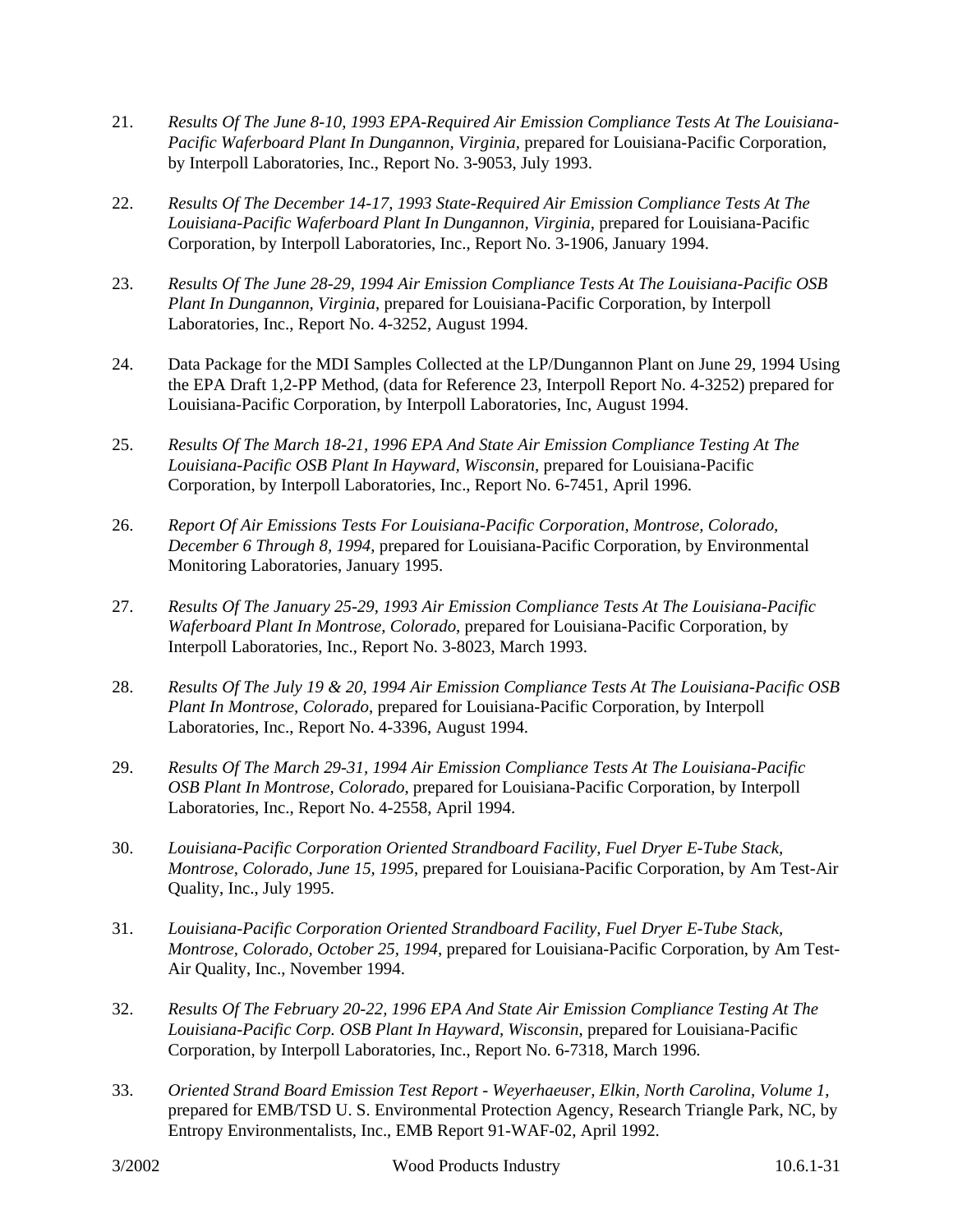- 34. *Source Test Report Weyerhaeuser Company Elkin Structurwood Facility, Dryer/IWS System 1 Particulate Emissions And Visual Opacity June 29, 1987*, prepared for Weyerhaeuser Company, Elkin, North Carolina, by Environmental Source Samplers, Inc., June 1987.
- 35. *Source Sampling Report For Georgia-Pacific Corporation Dudley, North Carolina*, prepared for Georgia-Pacific Corporation, by Environmental Testing, Inc., 1983.
- 36. *Stationary Source Sampling Report For Georgia Pacific Corporation, Mt. Hope, West Virginia, Wellons Energy Unit, Press Vent, Test Dates August 7-8, 1996*, prepared for Georgia Pacific Corporation, by Trigon Engineering Consultants, Inc., Project No. 047-96-004, August 1996.
- 37. *Results Of A Series Of Source Emission Compliance Tests (TSP, PM10, VOC, CO, NOx, Formaldehyde And Opacity) On The OSB Wafer Dryer At Northwood Panelboard Co., Solway, Minnesota, February 28 - March 2, 1997*, prepared for Northwood Panelboard Company, by MMT Environmental Services, Inc., MMT Report No. 10235, March 21, 1997.
- 38. *Volatile Organic Compound Emissions From Wood Products Manufacturing Facilities, Part V - Oriented Strandboard, Technical Bulletin No. 772*, National Council of the Paper Industry for Air and Stream Improvement, Inc., Research Triangle Park, NC, 1999.
- 39. *Results Of The July 11-13, 1995 Air Emission Compliance Tests At The Louisiana-Pacific Waferboard Plant In Tomahawk, Wisconsin*, prepared for Louisiana-Pacific Corporation, by Interpoll Laboratories, Inc., Report No. 5-6006, July 1995.
- 40. *Results Of The March 29, 1994 Oxides Of Nitrogen Emission Compliance Test On The Dryer Stack At The Louisiana-Pacific Plant In Dungannon, Virginia*, prepared for Louisiana-Pacific Corporation, by Interpoll Laboratories, Inc., Report No. 4-2557, April 1994.
- 41. Volatile Organic Compound and Particulate Emission Testing at Louisiana-Pacific Corporation, Houlton, Maine, prepared for Louisiana-Pacific Corporation, by Air Pollution Characterization and Control, Ltd., Project No. 96053, July 1996.
- 42. *Results Of The December 7, 1993 Air Emission Compliance Testing At The Louisiana-Pacific OSB Plant In Tomahawk, Wisconsin*, prepared for Louisiana-Pacific Corporation, by Interpoll Laboratories, Inc., Report No. 3-1854, January 1994.
- 43. *Formaldehyde Test Results For Press Vents And Dryer Stacks At Louisiana-Pacific Kirby Forest Industries, Silsbee, Texas*, prepared for Environmental Monitoring Laboratories, by Industrial and Environmental Analysts, Report No. 192-92-35, April 1992.
- 44. *Results Of A Series Of Source Emission Tests On The OSB Core Wafer Dryer Exhaust And The Board Press Hood Exhaust At Northwood Panelboard Co., Solway, Minnesota, October 9-10, 1997*, prepared for Northwood Panelboard Company, by MMT Environmental Services, Inc., MMT Report No. 10257, November 18, 1997.
- 45. *Results Of The May 21 & 22, 1996 Air Emission Compliance Testing At The Louisiana-Pacific OSB Plant In Two Harbors, Minnesota*, prepared for Louisiana-Pacific Corporation, by Interpoll Laboratories, Inc., Report No. 6-7712, June 1996.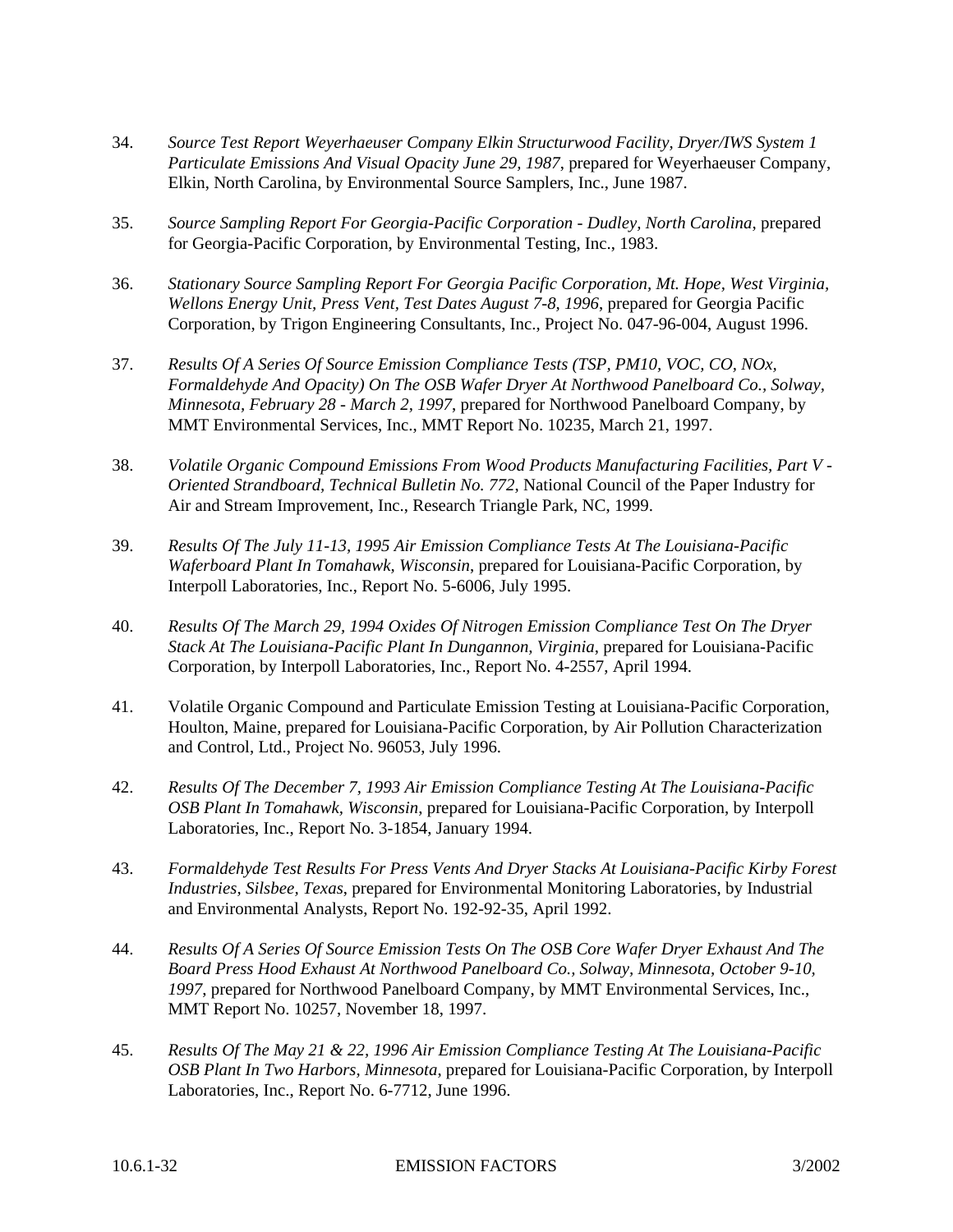- 46. *Results Of The June 7-10, 1994 Air Emission Compliance Tests At The Louisiana-Pacific OSB Plant In Hayward, Wisconsin*, prepared for Louisiana-Pacific Corporation, by Interpoll Laboratories, Inc., Report No. 4-3097, August 1994.
- 47. *Report Of Emissions Testing Of A Regenerative Thermal Oxidizer, Louisiana-Pacific Corp., Houlton, Maine*, prepared for Louisiana-Pacific Corporation, by TRC Environmental Corporation, Project No. 18226, May 1995.
- 48. Letter and attachment, from S. Somers, to M. Wood and L. Kesari, EPA, Washington, D.C., Revised test method description and PM laboratory data for April 19, 1995 test on press RTO at Louisiana-Pacific Corp., Houlton, Maine, June 22, 1995.
- 49. *Results Of The April 12 & 13, 1995 Air Emission Compliance Tests At The Louisiana-Pacific OSB Plant Sagola, Michigan*, prepared for Louisiana-Pacific Corporation, by Interpoll Laboratories, Inc., Report No. 5-5194, April 1995.
- 50. *Results Of The June 1993 Air Emission Tests At Two Louisiana-Pacific Waferboard Plants (Sagola, Michigan And Two Harbors, Minnesota)*, prepared for Louisiana-Pacific Corporation, by Interpoll Laboratories, Inc., Report No. 3-9202, September 1993.
- 51. *Data Package For The MDI Samples Collected At The LP/Sagola And LP/Two Harbors Plants On June 26 & 29, 1993 And Analyzed By Reverse-Phase HPLC At 254 nm And 275 nm Using Np-nitro-benzyl-N-propylamine* (data for Reference No. 50, Interpoll Report No. 3-9202), prepared for Louisiana-Pacific Corporation, by Interpoll Laboratories, Inc., November 1993.
- 52. *Oxidizer Efficiency Sampling, Kirby Forest Products, Silsbee, Texas, July 11-14, 1995*, prepared for Louisiana-Pacific Corporation, by Armstrong Environmental, Inc., Project No. W-1713-95, July 1995.
- 53. *Results Of The August 23, 1995 Air Emission Compliance Tests At The Louisiana-Pacific Waferboard Plant In Tomahawk, Wisconsin*, prepared for Louisiana-Pacific Corporation, by Interpoll Laboratories, Inc., Report No. 5-6375, September 1995.
- 54. *Air Emissions Compliance Test Report For Louisiana-Pacific, Dungannon, Virginia, Test Dates: August 30-31, 1995, September 12-13, 1995*, prepared for Louisiana-Pacific Corporation, by ETS, Inc., October 1995.
- 55. Letter, from E. Smith to L. Kesari, EPA, Washington, D.C., VOC control efficiency calculation for August 30-31, 1995 test (reference 54) at Louisiana-Pacific Corp., Dungannon, Virginia, December 28, 1995.
- 56. *Emissions Testing Of A Press Regenerative Thermal Oxidizer, Louisiana-Pacific Corporation, Houlton, ME*, prepared for Louisiana-Pacific Corporation, by TRC Environmental Corporation, Project No. 19624, January 1996.
- 57. *Results Of The September 21-23, 1993 Air Emission Compliance Tests At The Louisiana-Pacific Waferboard Plant In Dawson Creek, British Columbia*, prepared for Louisiana-Pacific Corporation, by Interpoll Laboratories, Inc., Report No. 3-1060, November 1993.